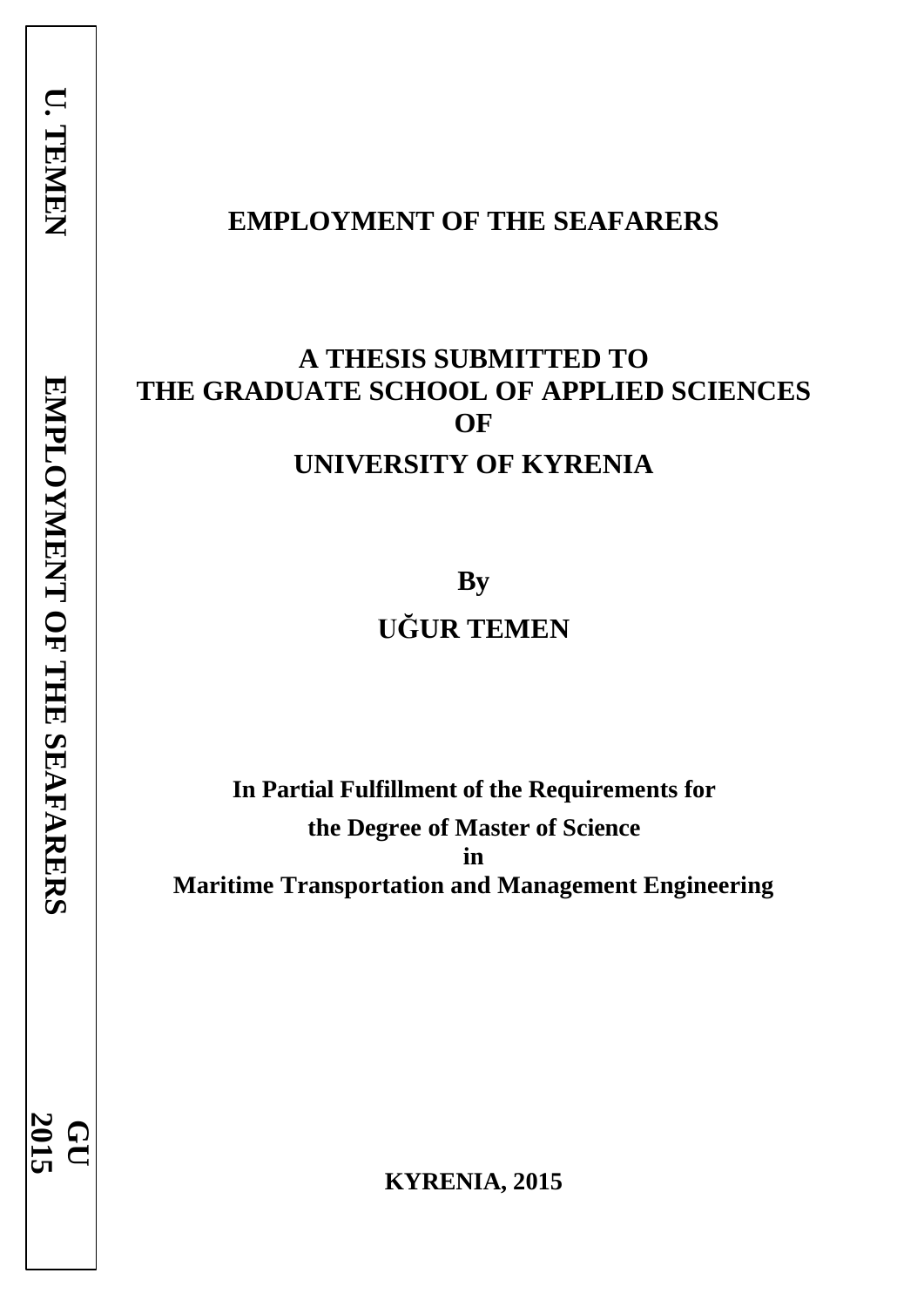# **EMPLOYMENT OF THE SEAFARERS**

# **A THESIS SUBMITTED TO THE GRADUATE SCHOOL OF APPLIED SCIENCES OF UNIVERSITY OF KYRENIA**

**By**

# **UĞUR TEMEN**

**In Partial Fulfillment of the Requirements for the Degree of Master of Science in**

**Maritime Transportation and Management Engineering**

**KYRENIA, 2015**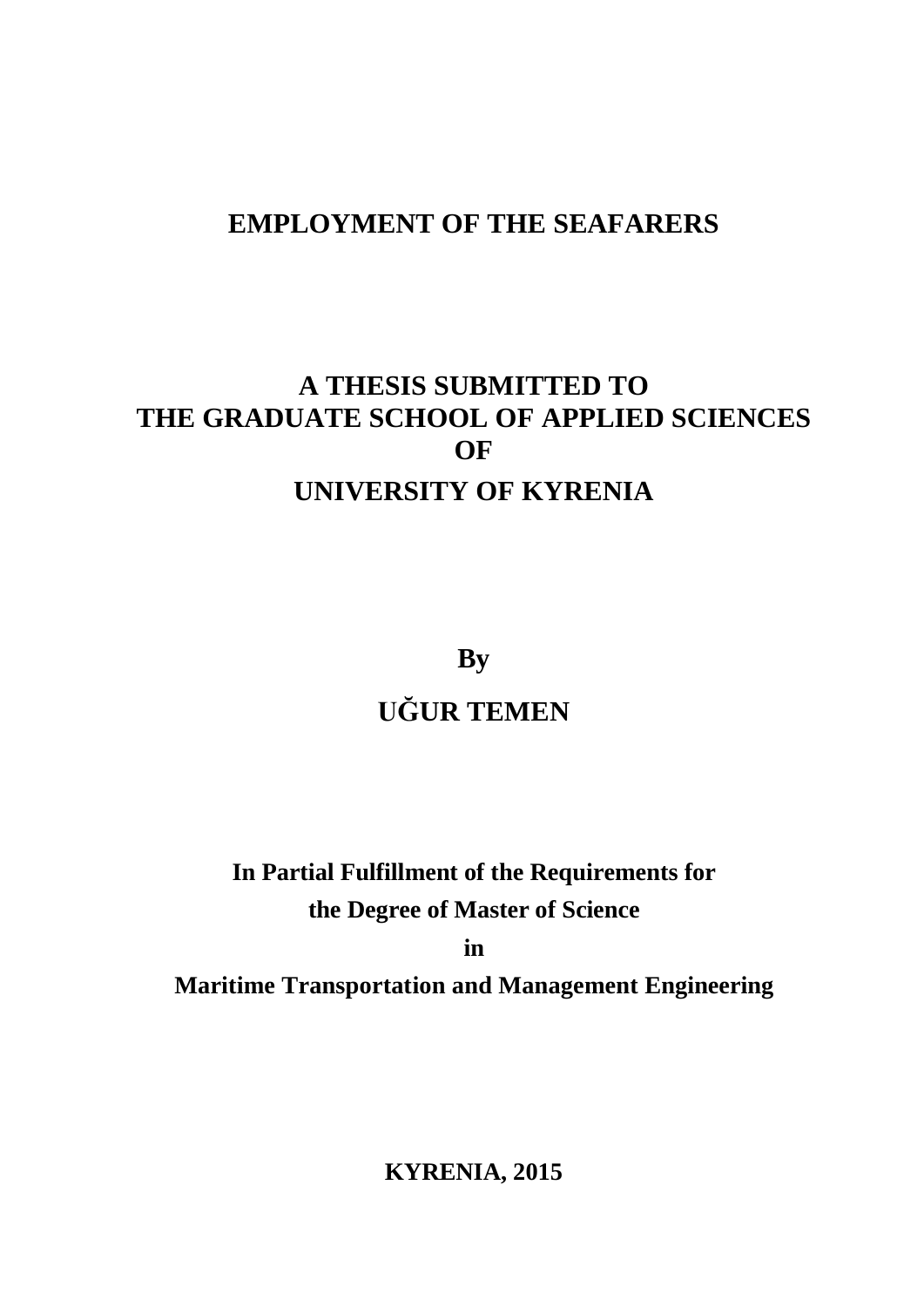I hereby declare that all information in this document has been obtained and presented in accordance with academic rules and ethical conduct. I also declare that, as required by these rules and conduct, I have fully cited and referenced all material and results that are not original to this work.

Name, Last name: UĞUR TEMEN Signature: Date: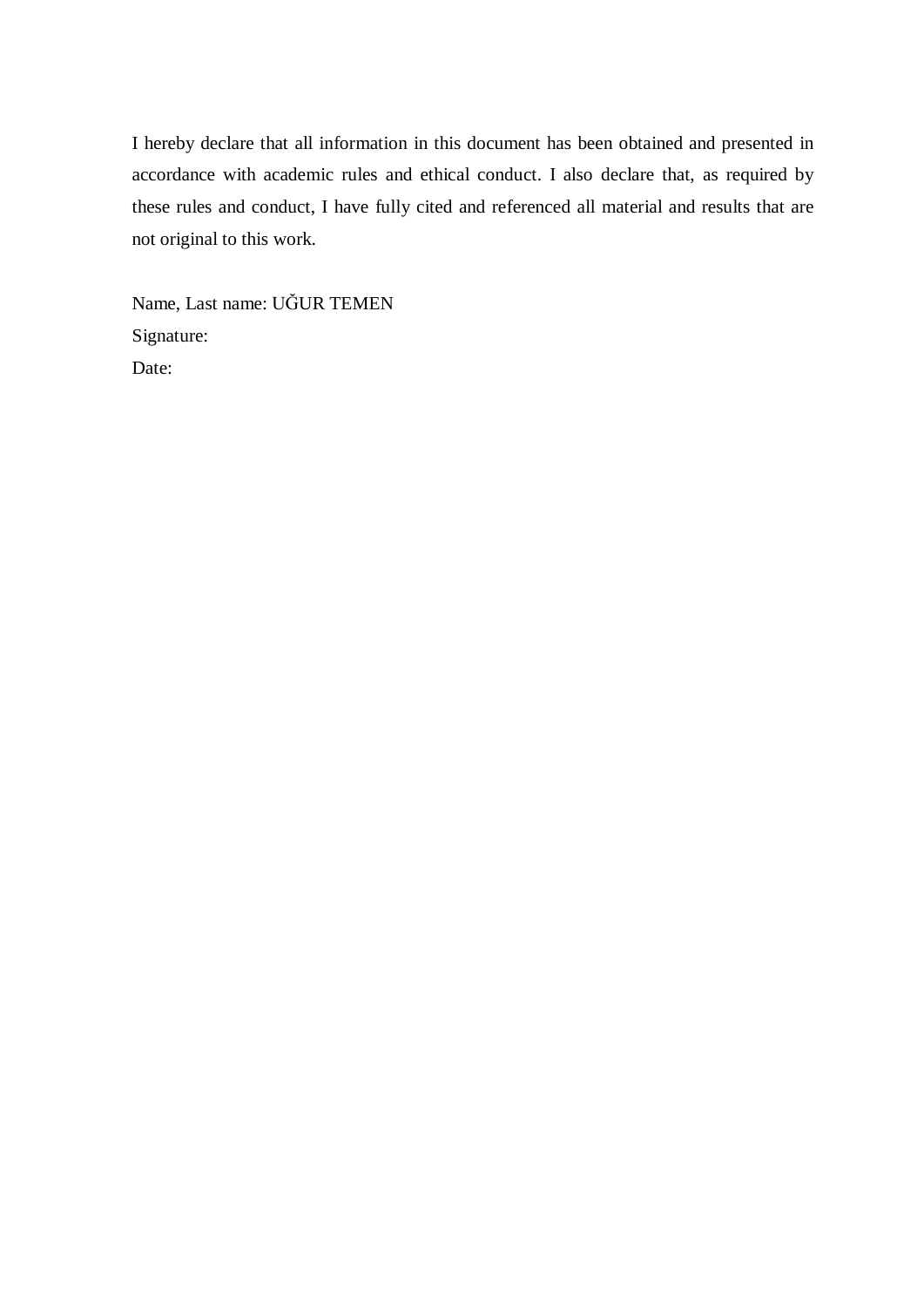## **ACKNOWLEDGEMENTS**

I am grateful to everyone for being a constant source of encouragement and helping me to gain the self confidence. Here also I would like to thank to my colleagues and friends at the Maritime Transportation and Management Engineering who helped me one way or the other, and thank my supervisor Assoc. Prof. Dr. Serdar KUM who has shown plenty of encouragement, patience, and support as he guided me through this endeavor fostering my development as a graduate student.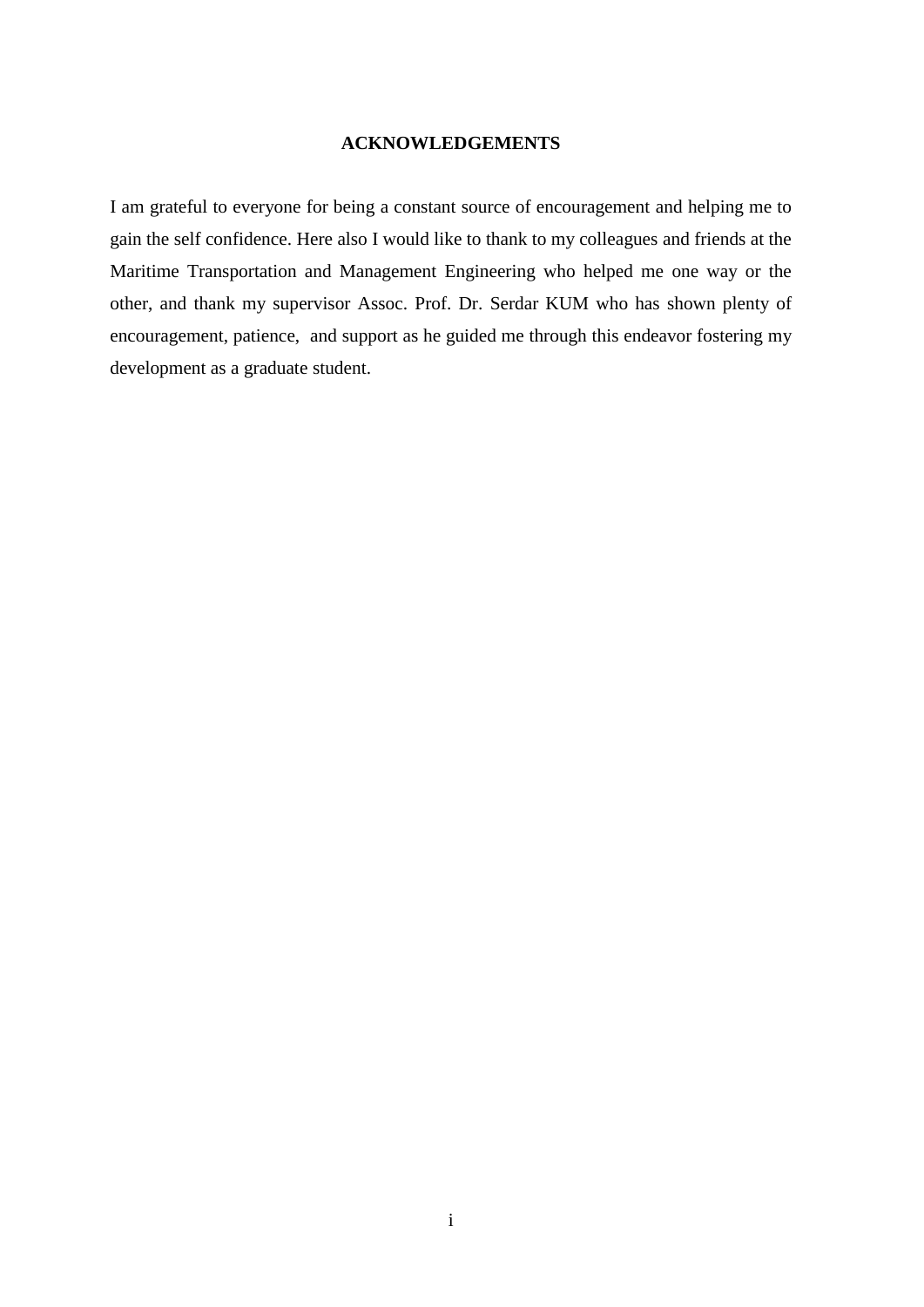### **ABSTRACT**

Although it is a very big industry, shipping is not as developed as it should have been due to several reasons in many parts of the World. Despite the fact that States have tried so many interventions on the subject, many Sailors in the maritime sector for have been forced to leave their country in order to obtain jobs for various reasons. In this study, the internal structure of this sector-related companies with the human resources department, the connection between the ship and the company, the company's policy on this issue, the company management, the qualities of the people who will be working on the ship, and hence the importance of language factor (English) are being discussed. If we are to investigate Human resources department operating in this sector, criteria for the personnel who will be working on the ship has been sought, the rules that must be obeyed on the board, how they should conform, and depending on the task how to comply with the authority that each person is connected is disclosed as necessary. In addition, situations that may arise in case of these requirements not being done, and the results that may occur have been shown in this work with figures and images.

The aim of this thesis is to show and deal with the problems seamen face with after completing their education and looking for a job, depending on the structure of the company and policies, the problems Sailors face with, and the oppurtunities given to them by the state have been tried to explain. This thesis is a study intended to be guidance and help for providing better working opportunities to work on the ship for seafarers.

*Keywords***:** Employment of Seafarers; Policies; Employment Opportunities; Importance of Human Resources; Importance of Language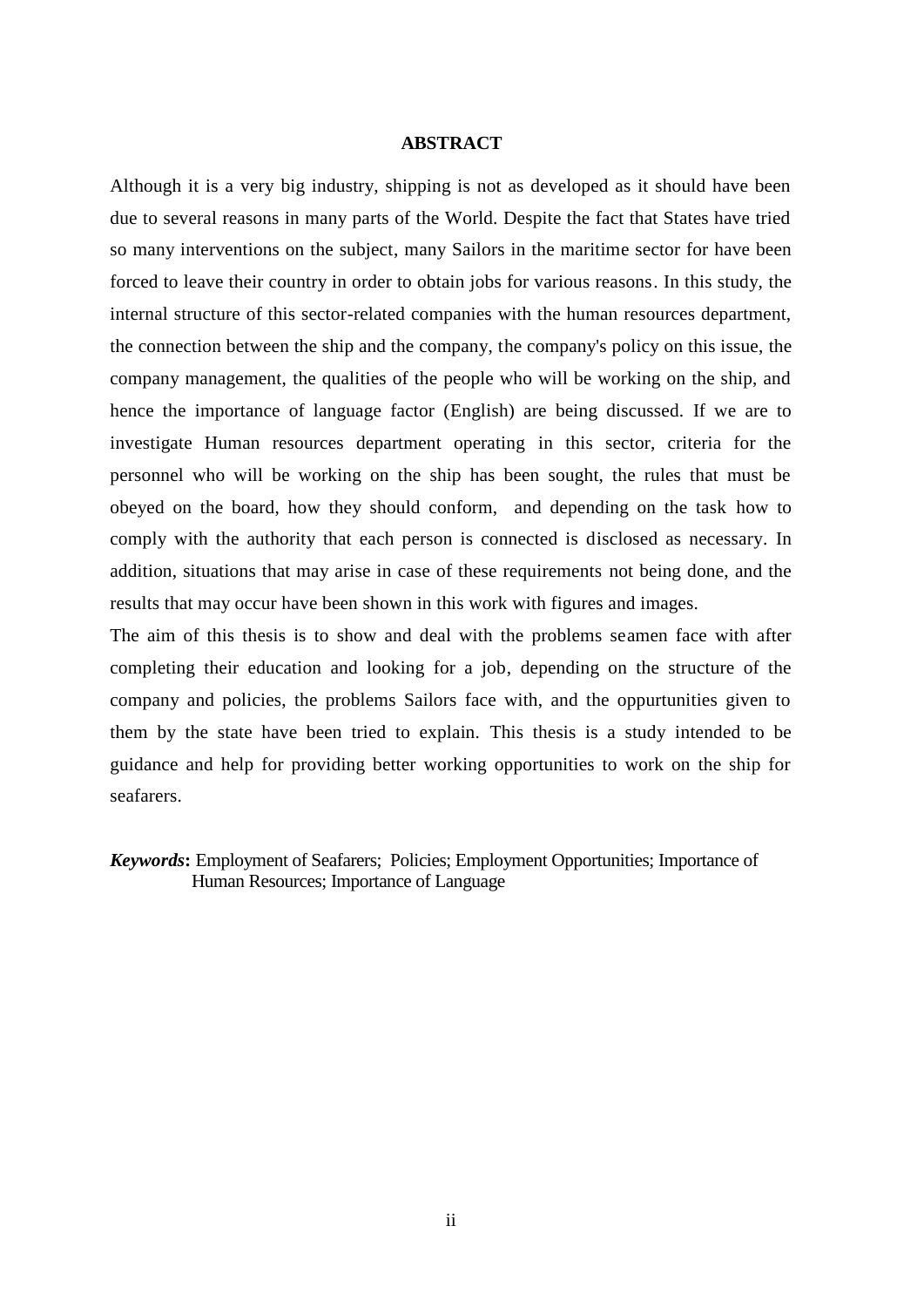# **ÖZET**

Büyük bir sektör olmasına rağmen, Denizcilik Dünya'nın birçok yerinde bazı sebeplerden dolayı yeteri kadar gelişememiştir. Devletler, konu ile ilgili birçok girişimde bulunmuş olmasına rağmen çeşitli nedenlerden dolayı Denizcilik sektöründe birçok Denizcinin çeşitli nedenlerle iş imkânı elde etmek için ülkelerini terk etmek zorunda kalmışlardır. Bu çalışmada, İnsan kaynakları birimi ile bu sektörle ilgili şirketlerin içyapıları incelenmiş, şirket ile gemi arasındaki bağlantı, şirketin bu konuyla ilgili politikası, şirket yönetimi, gemide çalışacak kişilerde aranan özellikler, buna bağlı lisan faktörünün (İngilizce) önemi irdelenmiştir. Bu sektörde faaliyet gösteren Denizcilik şirketlerindeki insan kaynakları birimini biraz konu olarak irdeleyecek olursak bu sektörde çalışacak olan personeli şirketler seçerken aranacak kriterler gösterilmeye çalışılmış, her bireyin gemide çalışırken hangi kurallara nasıl, ne şekilde uyması gerektiği, görevlerine bağlı olarak, her kişi bağlı olduğu otoriteye nasıl uyması gerektiği anlatılmıştır. Ayrıca bu gereklilikler yapılmaması durumunda ortaya çıkabilecek olan durumlar ve bundan dolayı meydana gelebilecek sonuçlar yazılmış ve figür ve resimlerle çalışmada gösterilmiştir.

Bu tezin amacı gemi adamlarının gerek eğitim sonrası iş bulmada, gerekse şirket yapısına ve politikasına bağlı olarak gemi adamlarının karşılaştığı sıkıntılar, devletin bu konuda gemi adamlarına sağladığı imkânlar Denizcilerin hangi sorunlarla karşılaştığı anlatılmıştır. Bu tezin gemi adamlarına daima iyi çalışma imkânı sağlama konusunda, yol gösterme ve yardımcı olma amacıyla hazırlanmış bir çalışmadır.

*Anahtar Sözcükler*: Gemi adamlar; Hukuk; İş imkânı; İnsan Kaynaklarının Önemi; Dil'in Önemi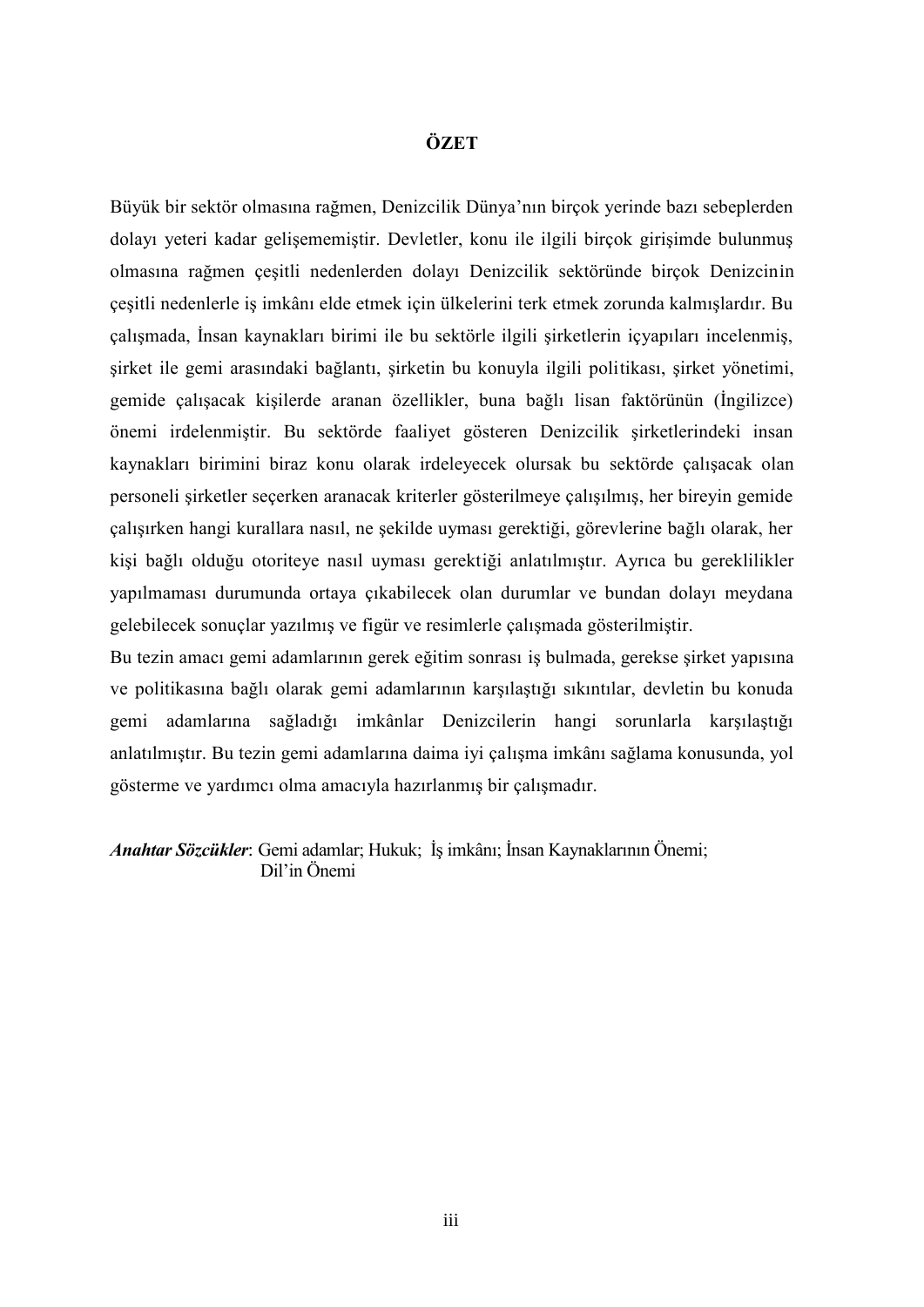# **CONTENTS**

| <b>CHAPTER 2: LITERATURE REVIEW AND RECRUITMENT OF</b>             |  |
|--------------------------------------------------------------------|--|
| <b>CHAPTER 3: HUMAN RESOURCES AND MANAGEMENT RESPONSIBILITIES</b>  |  |
|                                                                    |  |
|                                                                    |  |
|                                                                    |  |
|                                                                    |  |
|                                                                    |  |
|                                                                    |  |
| 3.5 Human Resources Management Practices in Shipping Companies  16 |  |
| <b>CHAPTER 4: SEAFARERS EMPLOYMENT PROCEDURES  18</b>              |  |
|                                                                    |  |
|                                                                    |  |
|                                                                    |  |
|                                                                    |  |
|                                                                    |  |
|                                                                    |  |
|                                                                    |  |
|                                                                    |  |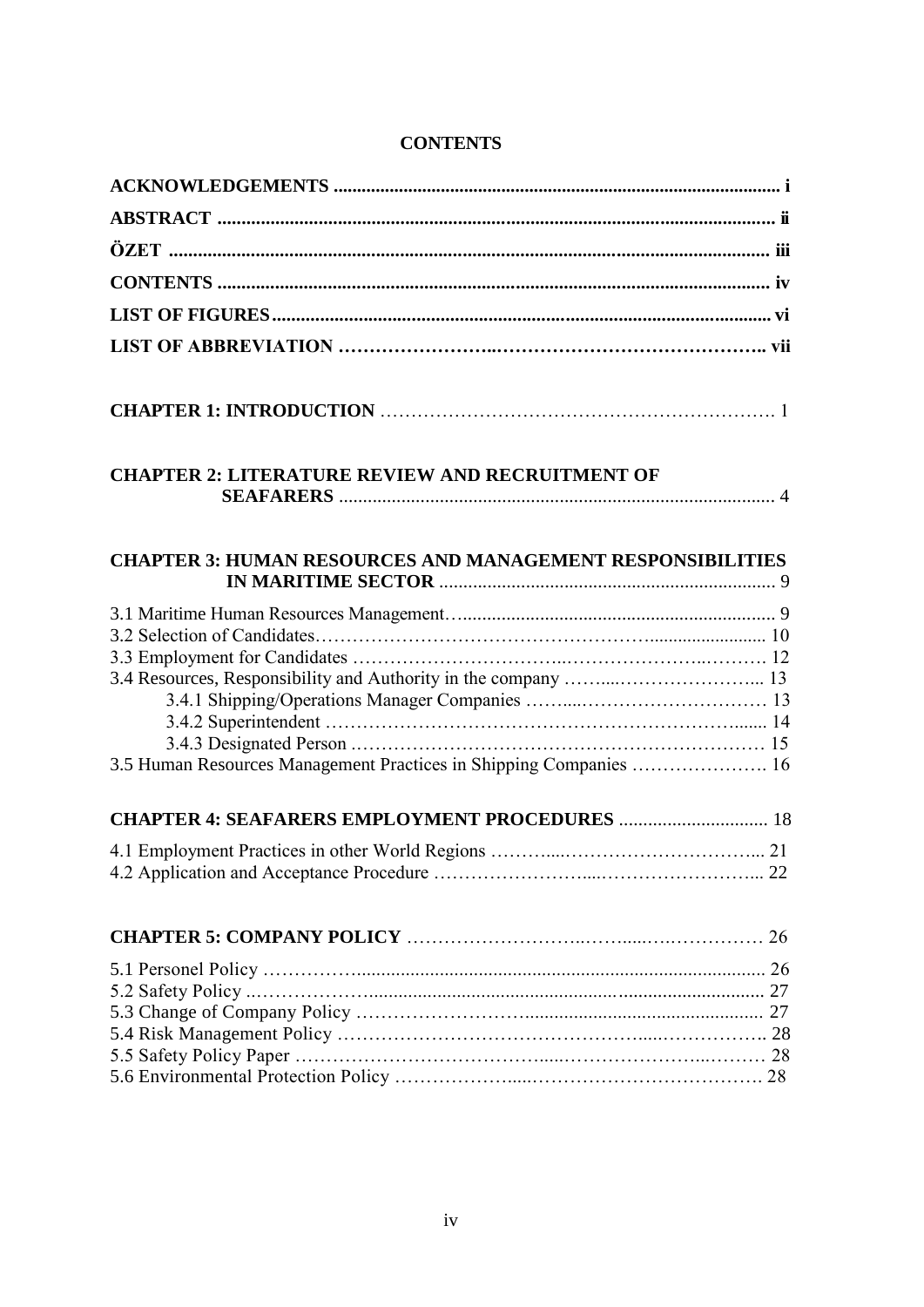# **CHAPTER 6: MARITIME TRAINING FACTOR IN THE LABOUR MARKET**….30

| <b>CHAPTER 7: DISCUSSIONS, RECOMMENDATIONS AND CONCLUSIONS 32</b> |  |  |
|-------------------------------------------------------------------|--|--|
|                                                                   |  |  |

|--|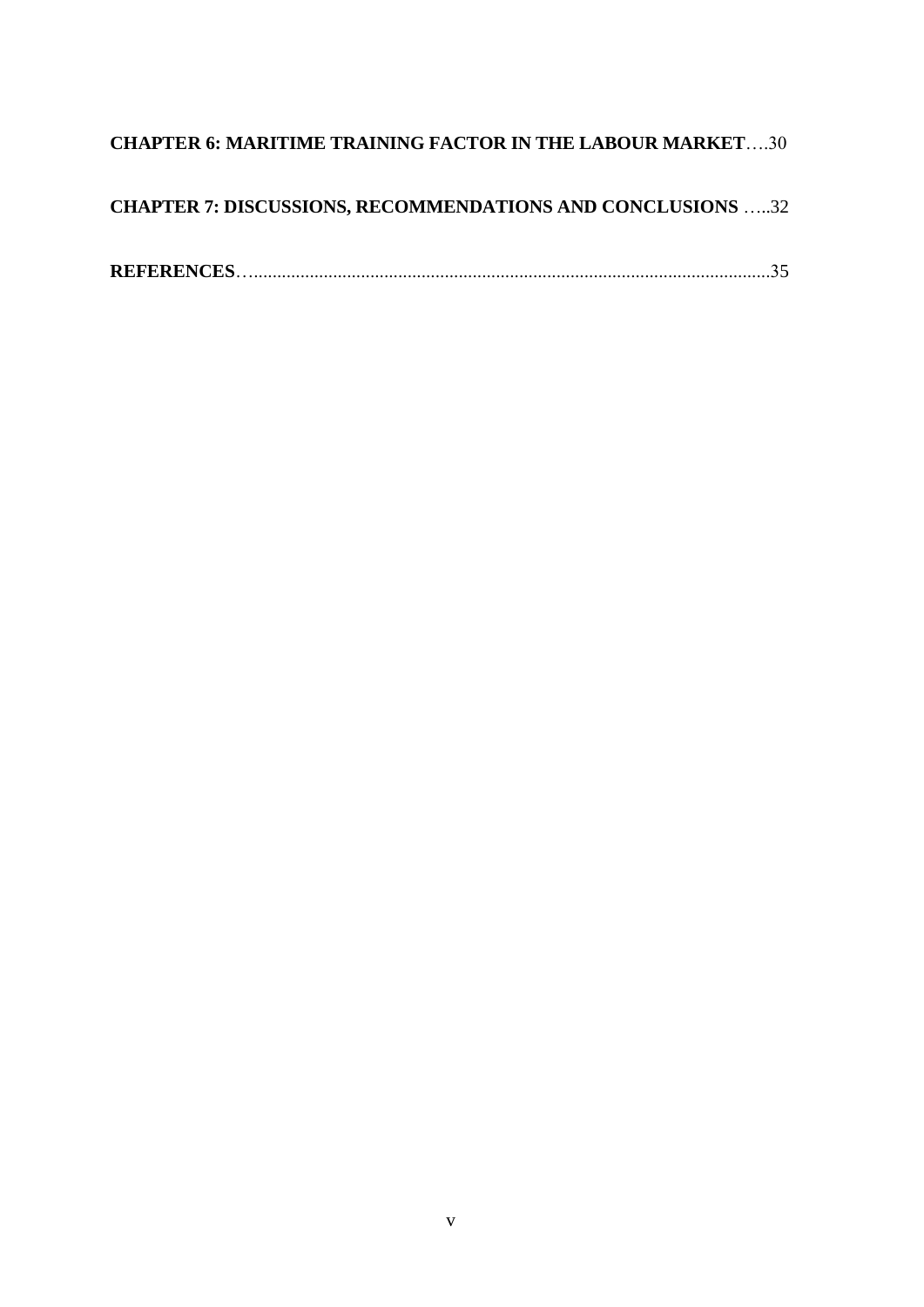# **LIST OF FIGURES**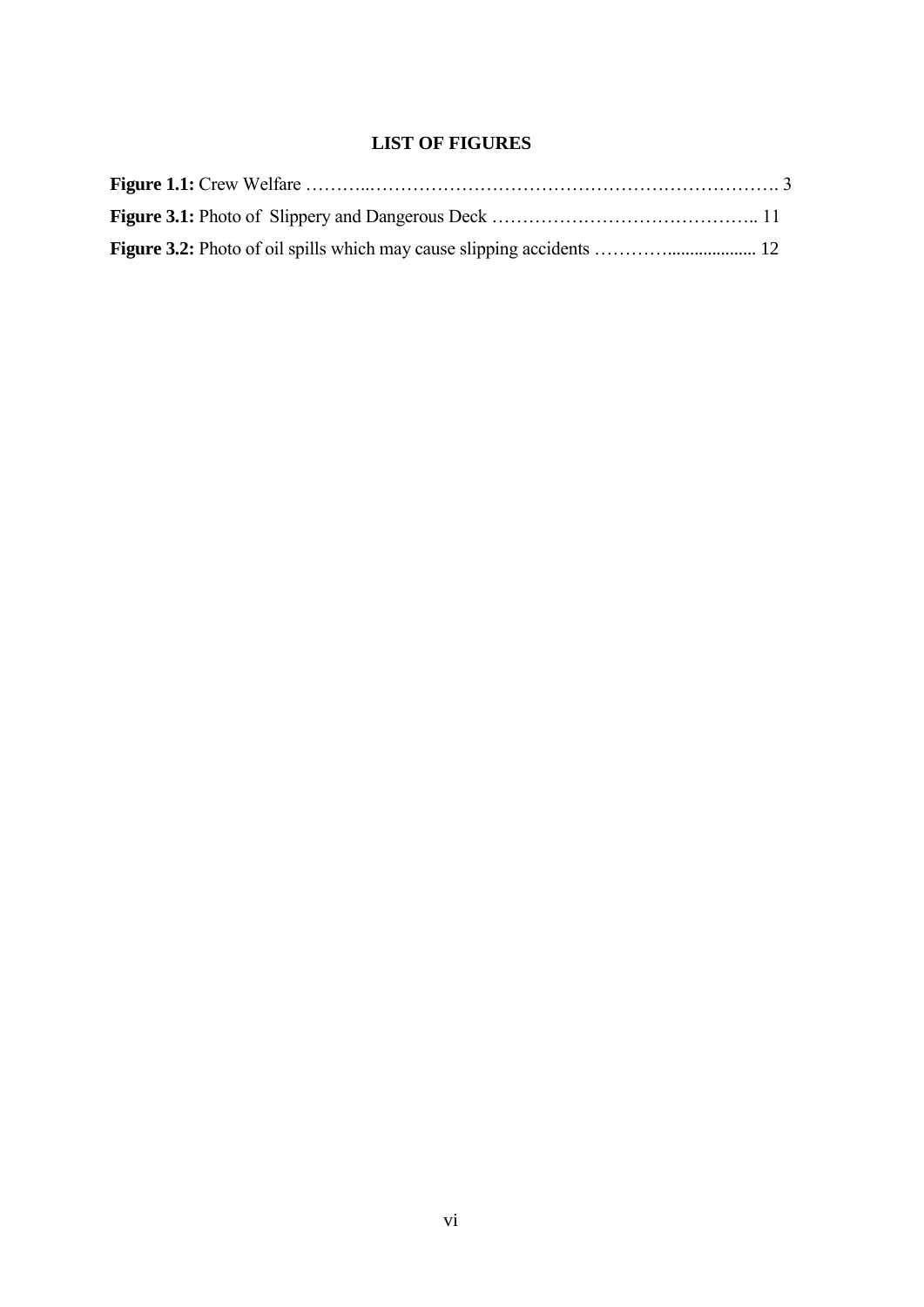# **LIST OF ABBREVIATIONS**

| $C/P$ :       | <b>Checking Performance</b>                                          |
|---------------|----------------------------------------------------------------------|
| CV:           | Curriculum Vita                                                      |
| HR:           | <b>Human Resources</b>                                               |
| <b>HRIS:</b>  | Human Resource Information System                                    |
| HRM:          | Human Resource Management                                            |
| HRP:          | Human Resource Planning                                              |
| <b>IMO:</b>   | <b>International Maritime Organization</b>                           |
| ISM:          | <b>International Safety Management</b>                               |
| ISPS:         | International Ship and Port Facility Security                        |
| <b>SOLAS:</b> | Safety of Life at Sea                                                |
| <b>STCW:</b>  | International Convention on Standards of Training, Certification and |
|               | Watchkeeping for Seafarers                                           |
| TRNC:         | Turkish Republic of Northern Cyprus                                  |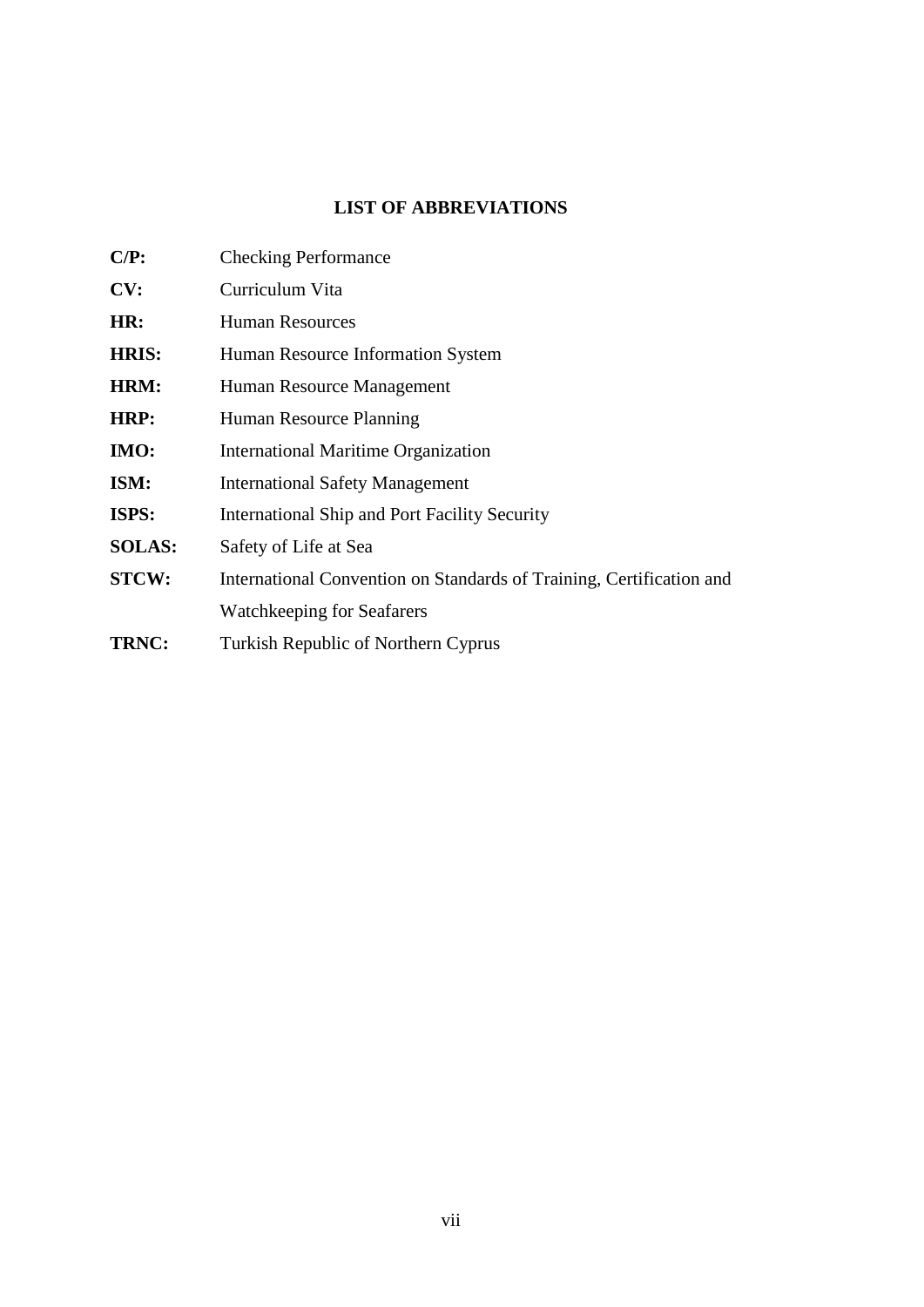# **CHAPTER 1 INTRODUCTION**

This study intends to investigate the existing situation with regards to the employment of Maritime graduates (especially in TRNC). The policies enforced by the Maritime sector to increase the employment rates of these graduates are the concern of this study. Moreover, the main reason of the study is to find out and evaluate how shipping companies use human resource management practices in their work places. In order to achieve the main goal, some other things are needed to be considered such as: evaluating the practices that are taking place in Human Resources (HR) in shipping companies; considering the development of the work place and the staff and assessing the performance appraisal of human resources in shipping companies and identifying the contemporary HR practices being practiced. In addition to all these, when the willingness of crew members, officers, and other personnel who will work on the ship is needed to be found out in order to give them data and feedback for the criteria for employment Maritime companies are responsible from this. For this reason, a questionnaire is prepared by the employer to underline and compare any anticipated factors with the graduates. This thesis aims to touch on the serious elements and issues as mentioned above because the preparedness of the staff is as important as the employment given by the company as well as the opportunities being offered by them.

Turkish maritime policies which are controlled by the state administration are applied by the companies in order to ensure human rights for all employees. These policies are designed to bring about certain professionalism and high standard to the company. In accordance with this, employees have many rights that can be implemented to protect their job and their position. Every branch of the Maritime sector needs to be at a high standard, due to the competitive nature it inhabits. Working with a team of trained and experienced human health experts that are sensitive to environmental values should not be compromised. According to Kundu et al. (2007) in today's competitive world, it will be more difficult to satisfy the need of organizations that is for people and people for organizations. Human resources can create competitive advantage for companies and with the use of effective HRM (Human Resources Management) practices companies' performance can get influenced. In this study, HR practices are intended to be identified in shipping companies. Maritime's traditional structure has to work in parallel with any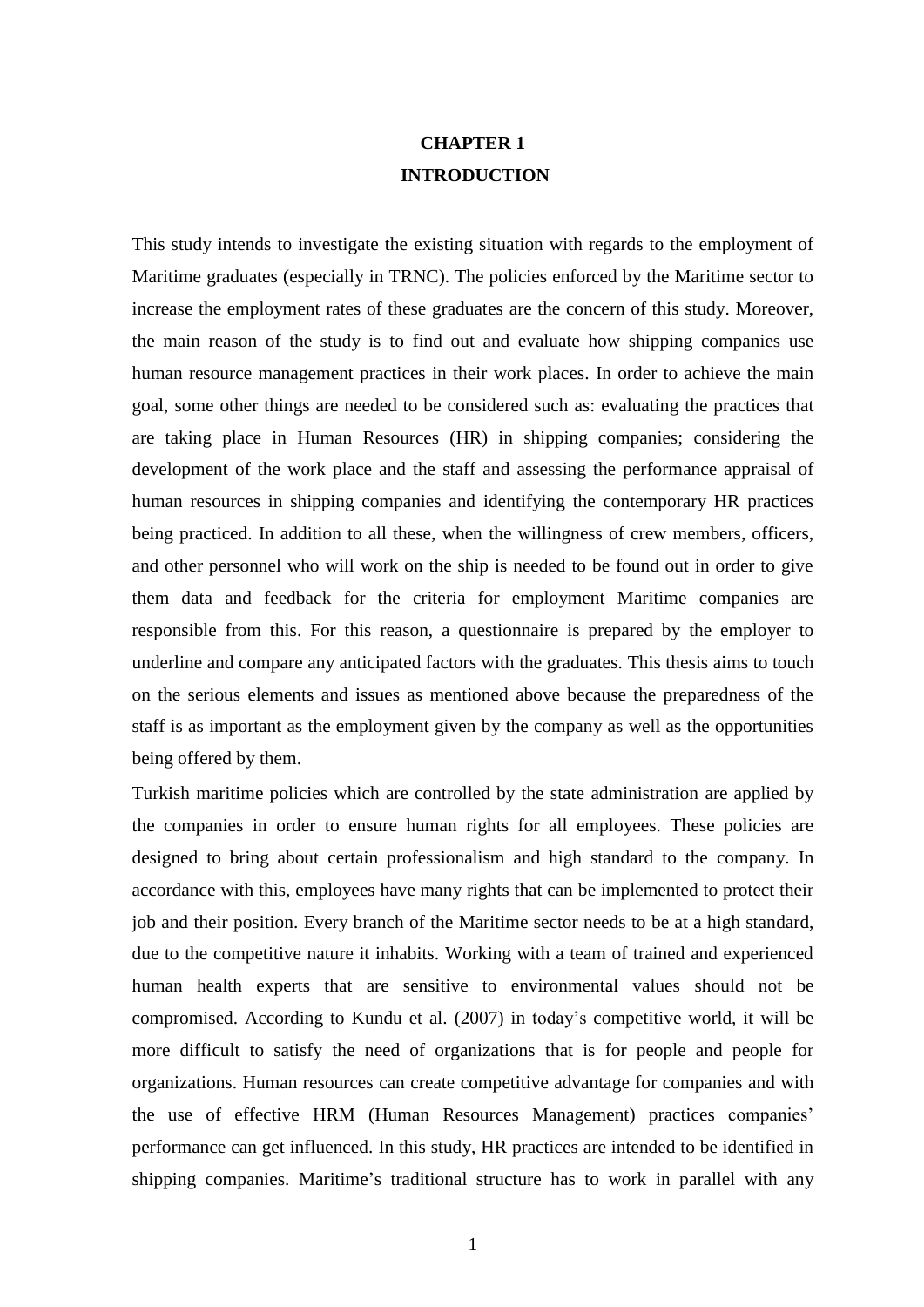emerging technology, in order to bring about the new generation of innovative and practical ideas. Thus, we are now living in The Age of Information (Technology) an economy aroused the need in which uncultivated domestic product is controlled by other facilities which are sometimes called services, and they are being used in every aspect of our lives. At restaurants; hotels; advertising companies; insurance agents; theatres; and pools and parks these services are being used. For example; when a person buys a car service continues to take place to keep the car running or repair in case of a breakdown. Services enable us to use our time and money effectively (Bateson and Hoffman, 1999).

As Kermally (2006) pointed out the way managers live and how their lives are managed can change through globalization, authorisation, cross functional teams, rationalising, learning organizations and knowledge of the workers. The shipping industry is a crucial illustration of a globalized trade now committed insecurely to national autonomies.

Shipping is unlike other examples of World-wide business, for instance fast-food chains and the automobile companies, in that its physical capital is itself movable in a way that a burger place or car company is not able to. Due to this fact of the business, planned and HRM has a movable facet not shared by the overall run of manufacturing and means of transport industries (Klikauer and Morris, 2003). As it is believed by PwC (2012), new commercial schemes and procedures are necessary to deal with an industry which is being reformed through market partnership and goes through changes in the equilibrium of world trade.

On the other hand, Kernelly (2006) pointed that managing is not a matter of misleading people. The situation is about working with your personnel and co-workers basen on the partnership to achieve the strategic goals of the organization. In addition, Druker (1999) believes that the vital influence organisation needs to create in the 21st century is to rise the efficiency of awareness at work and the knowledge of workers. Human is needed to be trained and educated. To charm and preserve people, we have to accept them as individuals. Today workers are more interrogative and demanding (Drucker, 1999). People are the one who can make things unique such as; organization, products and service solutions. How these are done, how you accomplish and guide people and how you bring together your actions, determines your success and this makes it obvious that there is a valid definition (Thite, 2004). According to Peter and Waterman (1982), outstanding corporations are very similar to their customers; other firms talk about it and the outstanding firms make it real. However, the success of any business can not be defined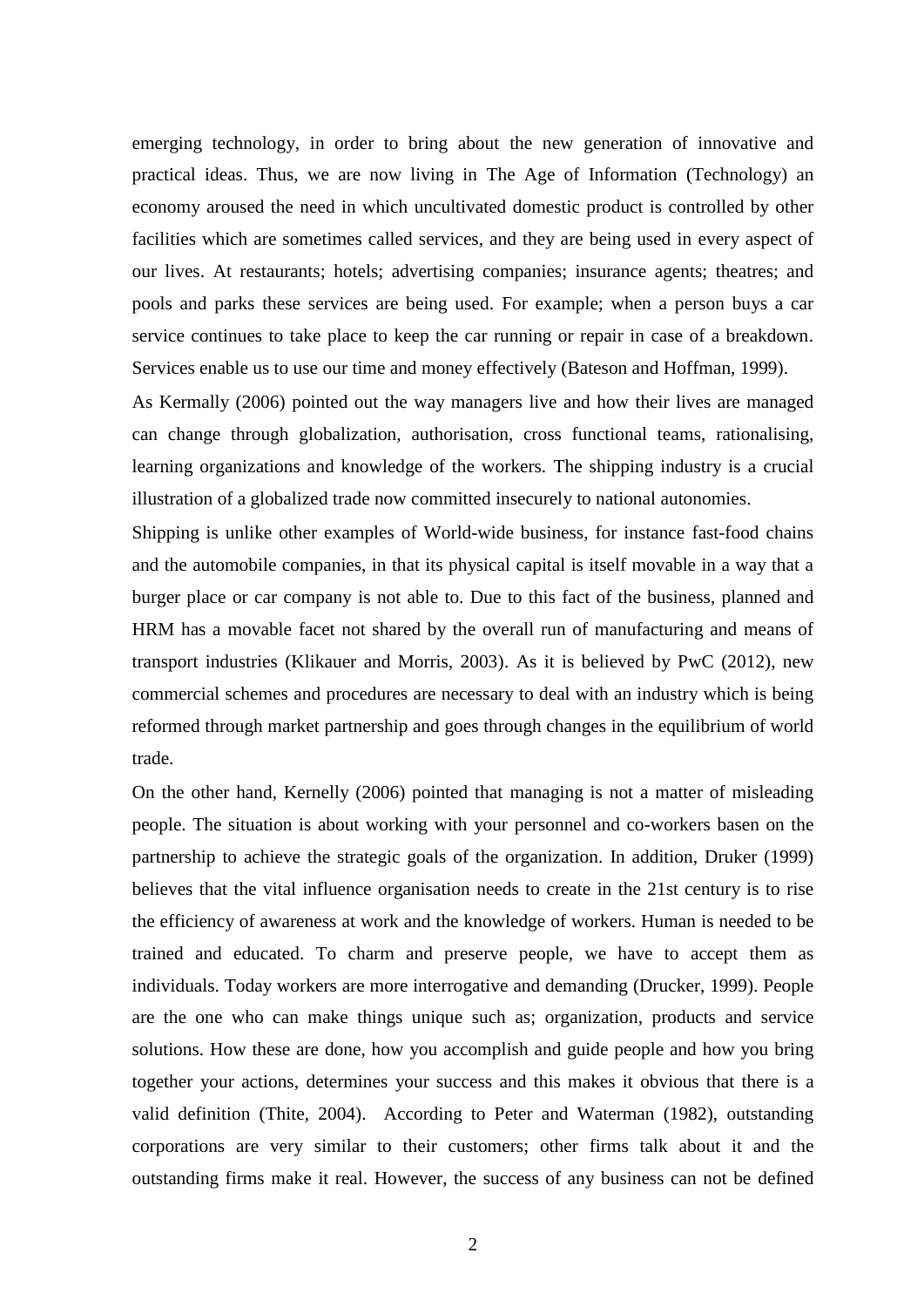with the manufactured goods, but in terms of how the needs of the customer are satisfied. This means; what sorts of services are provided to the customer (Levvitt, 2004).

Seafaring has a special pattern as working and living conditions are combined in a restiricted (closed) area. Crew's long separation from family and friends, long stay on board, isolation make welfare facilities necessary. When we consider the structure of a typical maritime company, we can identify eight main branches; technical department; safety and quality; technical buying; operations department; insurance; rental department; vessel personnel department and finance and accounting department. These departments are led by General Manager and supervised by directors. Companies should be aware of their responsibilities in the maritime industry, safety and environmental protection issues must declare its commitment. Companies that perform with their staff, have both sea shore, all operations must perform their objectives (Devitt and Holford, 2010).

Figure 1.1 shows the benefits of the crew working together. All crew on board must work in cooperation and as everything is linked. If one is successful, the other one becomes successful as well and not just crew, the company and the industry will benefit from it as well.



**Figure 1.1:** Crew Welfare (PwC, 2012)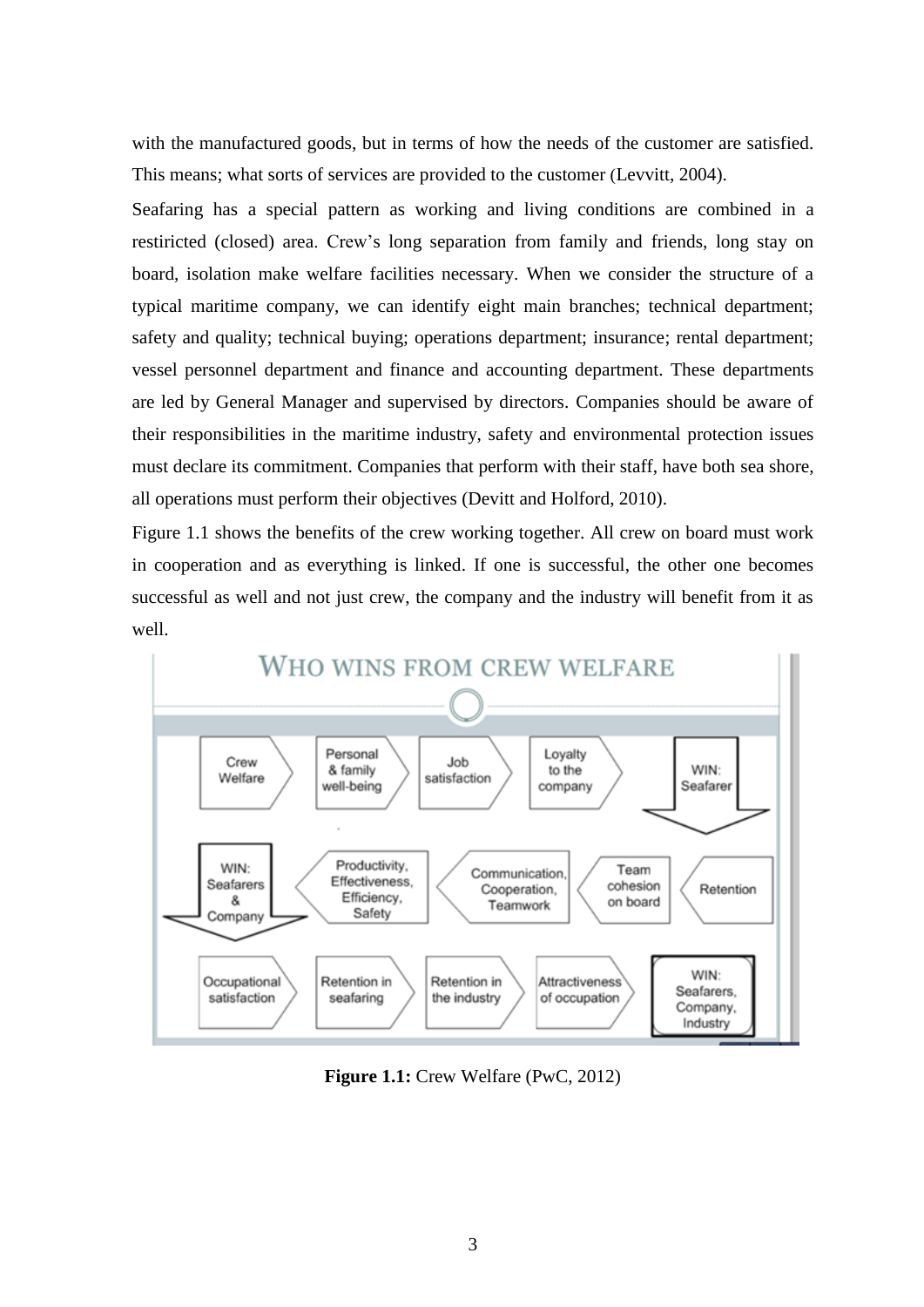# **CHAPTER 2 LITERATURE REVIEW**

There are many types of transport and ways of transportation. However, the safest mode of transport is shipping. A good care is given to professional, financial and telecommunications areas in terms of services, but we should not forget the fact that "the physical conveyance of things in world-wide trade is itself a service" (White, 1982).

In the last half century, a massive expansion has been experienced in the shipping industry in demand reflecting the growth of seaborne trade, a growth which resulted with the development of technology. Some other changes also took place in the organizational structure with the way management companies work. These changes were combined with regions in terms of the place recruitment of seafarers took place from their own country, and placed into a global employing base, with the growth of the Asian employment market. Although these reasonably fast and deep changes took place in the industry, labour always remained as the production' primary factor and even today is structured on board ship on the foundation of a steep ordered structure of officers and marks a construction (McConville, 1999).

As Obando-rojas (1999) pointed out in the course of the most recent decade, force related events have directed the shipping industry to concentrate on its man-power on the sea. The continuing problems have been both concerned with the value of the work done and the number of seafarers. These worries have been mirrored in the growing number of academics and global legislation on human factor. Moreover, Obando-rojas (1999) also notes that, even today many aspects of it have not yet been discovered and if they were this would give a better indulgent of how manpower system works in the maritime industry. Maritime industry is a very competitive sector and therefore, efficient and effective organization on firm's economic resources helps its development. According to Neoclassical economic theory, these resources consist of; plot, toil and money (Panayides and Gray, 1999). Obtaining information about occupations is called job analysis. This identifies infomation about the work that is needed to be carried out on the job, besides determining individual features (education, experience, specialized training) that can be considered necessary to complete the tasks. As Cascio (1998), to carry out thorough HRM making job analysis is important. Behavioral requirements of jobs are provided a deeper indulgent of in turn generating a firm basis to create employment judgements on issues related to job.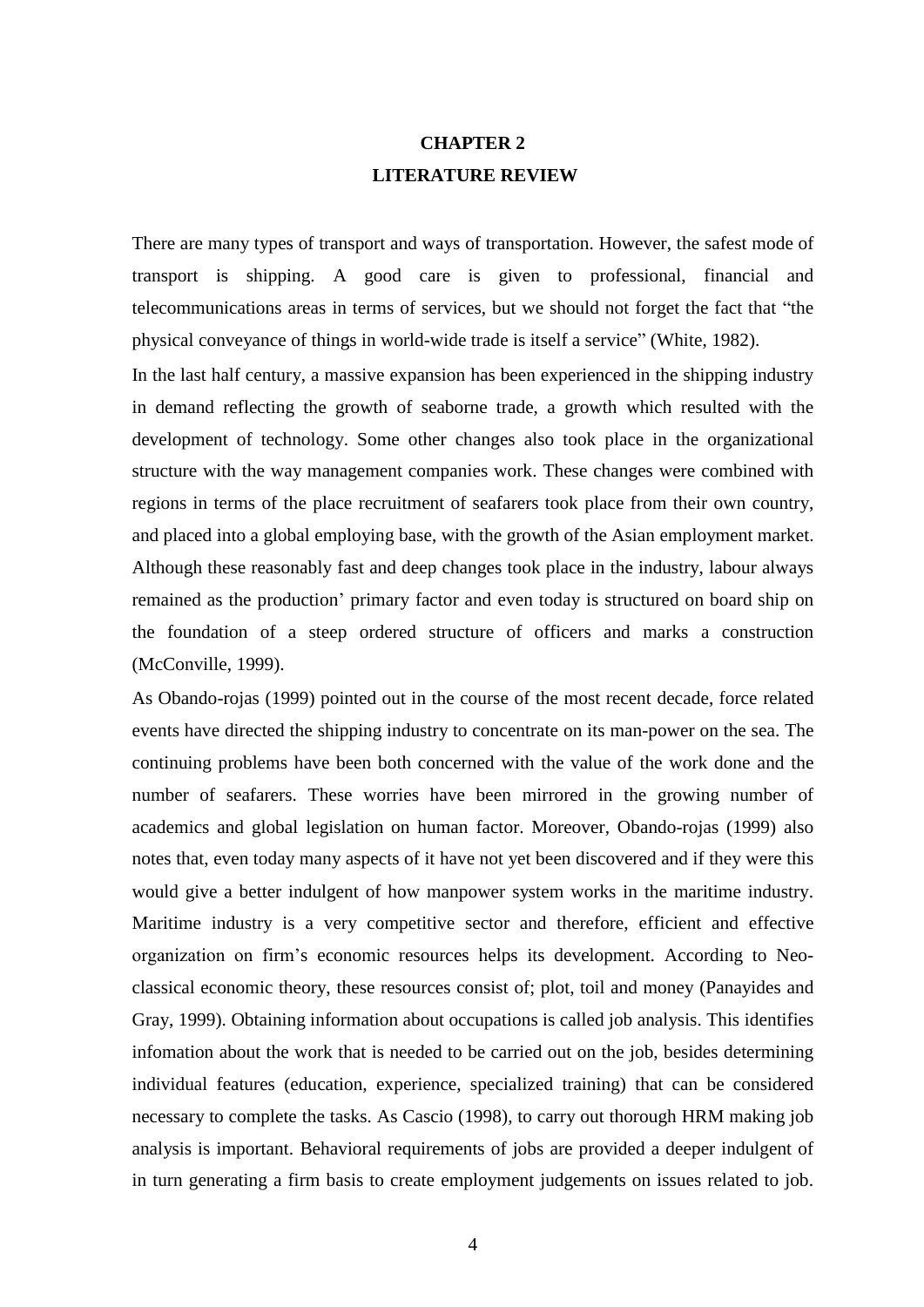These changes in jobs are happening quicker than in the past and if the job analysis is missing, this can cost a huge amount of money to organizations. On account of this, career analysis workout should be conducted at systematic intervals (Kandula, 2004). The progression of analyzing and classifying the demand for and convenience of HR to meet its goals is called HR planning (Mathis and Jackson, 2004). The achievement of HR planning primarily depends on the demand of the business to propose such plans that will fascinate individuals to work in an environment of harmony, happiness, development, progress and enlargement of both employer and employee. It is possible for any organization to evolve and implement a sound HRP (Human Resources Proffesionals), if it is based on quality and quantity and spirit of Harmony among the people that they recruit (Prashanthi, 2013).

As Cascio (1998) pointed out giving employment is another way of competition in the business. Corporations enter into a competition to develop, manufacture, and to market the best product or to give the best service. In order to do this they must also compete to detect, attract, and employ the most competent candidate. While doing this, serious attention and care are needed from management. Any business strategy will fade in the lack of capacity to accomplish it. Furthermore, employers' should be careful when selecting their employees for the recruitment. For this reason, they should be concerned about manpower and additional cost that will be needed (Prasad, 2005). Placement is also another step towards success refering to the real practice and experience an individual gets with a job. Also, it comprises a precise rank and obligation for the employee. Once the requirements of a job are matched with the qualification of a candidate then, the decision is taken. The process which an individual learns to fit in values, abilities, and expected behaviors are called socialization. As Jyothi and Venkatesh (2006) pointed out, social knowledge is necessary for taking an organizational role and for contributing to an organization as a member.

Workforce is also important for companies to develop and deliver good service quality. Firstly, the right people for the job are hired, and later on, they get trained by the companies they work for to be better in their area (Kundu and Vora, 2004). Continuing training is needed for providing quality service which would improve the necessary technical and interactive skills and knowledge of the employees. Training can be done in many different ways but all must see it as a vital asset for upcoming accomplishment.

Moreover, performance can be defined as the record of outcomes formed on a stated job, purpose or action taking place in the course of an indicated time period (Bernardin and

5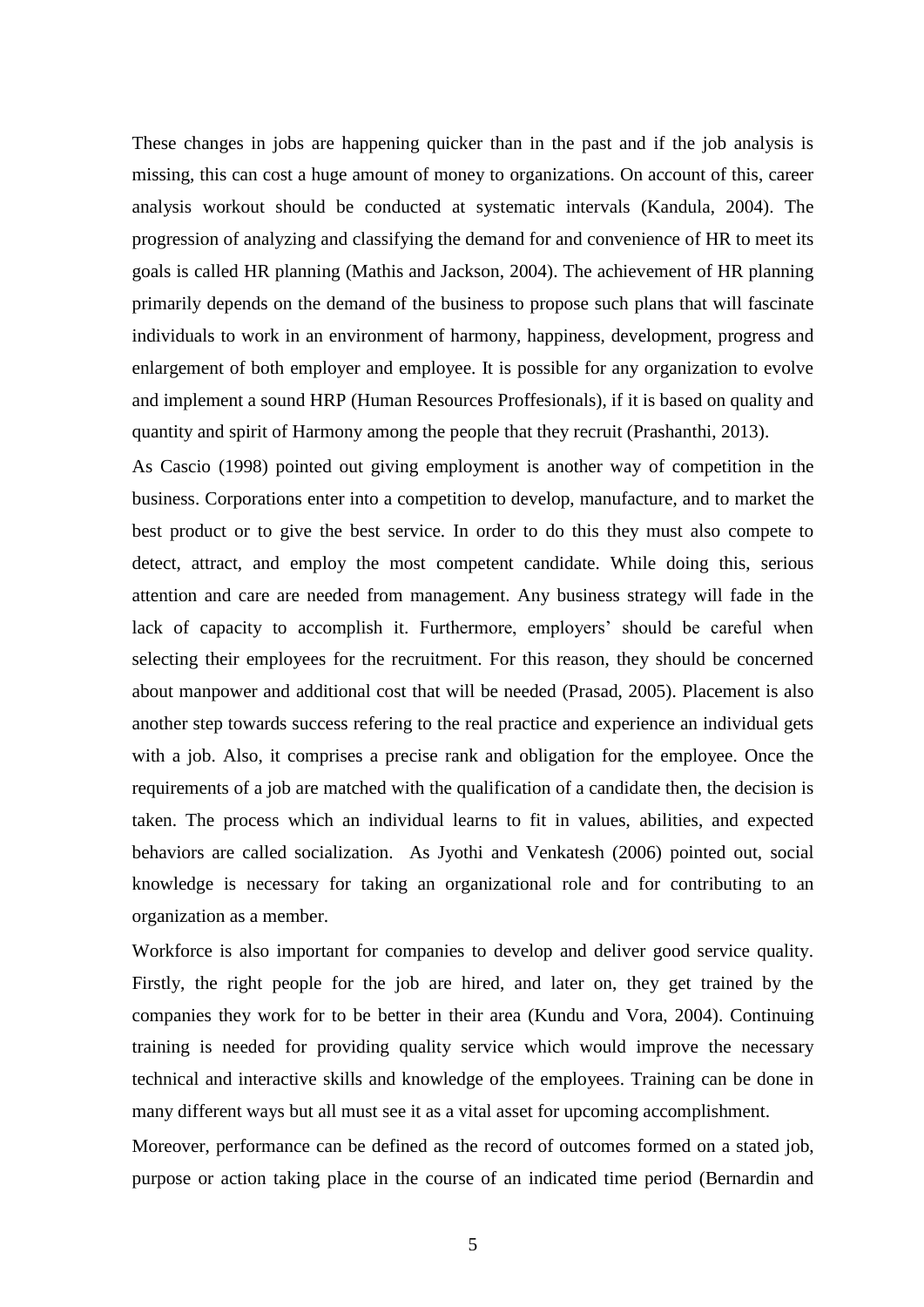Russel, 1993). How this is evaluated and how often it is assessed is not based on a year, but it should be based on every day basis. This means effective managers should report their reviews, feedback and views every day by observing the work done (Webb, 2004). In order to please the workers and increase the validity of the good work done performance appraisal can be used on employees. As Berry (2004) thinks appraisal is a good way of judging performance of the employees and if it is applied properly it helps to encourage high and average performers to remain with the company. Besides, it is believed that every work place should use appraisals as a form of paying the good performance done (Schellhardt, 1996).

For Kochanski and Richer (1999), if aptitudes are the steering wheel for handling knowledge of the work, rewards given are the engine. The given rewards fill the gap between executive objectives and individual anticipations and hopes. Reimbursement is the initial rewards that are mainly financial and satisfy financial needs for income (WorldatWork, 2000). Therefore, with this in mind, four things should be provided in an effective organizational reward system; a satisfactory level of rewards to fullfill simple requirements, even-handedness with the outside labor market, fairness within the association, and treatment in the organization of each member in terms of their individual needs (Lawler, 1989). An indirect reward given to an employee(s) who work as part of an organizational membership is extra beneficial. (Matthis and Jackson, 2004) There is no doubt that despite their enormous costs and the financial commitment, benefits of scheduling has turn out to be a serious element of HR planning processes for the future. How the learnt skill is applied and competence guides to performance, and performance is the measure for appraising efficiency (Bernardin and Russell, 1993). Therefore, as Jyothi and Venkatesh (2006) stated, a pay-for-competence program increases efficiency and product value, diminishes absenteeism, costs, accident rates.

Laudon (1998) defines Human Resource Information Systems (HRIS) as interconnected constituents working together to gather, process, pile and publicize information to back up decision making, harmonisation, control, analysis, assessment and conception of an organization's HR management activities. On the contrary, for Kavanaugh et al. (1990), HRIS is a system used to obtain, store, manipulate, analyze, retrieve, and distribute information related to company's human resource. For this reason, because of the growing number of occupied mothers organizations have become more fascinated in supporting entities to cope with conflicting demands between their work and family roles. This has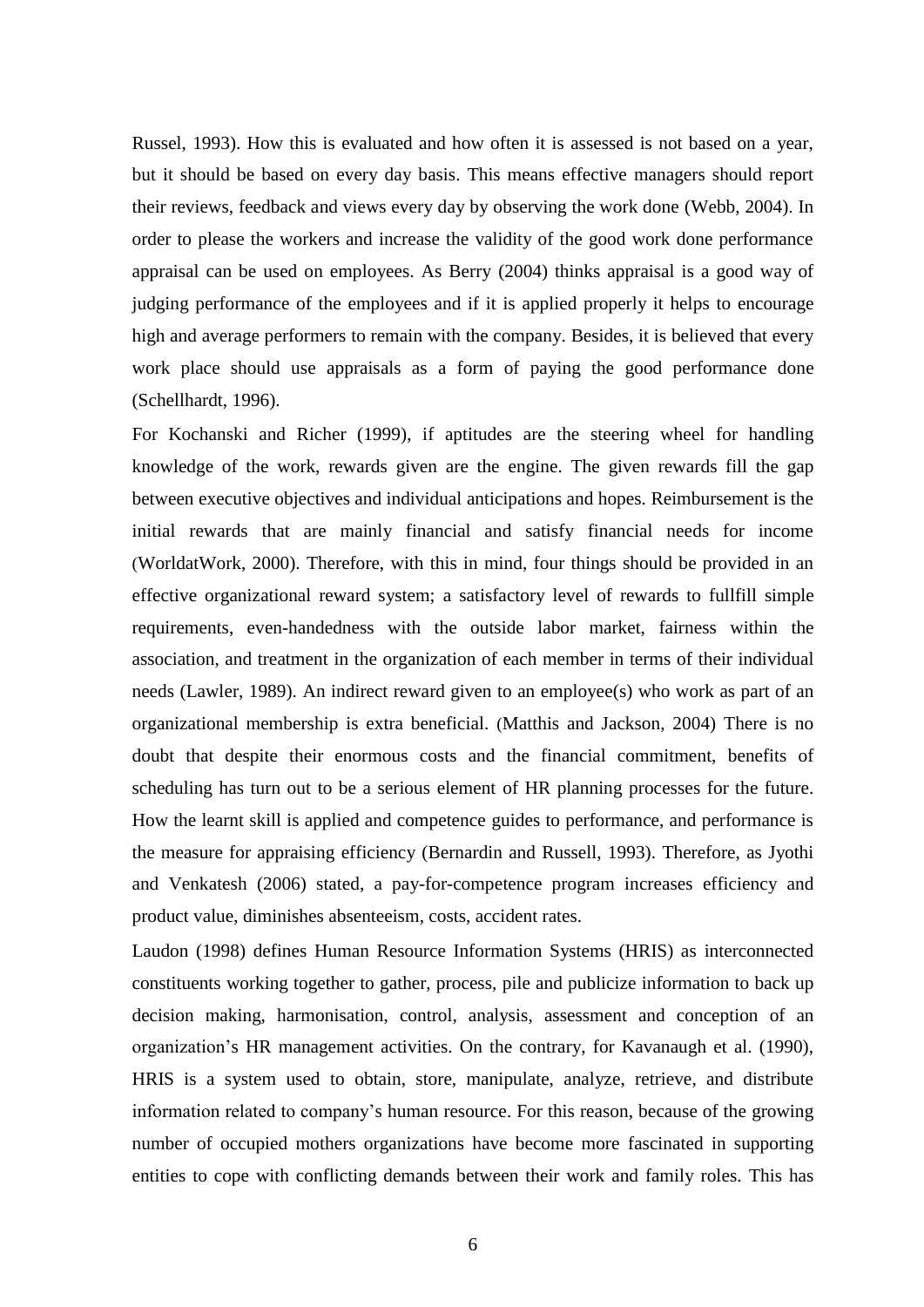brought realization of the employers when they try to overcome the problems they experience between their role and in dealing with travel, child care, domestic tasks, and job transmissions which may also cause trouble in locating primacies for numerous roles and duties (Greenhaus, 1987). Clutterbuck (2004) thinks that this may also be true for couples with double career since their high levels of career assurance. Balance at work-life is a state in which an individual is able to find out about real or possible clash among different demands on time and energy in a way that pleases necessities for well being and selffulfillment of human. Those who wish to be content need to assign time and thought to themselves, close others, paid employment as the means to finance the fulfillment of various needs, and distant others.

Shein (1996) explains a career as "a categorization of positions seized by an individual throughout the course of a lifespan." Hence for Leibowitz (1986) it involves a chain of work linked with activities that offer endurance, order and sense to a person's life. This is an unbiased opinion of a person's occupation, in addition to a biased element in the notion of career. A career goes through lots of changes in values, attitudes and motivation that occur as people nurture. Performance, education, experience, influential parents, caste links and a certain amount of luck are the factors that shape a person's character. Career planning gives a shape to the improvement of those with an association in harmony with assessments of organizational requirements. Professional development system is official, systematic, planned effort to achieve equilibrium among individual career needs and organizational requirements with labour force.

Kundu (2004) has also stated the importance and benefits of having a diverse workforce at the work place. Therefore, he defined (diversity) as people from many different sociocultural backgrounds who work in the same company. Multiplicity holds national factors for example; race, sex, age, colour, physical ability, ethnicity, etc. Simmon (1996) states that successful companies look for people who have different talents, interests, and viewpoints because he believes that this would bring variety and colour to the work place. It is originated on the origin that linking these differences will form creative atmosphere in which everyone would feel appreciated, entirely utilized in which logistic objectives are encountered (Kandola and Fullerton, 1994).

Another way of finding the views of the employees is using the attitude surveys. These surveys can help to discover their views on matters that concern them. For Armstrong (2005) attitude examinations can transfer information on the preferences of employees,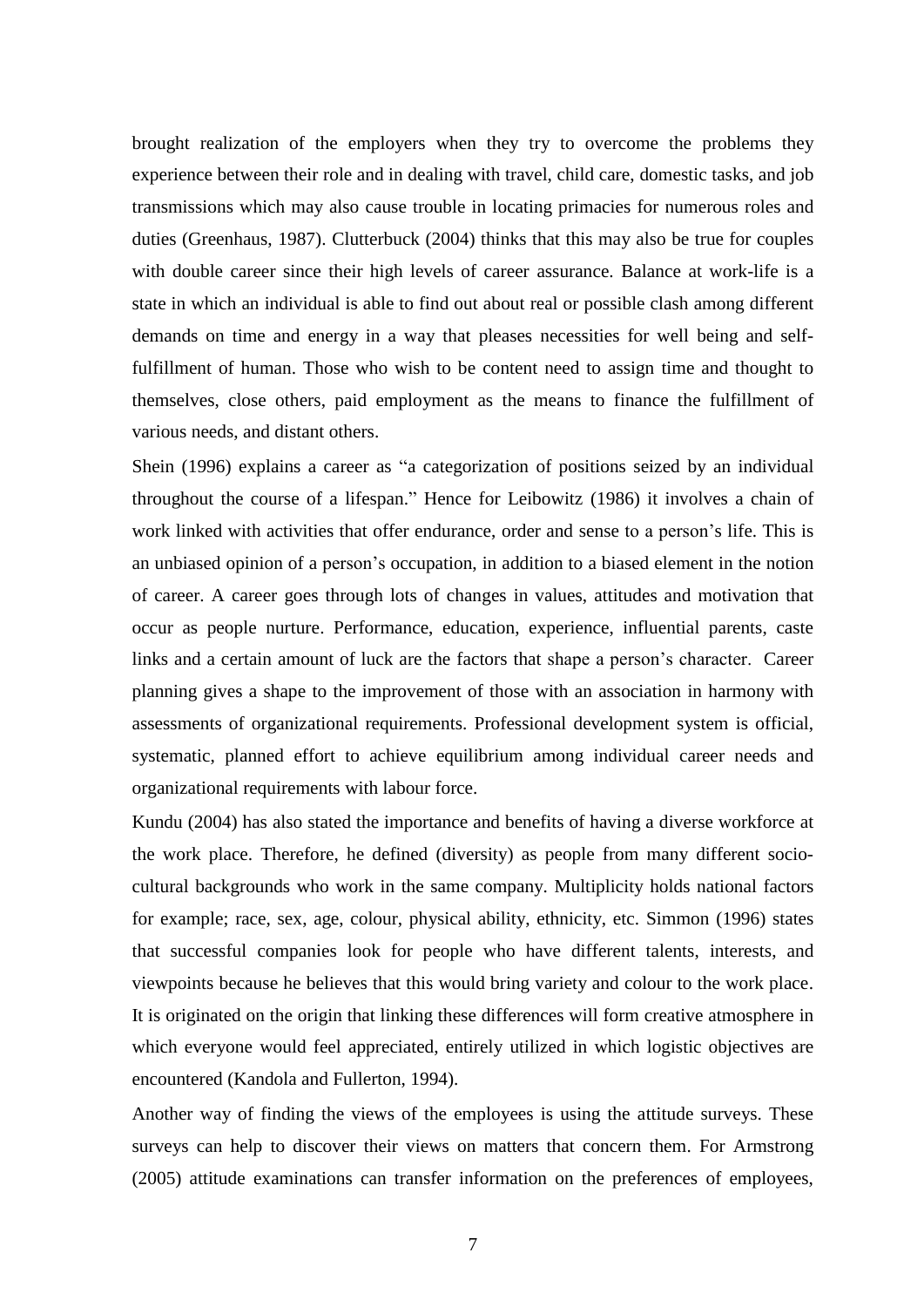give some ideas on potential problems, diagnose the cause of specific problems and check the levels of job satisfaction, commitment and morale in different parts of the organization. On the contrary, Braken (2000) believes surveys on attitude should be developed by qualified corporations or academicians. In addition, customer might be in the centre of these surveys, and re-design them by trying to fulfill customer expectations. Herein, surveys should be valid and measurable depends on its type.

As Horibe (1999) mentions, the decision given by the customer in terms of being faithful is the whole of many trivial encounters with a company and these people who work there are the ones controlling these small encounters. Hence, to exercise customer centred strategic management it is essential to attain fulfilment of the workers. Practices related to human resources influence organizational performance and generate competitive benefit for those organizations which deploy decent people with benefits (Walker and Stopper, 2000). Due to changes in the HRM area extremely successful company with a strong record of brilliance in practices regarding management of the people cannot be completely attained. To develop the new trainee and preserve best talent, organizations have to hire people with good character, credibility and integrity and they have worth something (Smith and Kelley, 1997). Establishments that agree to take individuals as acquaintances in development policy show a separate HR viewpoint branded by work safety, corporation flexibility, allocating financial accomplishment with the labour force, improvement of good communication and advice, helping to raise the voice of the workers (IPA, 1997).

According to Kim and Mauborgne (1999) Fair play is a result of performance. This process constructs faith and assurance, and these create voluntary teamwork, and this drives performance, directing people to move away from the responsibility of the given duty by sharing their knowledge and adding their creativeness.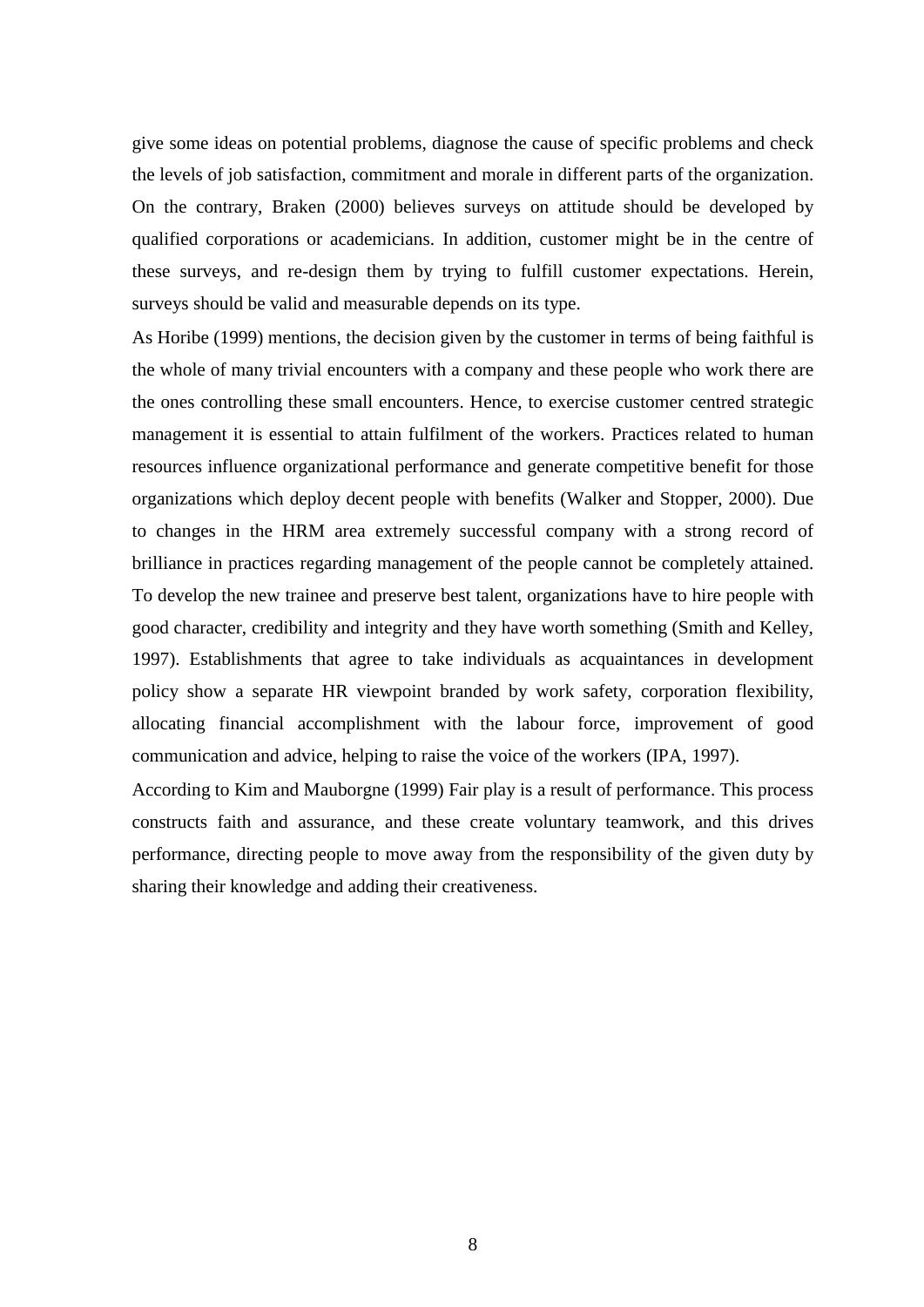#### **CHAPTER 3**

# **HUMAN RESOURCES AND MANAGAMENT RESPONSIBILITIES IN MARITIME SECTOR**

#### **3.1 Maritime Human Resources Management**

Pursuit of human resource management as an administrator or lower levels of employees to run the recruitment, by taking care of placement and provision of all supportive activities related to the increase of work done is the concern of this section. By 1980s, the company organizations for the employees have seen their workers as a tool and only purpose for the company trying to increase the benefit and management as part of their strategic objectives to be achieved in staff management approach. However, after 1980s, the company competitive can outmaneuver the most important determinant which is employee's effort and creativity that come with the realization, with the strategic objectives of the company the settlement of employee's individual interests, the most important of human wealth is left to the understanding of HRM (Human Resource Management) in the view of the corporation (Kundu et al., 2007).

Human resource management functions (without entering into details) with seventeen main actions. These are the following; identifying the employees and selecting cadidates; providing training and development; human resource planning; employee agreement made with preparation; establishing a fair treatment among all the employees and giving opportunities to everyone that would help them develop policies; enabling criteria for employees to assess the practice of work done, which is known as performance measurement; proving consulting services to employees on various topics; providing a peaceful and safe working environment for all; determining company remuneration policy and fees; developing health and safety policy for employees, identifying work to be done and setting disciplinary rules; and determining policies on the resolution of complaints; labor surplus, or dismissing the shifting to other units while trying to identify the processes; helping employees working in discussions on issues related to organization and identifing policies that will enable them to participate; regarding the comprehension of the strategic intentions of the corporation, and developing policies to ensure that employee's contributions (Kundu et al., 2007).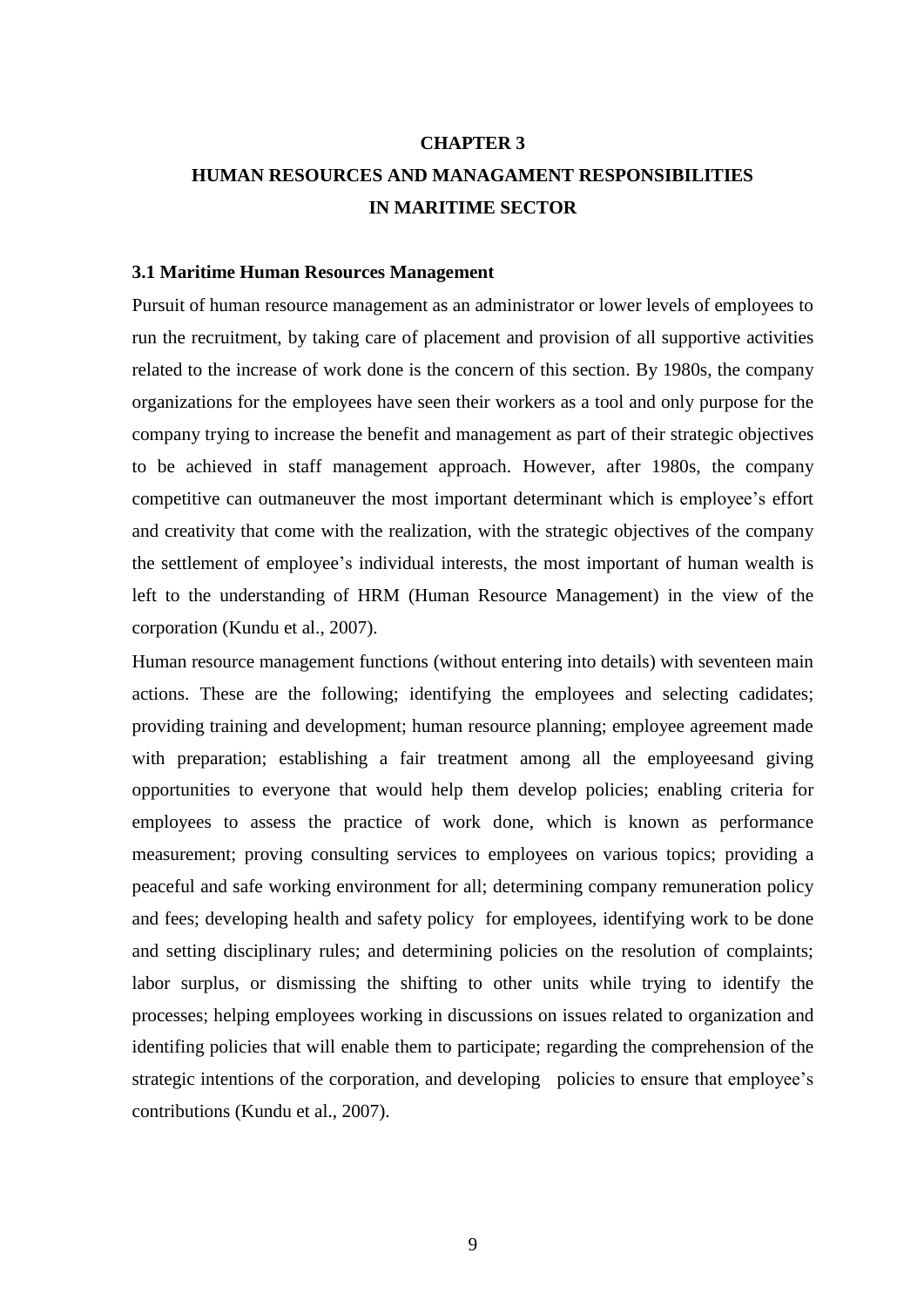#### **3.2 Selection of Candidates**

Recruitment of seafarers shows some differences compared to other sectors. It is known that the life of a seafarer is much more difficult than someoneelse in any other occupation. First difference of seafarers' are the contracts and work intensity according to the type of ship; for officers, 3-6 months, for the crew between 5-10 months. The second difference is that, in the maritime sector business planning, business analysis and identification and analysis of the result of seafarers from the required qualifications and competence of seafarers, for the required minimum health requirements and vessels for safe operation which is necessary to the minimum manning number (vessel tonnage and time according to regions), is determined by national and international rules. These rules determine the agreements at the international level are stated below; the methods of working, the work to be done, and the organization are the things that change depending on the type and the size of the ship. As working on the ship is risky, the candidates have high demands and expectations while choosing the company to work in. For this reason, the candidate is the one determining "better" work environment for him. How the working environment should be and how the work can be carried out onboard with the demands, laws and rules are some basic facts that concern all in the field. For this reason, the international rules and regulations are followed and applied by all to avoid any problems that may possibly take place in the future (Zeithaml and Bitner, 2004).

STCW (Standards of Training, Certification and Watchkeeping) 78 Convention, adopted in July 7, 1978 April 28, entered into force in 1984. The aim was to train seafaerers at the international level, give them certification and determine the minimum requirements on watchkeeping as being the first contract dealing with the seafarers. As a result of the implementation of this agreement to address the shortcomings, July 7, 1995, adopted on 1 February 2002 with all of the provisions enacted, and the amendments were provided. STCW 1995 was a different agreement becauseit concerned with every seafarer in terms of the level of their skills and competencies, and in the training they got as well as the qualifications they had. As a result of this completion oftheir health requirements were alsoexpected to be seen from all the employees (candidates). The other important issue to be completed by the seafarere was training. Every seaman was expected to have the basic safety training knowledge that would help them in case of an emergency. This knowledge included; basic first assistance, individual existence methods, simple fire fighting and social responsibility and personal safety. This physical activity is intended to make sure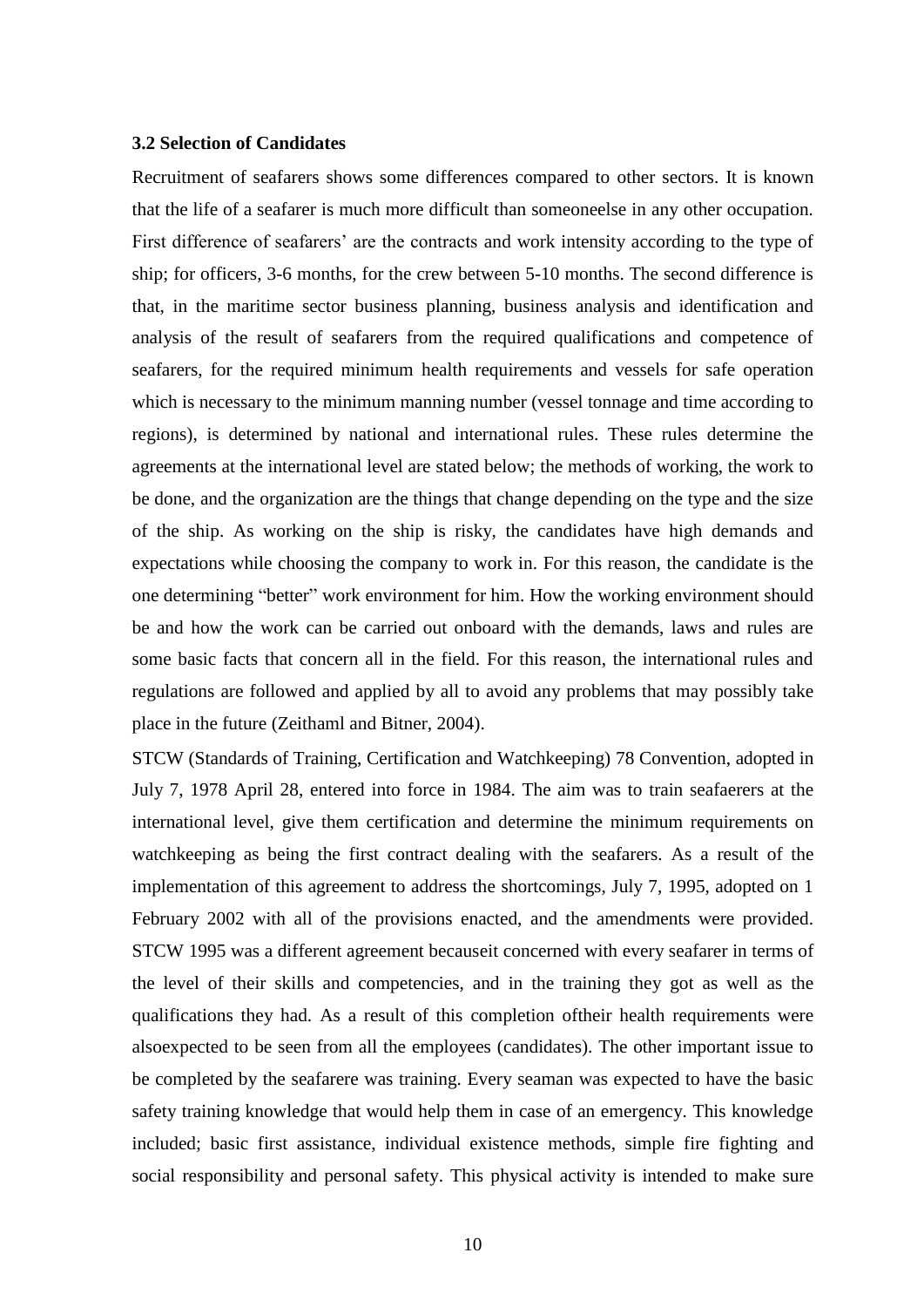that seafarers are conscious of the hazards of working on a receptacle and to verify that they can reply in an emergency situation to defend and save themselves or the passengers (Cristina and Simona, 2012). Since the improvement of the technology, the type of the work to be done on board also changed, and the requirements are now more compared to the past. The changes in the climate can also influence the work to be done such as; wind, snow, ice, and sun.

ISM (International Safety Management) System in the 1980s also appeared due to the increasing ship accidents and accidents resulting in human and ship losses and environmental contamination. The IMO (International Maritime Organization) has created rules to manage their ships in order to create safe way to operate maritime businesses, corporate offices and ships safety that if those set rules were followed by the companies and the crew, it was believed that the accidents would be minimized. For this purpose, in 1993 the IMO established, and released the ISM Code to provide safety management system that included issues to be taken care of.

Figure 3.1 and Figure 3.2 show dangerous working life of seafarers and some possible accidents that are likely to take place in the absence of obeying safety precautions.



**Figure 3.1:** Slippery and Dangerous Deck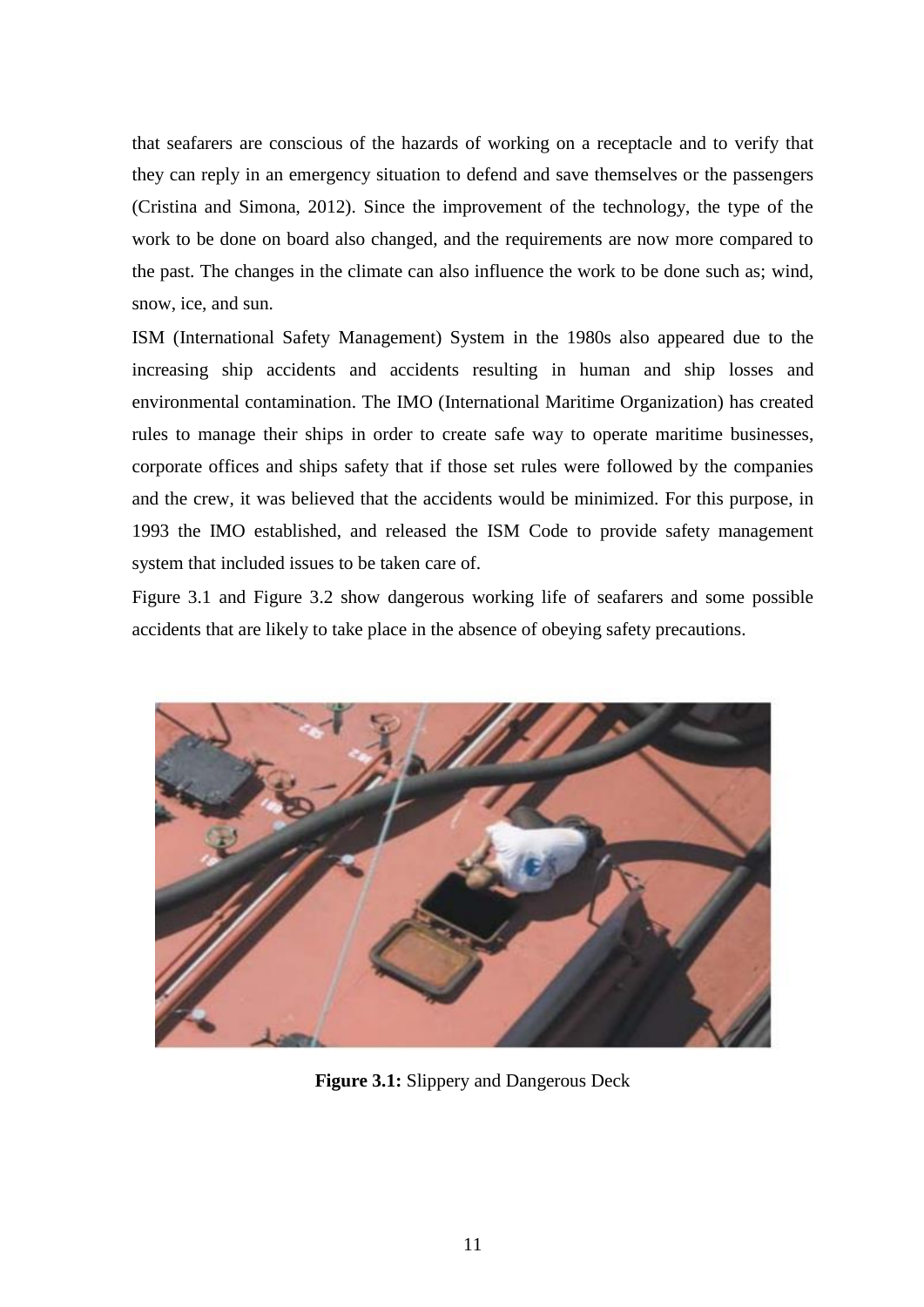

**Figure 3.2:** Oil-spills which may cause slipping accidents (Prevent, 2008)

# **3.3 Employment for Candidates**

Shipping company employ personel that have the capability to run ships, that are fully aware of the equipment on the ships, and that will comply with maritime training instructions. This is ensured through the training that the candidates have received, their application forms and other candidates that have been selected through the large pool of those who have endured the human resources selection process. Once the candidate has passed the necessary steps required those seeking new recruits fill out the Turkey Business Council form related to the Seafarers Maritime sector.

The company identifies key shipboard operations which have an impact on safety and pollution prevention. After the identification of these, plans, procedures, instructions and checklists encompassing a wide range of operations are documented.The numerous tasks are explained and allocated for the personnel to be qualified. These key operations are listed as follows; watch keeping, navigation and voyage planning (bridge), maintenance inspections (safety equipment), test of vital equipment, engine maintenance and engine bunkering (technical), test of vital equipment, engine maintenance cargo handling (deck), safety, safety committee, environmental protection, familiarization and training (safety), emergency drills, emergency preparedness, contingency plans, emergency checklist and companys emergency team (emergency).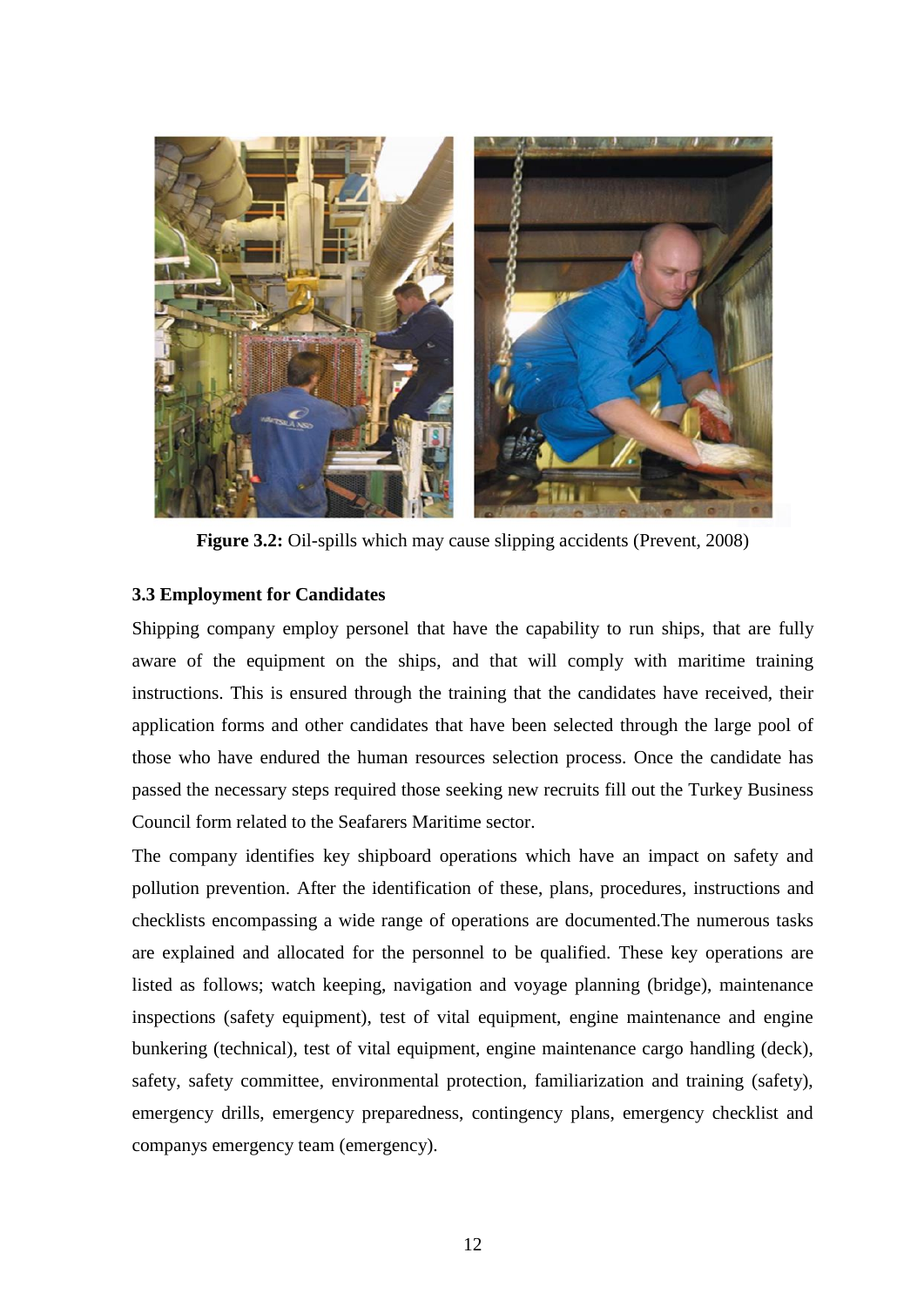These words reflect the job needed to be done, and what is needed to be done by each personnel on board. There is no doubt that if the order of the job needed to be done is followed carefully by the right staff, the chance of any accident and any problem would be diminished.

## **3.4 Resources, Responsibility and Authority in Shipping Companies**

Like in all occupations, the shipping company maintains competent staff that will work on the shore, and are skilled in working under management of many ship types. These workers offer sustenance to the person qualifies if needed. Sufficient resources and shore based support are provided to assist the selected person to carry out assigned duties.

Responsibilities for Safety and Environmental Protection and short description of responsibility and authority of the functional position are held by the Shore Personnel.In terms of responsibility, it is important to assign roles to each member at the beginning, so everyone knows what they are dealing with. According to Safety of Life at Sea (SOLAS) /CONF.5/34 guidelines under the responsibilities of the corporation, the Corporation needs to make sure that the sanctuary plan designed for the ship comprises a clear declaration highlighting the ruler's power. The Business should initiate a sanctuary plan to demonstrate that the master has the dominant power and limitation to make decisions with respect to the safety and security of the ship and to claim the assistance of the Corporation or of any Contracting Government as may be required. The Corporation should make sure that the security officer of the company, the principal and the security officer of the ship are given the essential backing to fulfill their responsibilities and duties in harmony with chapter XI-2 and this Part of the (International Ship and Port Facility Security) ISPS Code (Zeithaml and Bitner, 2004).

## **3.4.1 Shipping/Operations Manager**

The Operations Manager has the Company's highest authority and responsibility in all matters, including Safety and Environmental Protection. He is responsible for maintaining the technical standart of the company's ships at all times, according to all applicable Rules and Regulations. These are as follows; taking general care of the ship, crew and cargo, Carrying out transport agreement in accordance with general rules, maintaining legislation and contacts, establishing the best working practice and safe practice on board, monitoring the efficiency of the safety controlling system during the annual management analysis,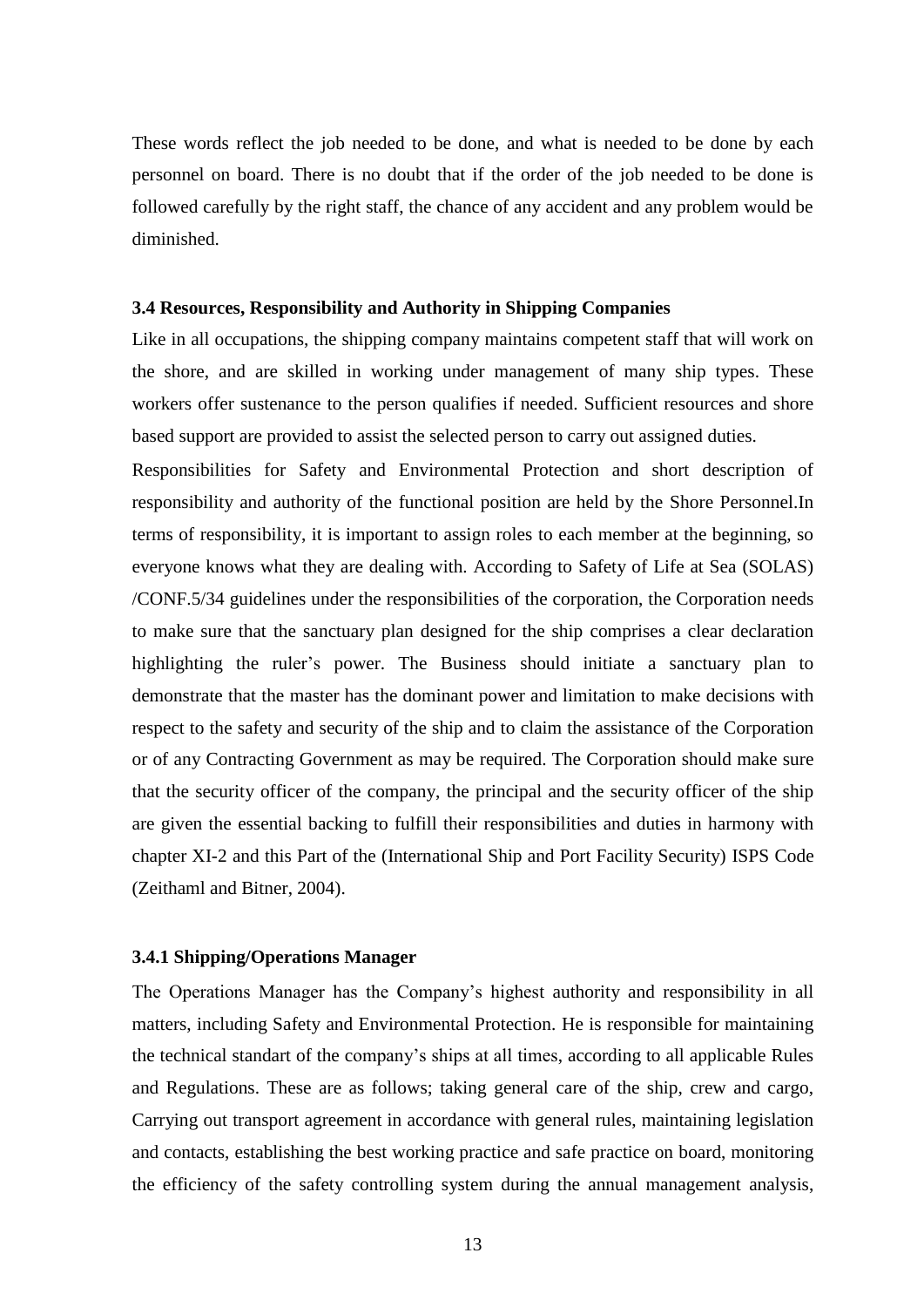establishing company policy with regard to safety and the associated objectives, providing necessary resources (personnel and equipment) required by the company to ensure the optimum effectiveness of the Safety Management System, ensuring that logs, certificates and other documentation are kept up to date, reporting, solving and analyzing of irregularities, accidents and incidents, recruitment, selection and promoting personnel, personel management, personnel administration and personnel files, contact for Flag State Authorities, monitoring and co-ordination of maintenance, repairs and dry-docking, maintenance of contacts with external authprities (Personnel Safey Class, Class, etc.) in matters concerning the Safety Management System and claims and insurance.

#### **3.4.2 Superintendent**

The Superintendent is the responsible authority for the ships under his control in respect of the following; day to day management of the vessel, maintenance, repairs and validity of Class and National Certificates. The Superintendent is authorised to take all decisions in respect of the ship under his control within the limitations of the budget and with following exclusions: unbudgeted expenses, company policies, approval of invoices up to a specified amount.

For dry-docking abroad, the Superintendent shall seek approval from the Managing Director prior to approving invoice. For authority and responsibility purposes these include; day to day assistance to vessels, checking performance through reporting systems/vessel inspections and maintaining finest level of maintenance, monitoring technical performance of vessels, monitoring consumption of spares/lubricating oils and bunkers to see these are not due to condition of vessels, monitoring reasons for excessive/unusual wear, developing means/steps to control/rectify same through consultation with Technical Manager, preparing detailed operating budgets for maintenance, drydocking and doing special surveys, liaising with Purchasing Manager to ensure most economic intervals/costs/ports, preparing monthly report on vessels budgeted versus actual expenditure taking action on variances where applicable. Submitting review/report to management, initiating follow up action where possible to contain costs within budgeted parameters, checking all bills for repairs/luboils/spares/stores and keeping verification of same through shipboard report of supplies/consumption. Maintaining current data on costs obtained from various sources in co-operation with purchasing department. Furthermore, approving invoices before payment due dates, preparing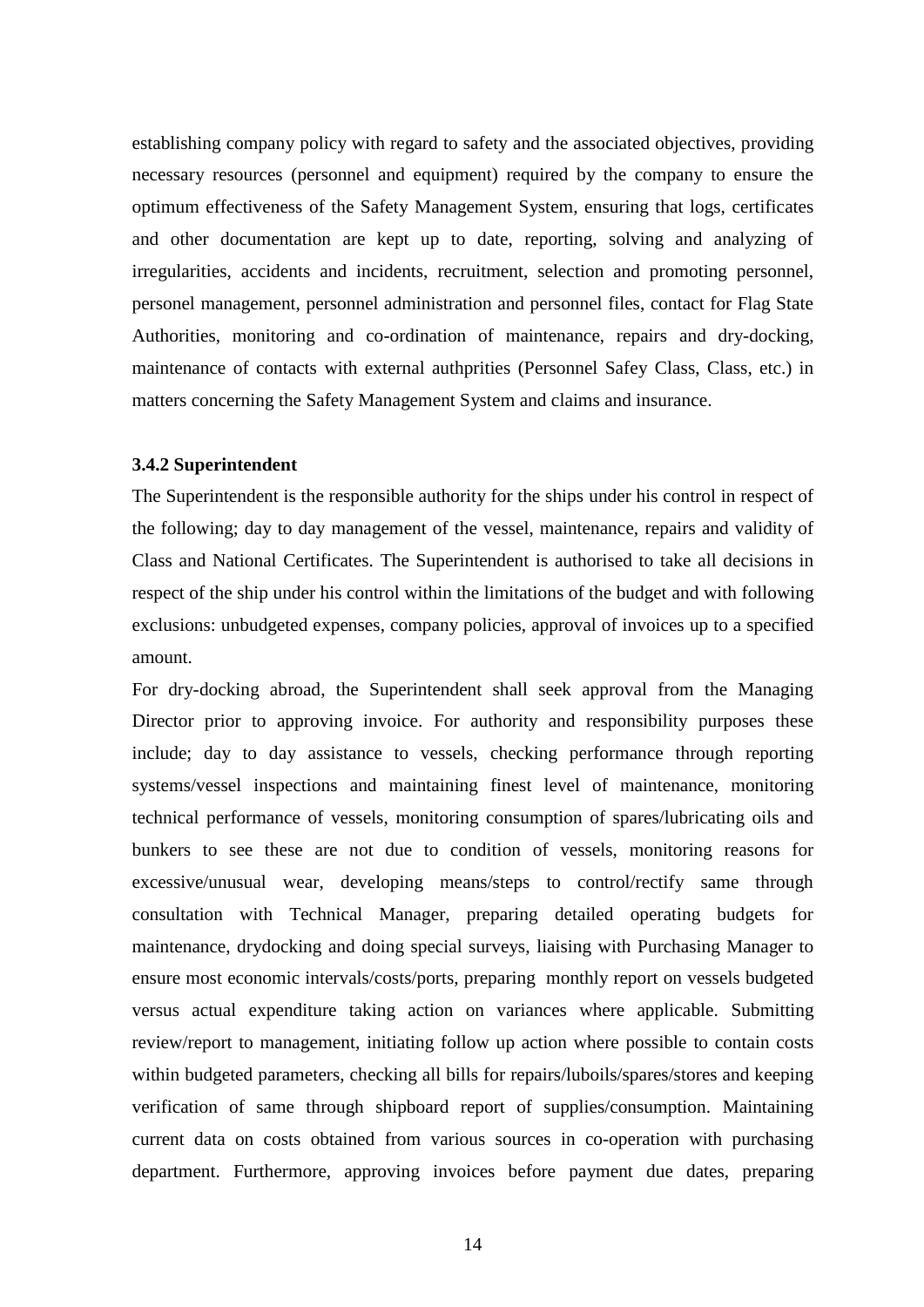specification for repairs, keeping outside workshops/repairers to a minimum. Organising supplies of repairs equipment, encouraging ship staff to undertake repairs on board where practical, drawing appropriate consideration of principals to parts where unbudgeted costs might be anticipated, and advising the ships under his control on the budget as well as the actual cost for technical items. Reducing cost by motivating the ships's staff, improving their cost awareness by regularly advising them on cost of stores and spares ordered, monitoring surveys sequences, legislative analysis necessities and attending to significant studies physically on board. International, certificates as well as national ones and their validity should be maintained. Regular and special studies/repairs/drydockings should be planned with maximum benefits in time & costs for each vessel, keeping up to date on requirements/changes in statutory/class rules/development and other regulations, attending matters for registration reflagging, selling, buying as per flag requirements, prepurchasing/pre-taking over inspection procedure of vessels and condition surveys, updating owners on achievable speed consumption levels when required. Keepingtrack of C/P (Checking Performance) speed consumption and following up vessel's performance with a view to keeping deviations from C/P to a minimum. Notifying owners of ships stoppages accidents deviations, integrating safety and pollution controlinto all aspect of shipboard management. Continuously updating slash, instructing/advising ship staff on implamentation of same in co-ordination with technical manager and designated person, ensuring that all forms are filled in correctly and filed/send to the office, keeping an effective and efficient system for all shipboard communication, planning and organising visits to ships from time to time. Checking and controlling conditions of machinery, structural integrity of the ship, safety and navigational equipment, recording and reporting at the same time. Making suggestion for improvement of shore based and ship-based procedures, receiving feedback evaluation of the staff, involving in training and development of floating and shore staff to obtain desired output and motivation level, liaising with principals and/or underwrites/salvage association surveyors,and assisting in prepation of clame files Human Management clames stevedore damage clames). Lastly, informing to the financial manager.

## **3.4.3 Designated Person**

This person works to make sure that the operation made on each ship is safe and is responsible of a connection among the corporation and those on board. For this reason,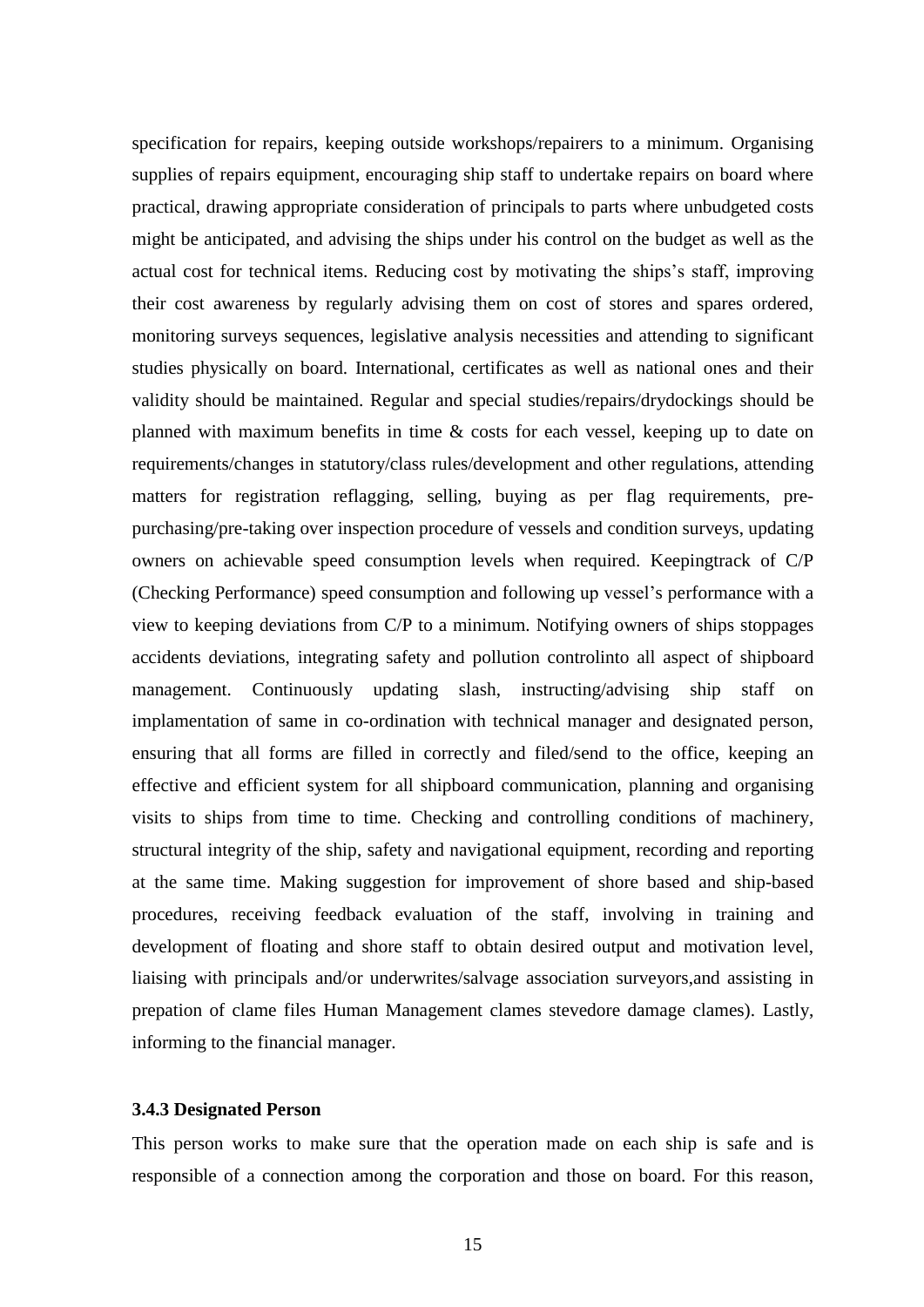each company should entitle an appropriate competent person or persons. This person also has through access to the uppermost level of controlling.

The duty and authority of the entitled person (s) should embrace monitoring the security and contamination prevention of each ship and guaranteeing that adequate means and maintenance based on shore are applied as necessary, and that these resources and experiences in safety pollution are being controlled.The Designated Person is fully aware with the ecological security policy of the company.

The Corporation designates an individual to serve a link between the companys shore based operation and vessels concerning matters related to safety, pollution and prevention. The entitled person is in charge of the flowing; observing the well-being and contamination and prevention of the ship, guaranteeing the sufficient properties and shore based support are provided to ensure support of the company's policies, ensuring that examinations are carried out and monitoring that remedial action has been taken, ensuring that the container is operating in accordance with the ISM Code, reporting all nonconformities and accident to the company's management for review, reviewing latest codes, guidelines etc, ensuring that accident/dangerous incidents are investigated and steps are taken to prevent re-occurrence by reviewing all inspections of the reports.

### **3.5 Human Resource Management Practices in Shipping Companies**

As Kundu (2004) pointed out the necessity of establishments for individuals and individuals for establishments will be tougher to please in business environment today which is very competitive. Companies' viable advantage could be created from human resources and enactment of the firm is influenced by a range of effective HRM practices. As it is obvious shipping industry is one of the most important sectors in the World and therefore, it needs effective and applicable policies as well as well carried human resource practices. This can only be possible with the right training, performance appraisal, suitable hiring. Human resource managment should also be open to technological changes, improvement of daily life, and should be in charge of ensuring the continues development of its personnel by providing up dated training which would result in high satisfaction and good work of the personnel.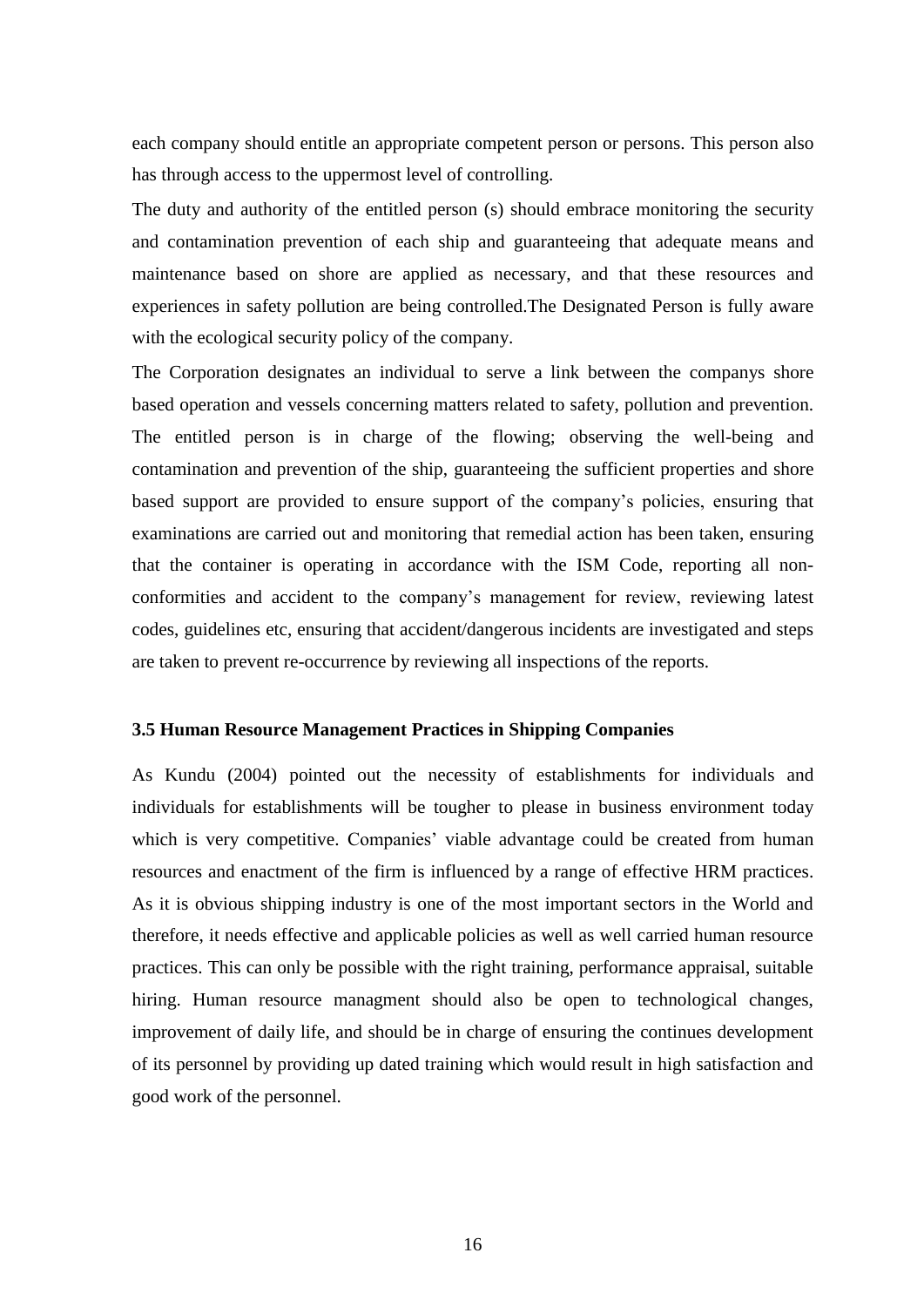### *Customer Satisfaction and Communications*

For a company it is important to satisfy customers by providing a good service to them. This is as important as the selection of the right staff to work on the ship. If these are not done as it needs to be, or not giving enough care and attention it would result with the downfall of the company. With these in mind, to keep the customers satisfied the management at the top management should make sure that their requirements are determined and met. In addition, the corporation shall display information associated with the view of the customer's in relation to fulfill customer requirements. It is also important for a company to have effective communications with customers about the feedback they receive, services, examinations, agreements or order fulfillment including changes. Moreover, communications based on the records of the customers are to be retained. The corporation should examine and assess customer contentment correlated to performance shown by the management system and service awareness.

#### *Internal Audits*

The Corporation ought to convey internal reviews to confirm the usefulness of the management system. Internal reviews should be planned at interludes not going beyond twelve months and should cover all related parts of the organization system. The assortment of examiners and behaviour of the examination should make sure that neutrality and objectivity of the audit process are fine. Examiners should be autonomous of the parts being inspected unless it is unfeasible due to the Company size. The outcomes of internal reviews should be brought to the courtesy of all staff that has responsibility for the deeds studied. Therefore, for this reason, management personnel should be in charge for the area involved and should also be responsible for taking sensible corrective action on audit findings and their roots. All action taken including all the details and requirements should be implemented and kept. Records of reviews and outcomes are to be kept.

## *Control of Nonconforming Service Delivery*

To stop unintentional conveyance of different service The Company shall implement and preserve a documented procedure to address the way in which controls are to be worked out. Accounts of unintentional service and activities regarding them are to be maintained.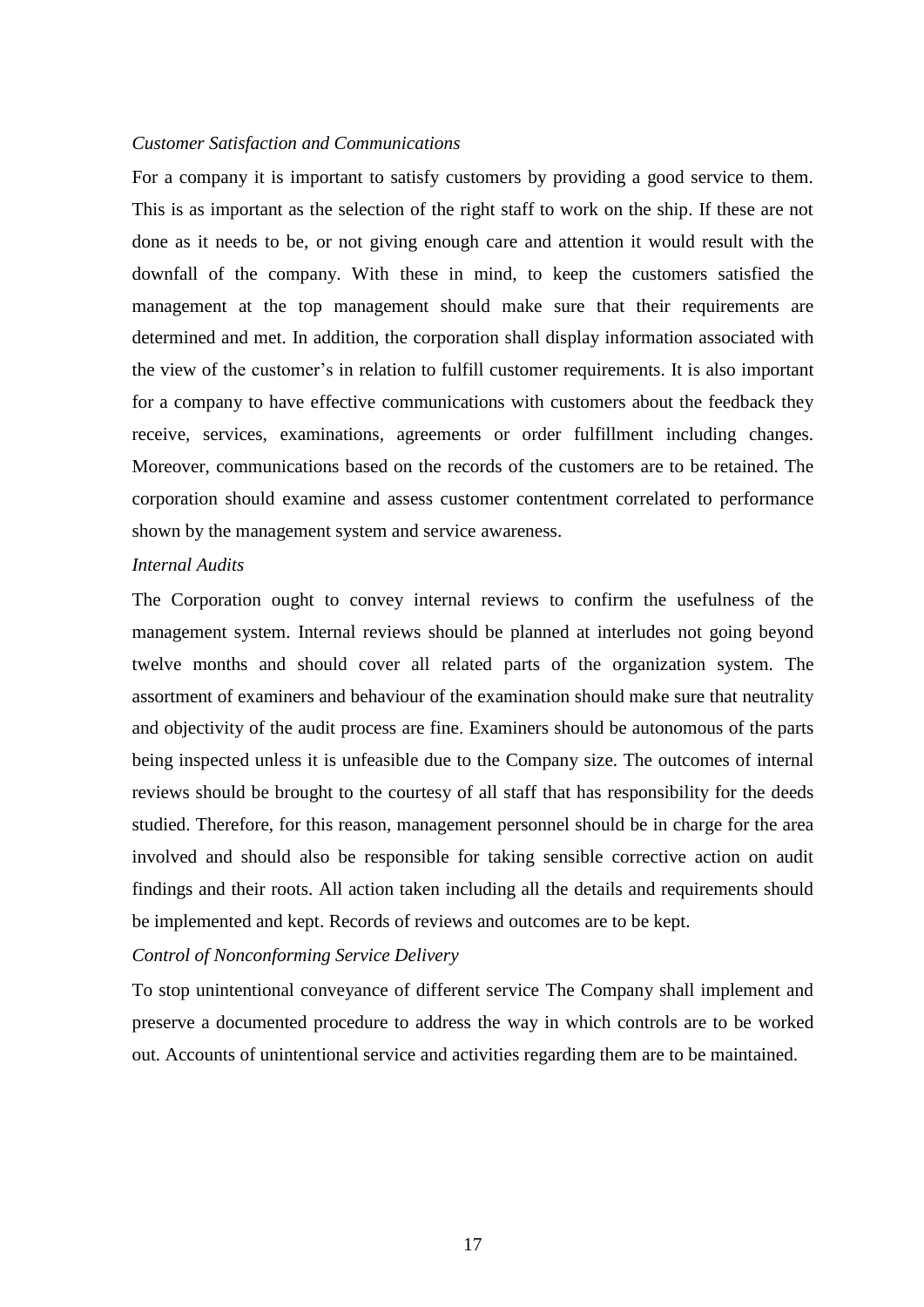## *Continual Improvement*

The Corporation shall repeatedly develop the effectiveness of the management system through the usage of the quality objectives, quality policy, and analysis of data, audit results, remedial and deterrent actions, and management assessment.

## *Corrective Action*

The Corporation is to device and keep a standard procedure to address the manner in which control, analysis, and remedial actions are taken to resolve and prevent the repetition of nonconformities are to be applied. Archives of remedial actions are to be sustained.

## *Preventative Action*

The Corporation is to device and keep a familiar technique to address the manner in which control, analysis, and preventive actions are taken to stop the happening of unconventionalities which are to be applied. Archives of anticipatory actions are to be retained.

## *Management Review*

The Corporation should convey management examinations to confirm the efficiency of the management system. Management evaluations should be arranged at intervals not more than twelve months and should shield all relevant parts of the management system comprising: Consequences of internal and external reviews, feedback from customers, procedure of performance, position of remedial and preventive actions, and continuation of actions from previous management reviews. A standard process specifying the necessities for scheduling and directing management reviews as well as the treatment of supplement actions is to be instigated and sustained. Archives of reviews done by the companies and supplement actions are to be retained.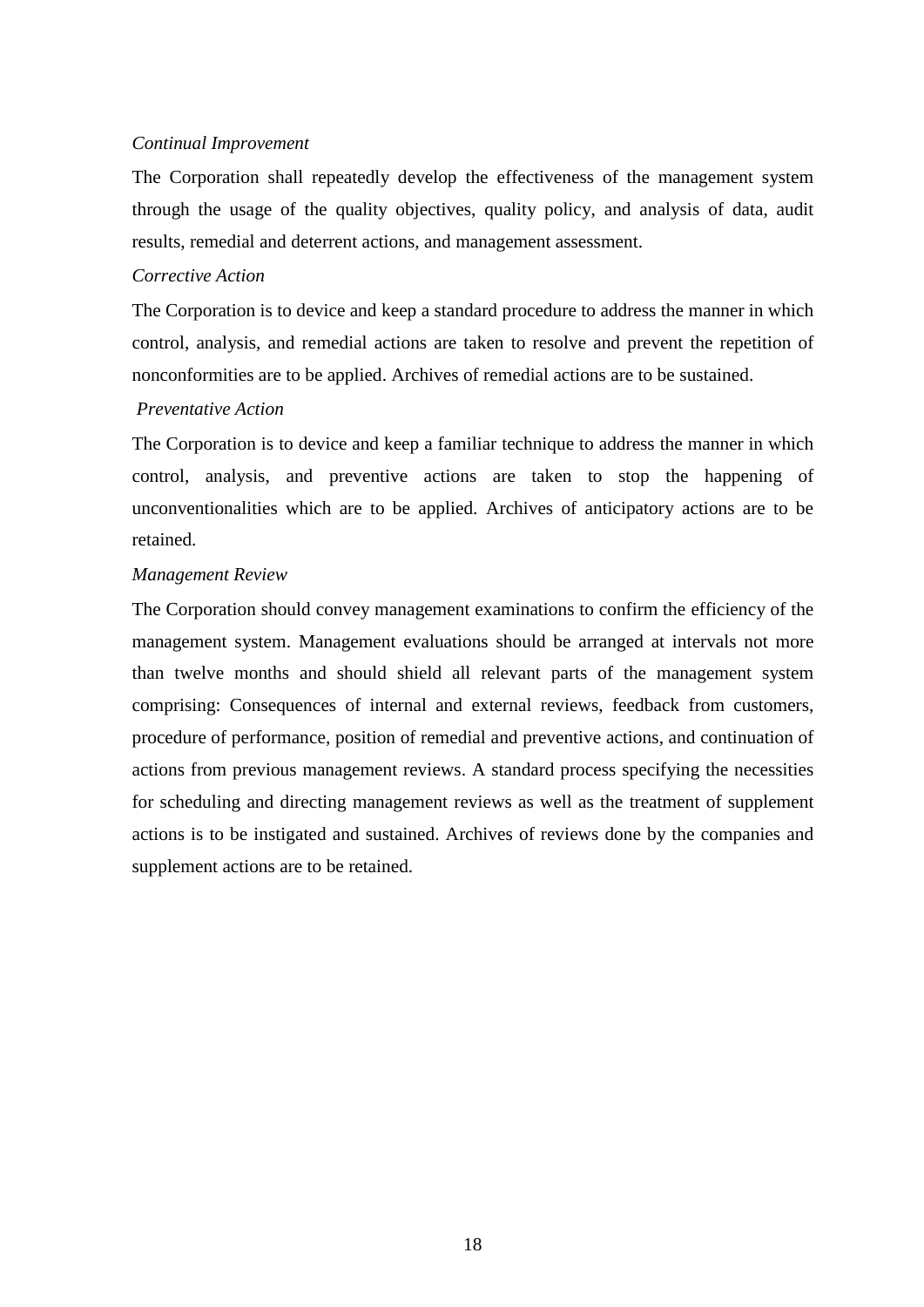# **CHAPTER 4 SEAFARERS' EMPLOYMENT PROCEDURES**

After discovering a prospective ship owner (the client that has ships and needs maintaining), the agents from the crewing company informs the owner all the details regarding the capabilities of the person to be hired. If the owner approves the acceptance of employment, there are compulsory data about ship type, expedition and approximate period of boarding. Regarding the employment conditions there are also other information requested and received that should be known by seafarers (Cristina and Simona, 2012). Once the Curriculum Vita (CV) is checked thoroughly, and interviews are held, then, the candidates will go through a complete medical visit to an authorized medical center. If the medical test results are considered satisfactory by the shipowner, then, both the employer (shipowner) and employee (seafarer) of boarding accepts the confirmation under the established conditions. After this the legal steps of hiring starts and the human resources department sends the letter of employment confirmation (Cristina and Simona, 2012).

After the letter being sent to the employee the payroll office must be informed on the modality of wage pay which can be done in monthly payments or on board. For a ship owner promptness of wage payment or of other amounts such as transportation costs is a vital element because a seafarer expects the payment to be done regularly to his bank account or directly to the onshore family. Therefore, it is very important to have a proper flow of information between the human resources department and the payroll office regarding the status of seafarers, and giving them all the necessary details. How wages will be paid is the concern of the payroll office thus, they need to know the date on which the salary is going to be paid and any preceding changes regarding salary or other expenses resulting from increases or decreases of annual salary. There are other things that are needed to be known in advance such as; salary increases resulting from promotion to senior positions, promotions, payments during shore waiting for finding a ship, sick pay, payments for conducting courses at the company's request, vacation pay, studies pay to be obtained. In addition to the ones listed above, IMO certificates, bonuses payment for additional qualifications, pension schemes or transport costs are other costs that should be paid as well (Cristina and Simona, 2012). Once the seafarer is employed the following step is to assign him/her on a ship. The major responsibility of the HR department is to maintain a complete and adequate crew on each ship who are experts in their areas. Most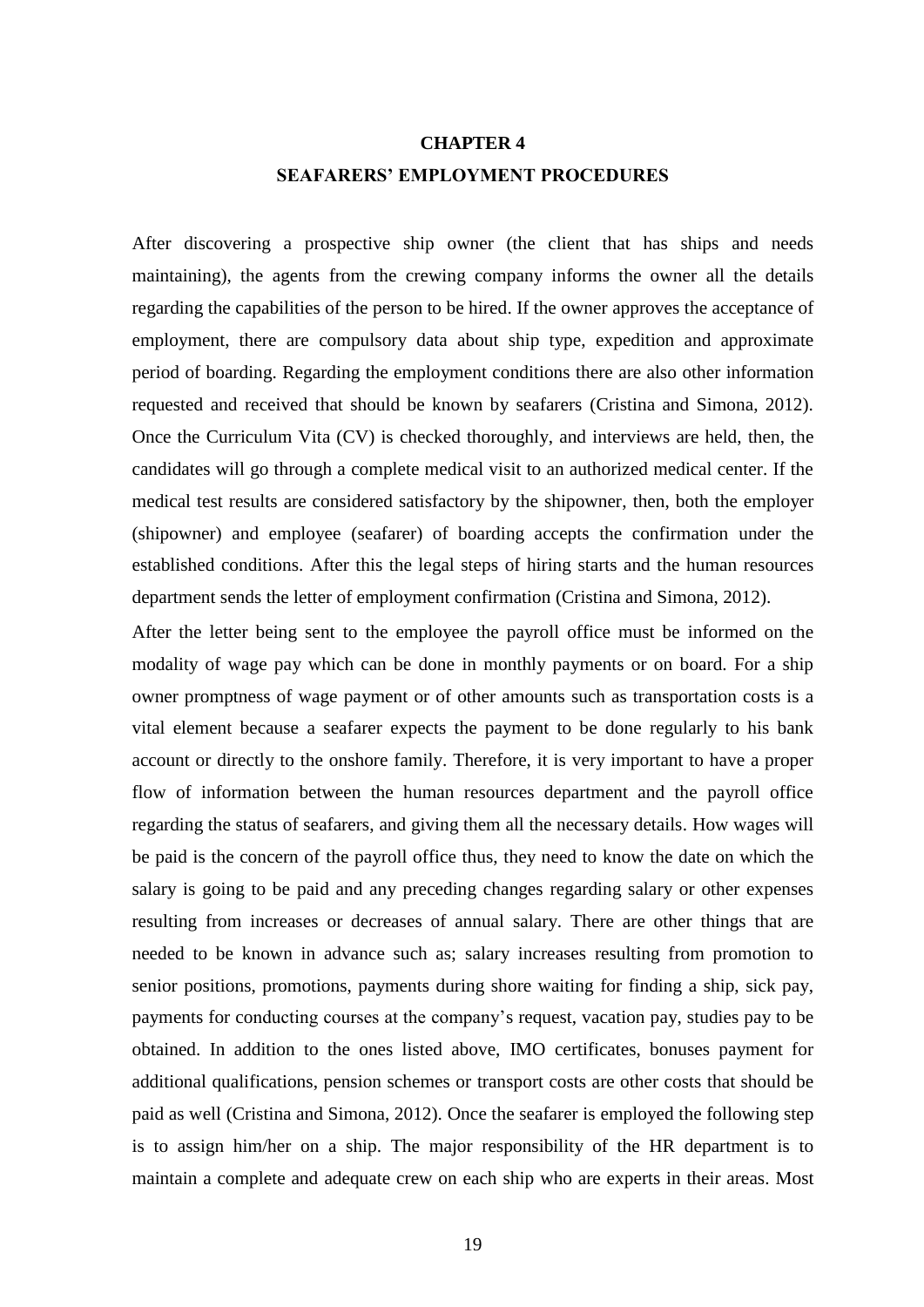effective ways of allocating crew are by preparing the individual records that indicate the date of embarking and disembarking from each ship. These pages are arranged in the space allocated for each vessel for those who are on board and waiting to be filled in. Furthermore, similar facilities existed for those who are on leave, those in training, for the sick, etc., so that the human resources department at any time have a correct picture about the staff and could decide when and where there would be a need for the crew to change (Cristina and Simona, 2012).

The development in the technology and the increase in the use of the computers led to a rise in information that is at reach of human resources department. It is now easier to select the right staff by the age, to find more about their past experiences, to identify their attentiveness. When suitable, the company makes arrangements for obtaining the flag acts. Each employee should arrange training related to work safety. The records signed for confirmation of training are then stored in the file of each employee. A copy of the employee file or of the updated modifications from the personal file is sent to the master of the ship, at boarding. The master is responsible for updating the information in the crew file aboard at every crew change (Cristina and Simona, 2012).

Another significant task of the HR department is to choose personnel to be sent abroad, for crew exchange, and to make all necessary formalities regarding both crew exchange and expelled seafarers. Another important thing to be considered is any crew change must be economical and efficient. Changes must be made with the maximum number of crew members at the same time to benefit from reduced travel expenses and to reduce the effort made to prepare these exchanges. Crew exchanges must be done as close as possible to the place where crew was employed to reduce costs (Cristina and Simona, 2012).

Unlike land-based personnel, most seafarers are reimbursed travel expenses and the ship or shipowner has its own ways to solve these problems. Such expenditures related with travel must be approved by the Human Resources Department prior to payment. Each company has a system of expenditure control and therefore all expenses that can be recovered by seafarer must be noted in the employment contract in order to avoid ligitation. This is part of the company policy and most likely is the result of discussions between owners and their unions.

With these in mind, new employees must be trained to complete their responsibilities successfully. There is a philosophy that systematic and progressive training combined with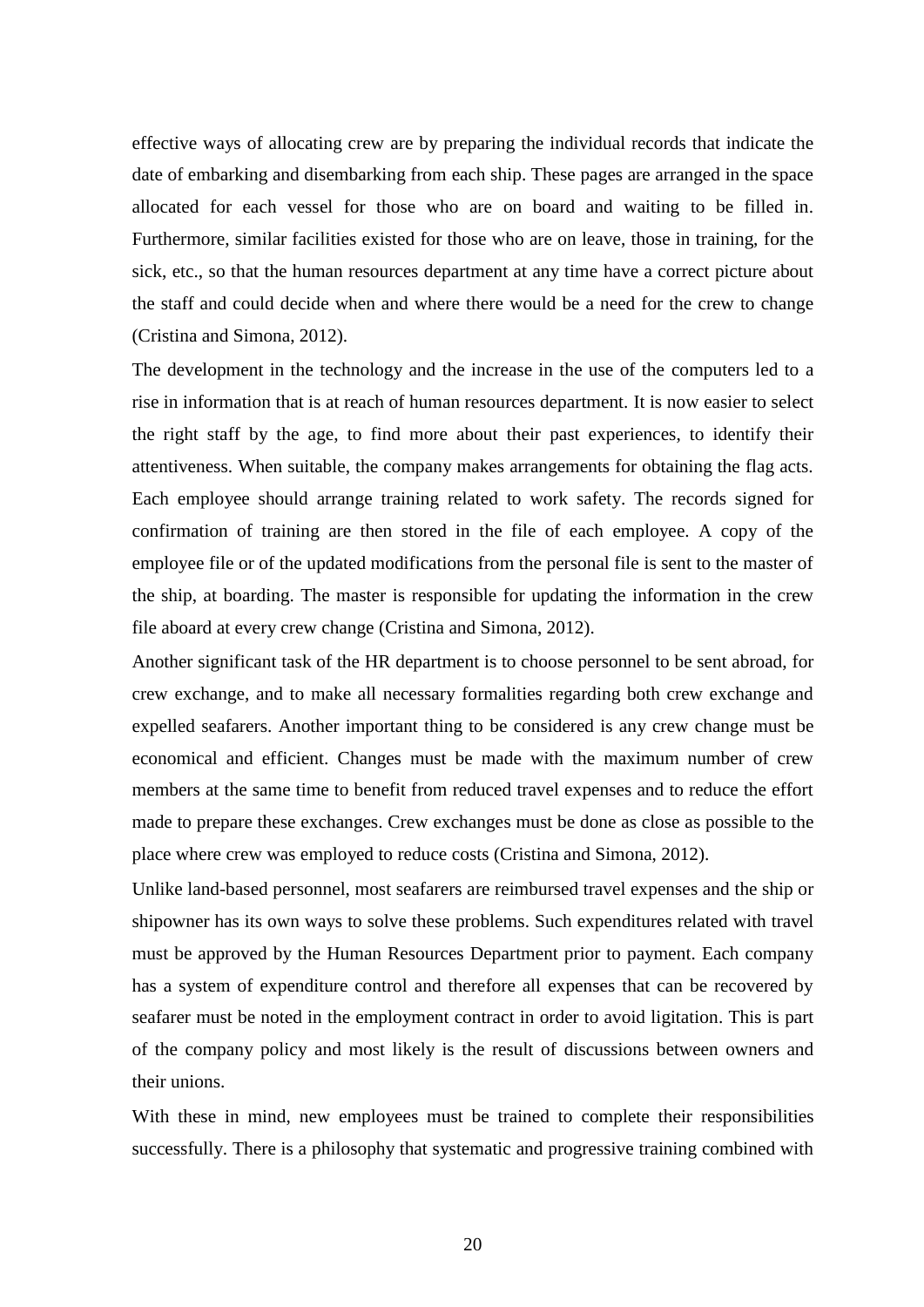continuous education is a sound of investment that will attract people who want to be trained and will help to create a steady and inspired crew (Cristina and Simona, 2012). Another particular company policy is the decision to promote employees on merit rather than on seniority. In this case, decisions have to be based on subjective assessments. Promotion on merit may have one disadvantage compared with the old idea of promotion by seniority. Today there is less stability and young officers change their employing company frequently. However, this makes it unable for the company to make a good assessment of potential if young officers change companies too often (Cristina and Simona, 2012).

#### **4.1 Employment practices in other World regions**

There are many different ways of employing people and different procedures are being followed and applied by numerous companies and shipping agents across the World. Different employment practices are adopted in different parts of the world and some of them can be seen as discriminative. For example, the recruitment and training experienced by Asian seafarer are significantly different than in the case of European seafarer. Asian seafarer depends upon friends and relatives for information and relies mainly on crewing agents, not only for recruitment but also for training (Cristina and Simona, 2012).

On the contrary, this change and the way seafarers in Europe access information and the infrastructure they have are evidently better supported to pursue job opportunities. Crewing agencies are comparatively superior controlled and they make revenue mainly by alleging the employing shipping companies rather than individual seafarers. From these countries Seafarers generally have clearly distinct posts, and are employed under stated terms and conditions, and their typical contract length is 4-6 months. Some companies have begun to embrace progressive policies to inspire seafarer's contribution in this sector. In contrast, many crewing agencies in Asia, Europe, and other countries in the world regions make huge profits out of the seafarers (Cristina and Simona, 2012).

The uısual cost spent for the seafarer for the new recruit is their return airfare, medical examination, seafarer's book, visa and an administrative fee. The better and developed controlled crewing agents in Asia and Europe tend to have a steady pool of seafarers for their main clients and these seafarers are educated or reskilled before they sign on ships. In this case, there is usually no charge incurred for the seafarers. However, there are many small and fewer sophisticated crewing agents which often charge seafarers, in violation of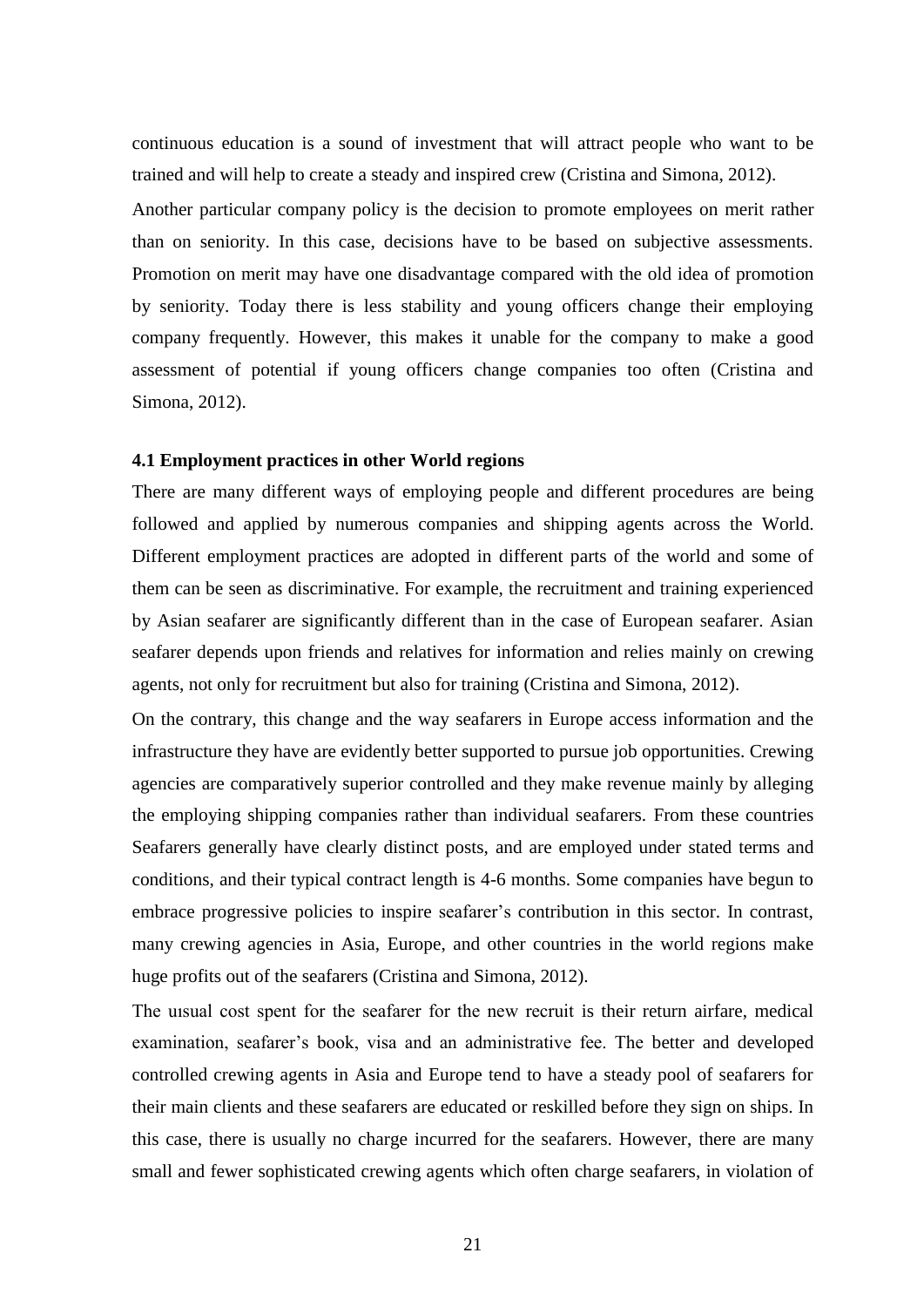accepted standards and regulation, for their service and overcharge for substandard training. For instance, there has been a study conducted in Philippines in the year 1998 regarrding seafarers who were employed in a major cruise company in Miami. Woman or man had to pay an agency fee of  $45\,000 - 60\,000$  pesos which would be equal to 1200-1500 USD to get a job on a cruise ship. The money is supposed to cover the return trip airfare with an open return ticket, the seafarer's visa and the medical exam, and all of these expenses would be totalling to 1100-1300 USD, but these amounts would not be the same for all the agents (Cristina and Simona, 2012).

Thus, a lot of seafarers were already profound in debt even before they arrived on ship. In many cases, discriminative standards were set for seafarer's. Mostly in Philippines, women aged 35 or above are not accepted to jobs, whereas the maximum age limit for men was set at 50. Age recruitments for women are much stricter than those set for men. Maximum age restrictions and minimum years of service in the ship (12 months in most cases) are usually set to make sure that the business gets a young, energetic but experienced workforce. In the Philippines, the age limit for men to be employed on cruise ships is 40 years old, while for women this is 29.

Typically, for the developed countries the length of the contract is four to six months for women, whereas for men it is 9 -12 months. Moreover, for the same post, women in settled countries are paid much less than those from under developed countries (Cristina and Simona, 2012).

### **4.2 Application and Acceptance Procedure**

It is important to complete personal documentatiton, and present the seafarer candidate to the potential in order to check qualified ocean-going experiences for work on board on the vessel and to find out the Seafarers requirements related to the proposed employment (JS Hamilton Management, 2015).

Interview is an important part of the process when accepting and applying for the job. The result of the interview may not always be a pleasing one, but each interview that the person takes in life is an experience. In the first interview what is being expected and what is required should be crystal clear so there won't be any problems in the future between the employee and the employer. For the employer it it important to present the company in a good manner, and talk about the possibilities that are likely to occur during the working stage, and general requirements of The Clients co-operating with The Company should be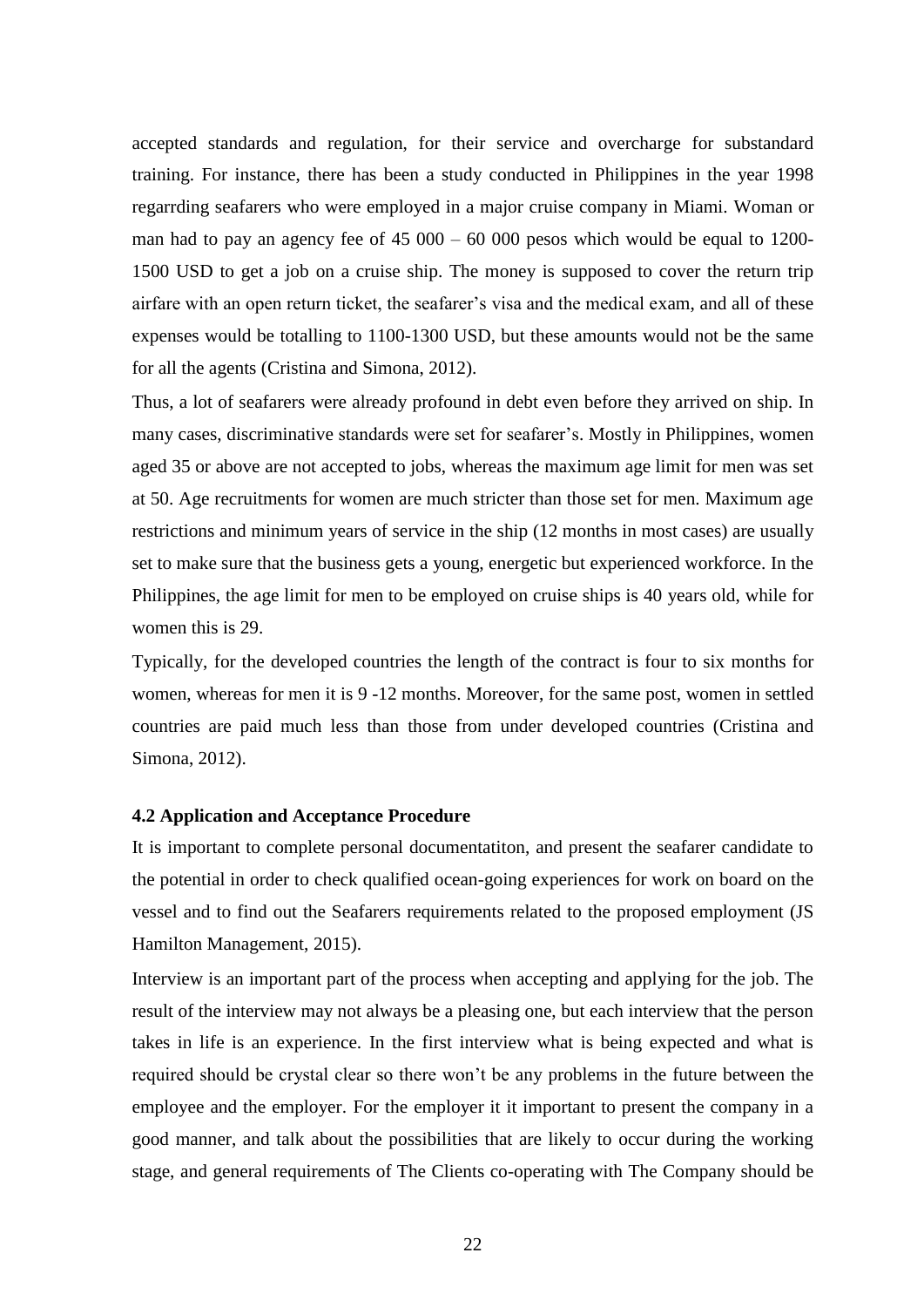made clear. The candidates qualifications, profesional expperience, work motivation, their preferences on the team that they would like to work, and the specific date they can start to work should be asked and learned clearly.

Once the first step is completed and the candidate pass the interview, if the compnay wants to work with the candidate there are some other formal qualifications that are required from the seafarer to be able to start working at the preffered rank. The other documents that are needed to be completed are as follows; maritime certificates, confirmation of licence and restrictions in accordance with binding regulations health certificate, certificate of course completion in personal life saving techniques,certificate of course completion in fire prevention at the level required for the given rank,certificate of course completion in medical training at the level required for the given rank,and other certificates depending on the applied rank/position (JS Hamilton Management, 2015).

Once all these are completed and submitted then, the seafarer candidate will then be assisted to complete the application form that is to be entered into The Database. Moreover, if the need arises, the seafarer candidate will be directed to an appropriate adviser to carry out a qualification interview and/or test of English. The level of English is noted down in the appropriate tab of The Database. In the completion of the things above, the seafarer candidate will be informed about the prospects of employment on a specific vessel, and possible joining dates and ways of maintaining contact with the company. In case of special qualification requirements on a specialist vessel, or in case of special requirements for a specific client, the seafarer candidate will be informed what additional courses they should take before they will be proposed to the client (JS Hamilton Management, 2015).

These steps are needed to be followed as a procedure when selecting a seafarer for a given Vessel and rank: 1) The Clients`requirements should be considerd when establishing the demand for particular rank/Post, 2) Additional specific requirements of The Client concerning the given rank/Post should be checked, 3) On the basis of Database information and personal documentation, suitable Seafarer candidates for a requested rank/Post should be indicated, 4) Seafarer candidate readiness to carry out the work and to accept the proposed employment terms for the given Post should be checked, 5) Whether the Seafarers have taken their actual leave stated in their contracts equivalent to 2,5 days per month should be ensured as stated either by their Seaman's Book or by Seafarer's personal written statement confirming that sufficient leave has been taken. Once theses steps are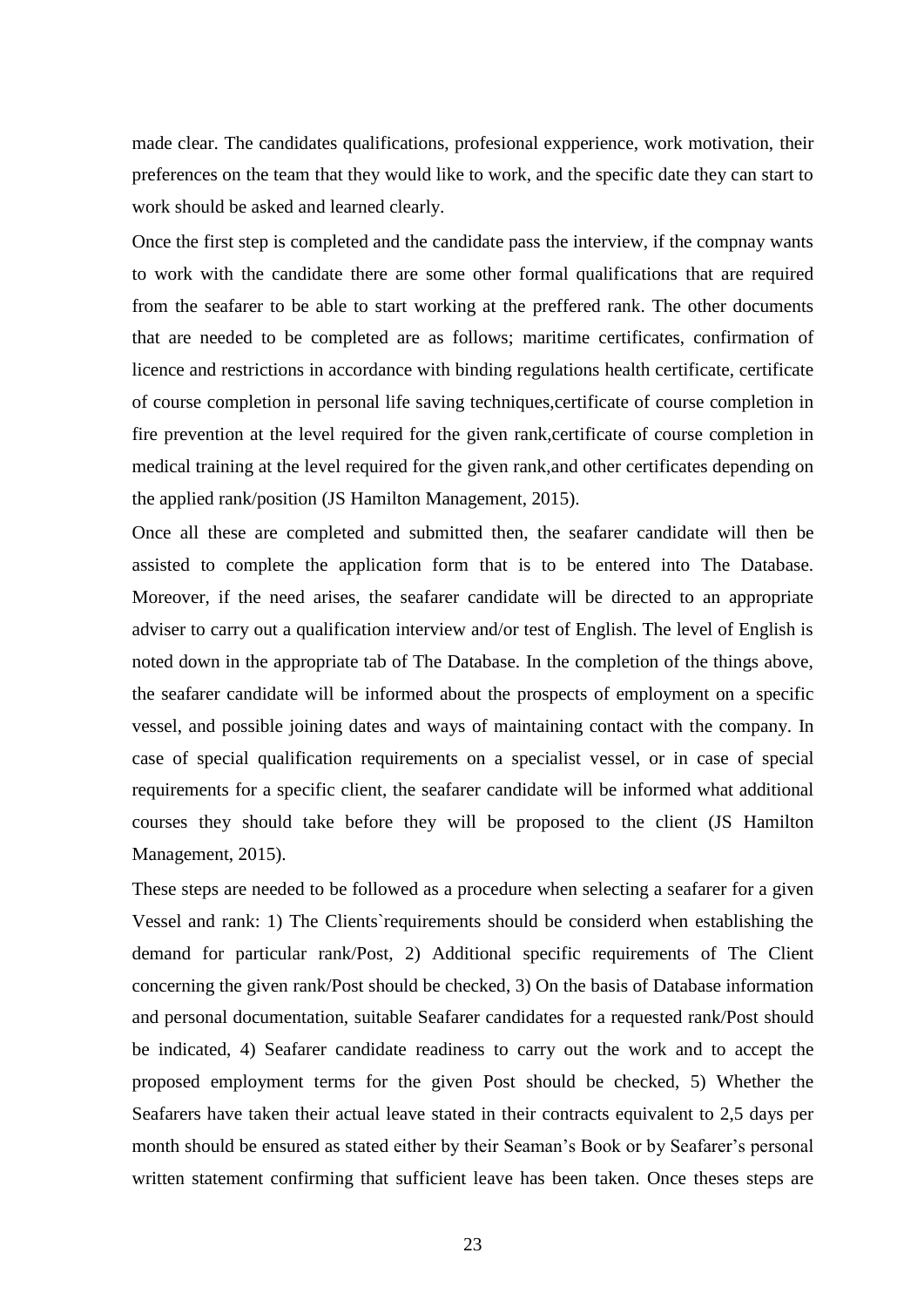assured then the seafarer will be proposed to the client, additional information and explanation both to the client and to the employer concerning the proposed seafarer candidate will be given, and if necessary, another interview should be arranged with the seafarer candidate with an appropriate consultant or the client (JS Hamilton Management, 2015).

Once the employer accepts the seafarer candidate, the joining date and embarkation procedure including travel arrangements will be clearly noted mutually. The Seafarer candidate should be kept in touch until his contract is ended and they depart the vessel they joined in. If the seafarer candidate has been rejected by The Client, the seafarer candidate should be notified immediately and the procedure should be repeated according to items 3- 6 until a suitable candidate is found. In case of having any doubts regarding the client requirements, work terms, date of embarkation etc., should be settled by means of telephone or e-mail to The Director of Operations, and any question as to the qualifications or suitability of a Seafarer candidate should be discussed with the Director of Operations (JS Hamilton Management, 2015).

The overall responsibility is on the Master. The Ship Master should ensure everything is right on the ship and in the cargo section. The primary responsibility of the safety of seafarers working is when a safe and healthy work environment is provided for them. There is also responsibility towards the cargo owners and towards their load being carried which should be undamaged and lossless to protect the interests of the people and the reputation of the company. The ship owner is responsible with the ship's safety, as well as its efficient and economical way of running. The captain should also obey the sea's ecological environment, and be responsible for keeping the environment safe and clean. Moreover, Captain's liability towards third parties, the commercial interests of the parties that may result from vessel operations and safety protection are among the other important responsibilities (JS Hamilton Management, 2015).

However, the scope of maritime law in all international agreements which concerns the ship's captain and the company's responsibilities are specified separately. In the SOLAS (Safety of Life at Sea article), the rules needed for a safety of navigation and the number of vessels necessary to provide the safety of life at the sea, and equipped with sufficient quality seafarers need to have, and the countries responsible for providing these are stated clearly (SOLAS, 2010). However, on behalf of the state, the flag on the ship classifies the society that controls the ship and certification as well as the country comprised of regional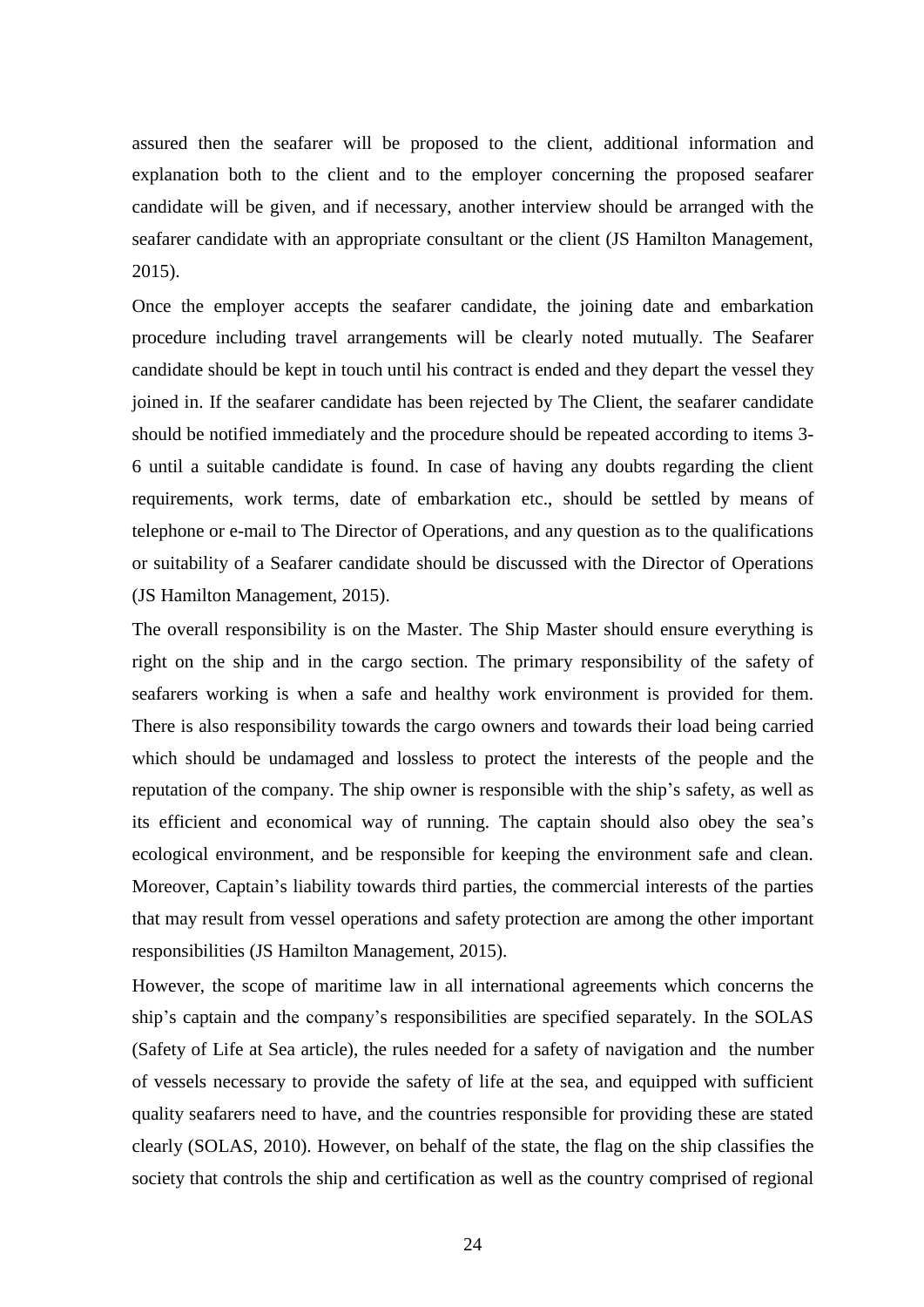port state controls available. The ship will carry the load according to the independent auditors, and check whether observers and experts are well covered by insurance. Not only they are responsible for the load of the ship, but also they are responsible for the inspection of the subject. Loading and unloading of bulk carriers safely is in the responsibility of bulk cargo terminals that are available.

After the accident, the Ship Master has liability coverage for an event that may occur and is empowered to take all necessary precautions. In particular, according to IMO A.680 (17), the ship's captain within the regulation should be clearly against marine pollution, and may take all appropriate measures in this regard. The given decision by the ship's captain cannot be restricted. This gives the "right to authorize the vaccine". In this regard the ships captain is the authority of the vaccine in order to enhance IMO A.880 (21). The right to authorize the above-mentioned vaccines, lack of communication, lack of technology to present opportunities at times is extremely limited in terms of communication that occurs between the ship and shore management. Previously, telegraph, telex, etc. In the absence of any means of communication with the ship's captain, and their own individual decisions within the scope of authority granted to them in emergencies, the "right to authorize the vaccine" could not be freely used. In case of this, the initiative in decision-making and how to use the ship's captain today to have more authority than is often voiced.

Therefore, providing the conditions for contact at any time in today's environment, and conflicts that can possibly occur through land management and the ship management can create differences as indicated. Such instructions of the routine business of the ship operations are expected to be easier once these are organized thoroughy, and the captain has the full responsibility to do so.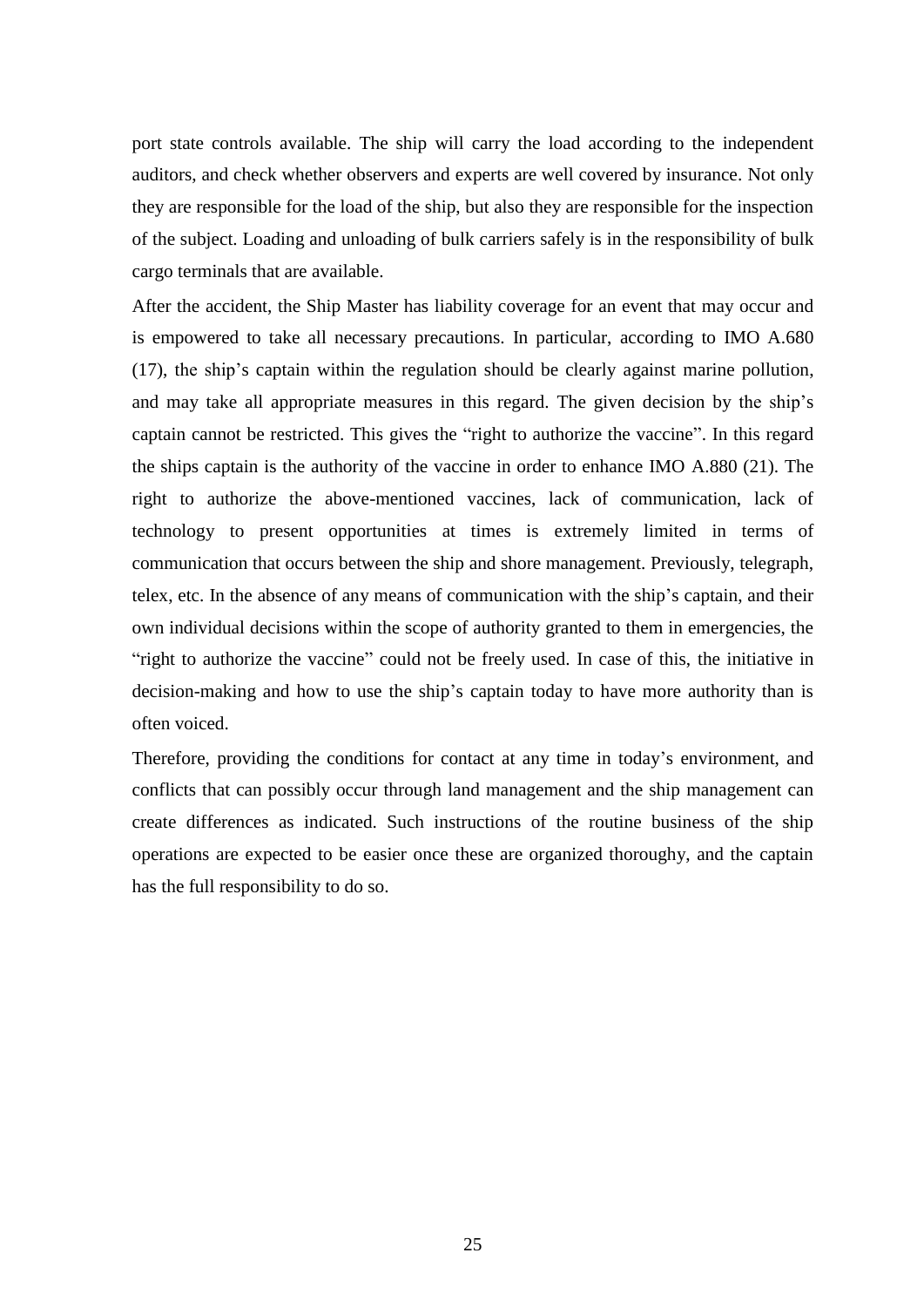# **CHAPTER 5 COMPANY POLICY**

All companies have policy in order to reach excellence and continue their improvement of safety and environmental management system by applying and following the rules. Safety and environmental protection related issues are not given any concessions, will be implemented carefully and main concerns should be detected. For this reason, the first rule of the policy should be making sure, and mobilizing all resources for ship's personnel work in a healthy and hygienic environment. Therefore, management at all levels of system, and risk analysis and proactive safety measures taken against all should be identified. Furthermore, in case of emergency you should always be prepared to provide the receipt of the preliminary injunction. All the staff on the establishment of safety and on environmental protection should be made aware and all necessary measures should be taken. Business and ship management skills of senior management will be improved continuously. Education, training and familiarity with procedures by creating list should be kept at the highest level of control. The vessels in the land should be checked and controlled, and the necessary qualifications, skills and quality of the staff to be employed should be stated clearly in the policy.

#### **5.1 Personnel Policy**

In this type of policy technological developments personnel need to follow; initiative to be used and what needs to be done to raise activities should be covered. Training of personnel within the company standards, regulations and rules of international interests proficiency specified in the short, medium and long-term measures should also be taken. The commercial areas in which employee will operate, who is experts in their fields and some measures for the experienced personnel are needed to be defined here. In regard to this policy, successful, and experienced personnel are given priority. In all companies Group Work forms the basis. Staff recruitment, promotion and dismissal criteria are determined and uncompromising implementation is provided.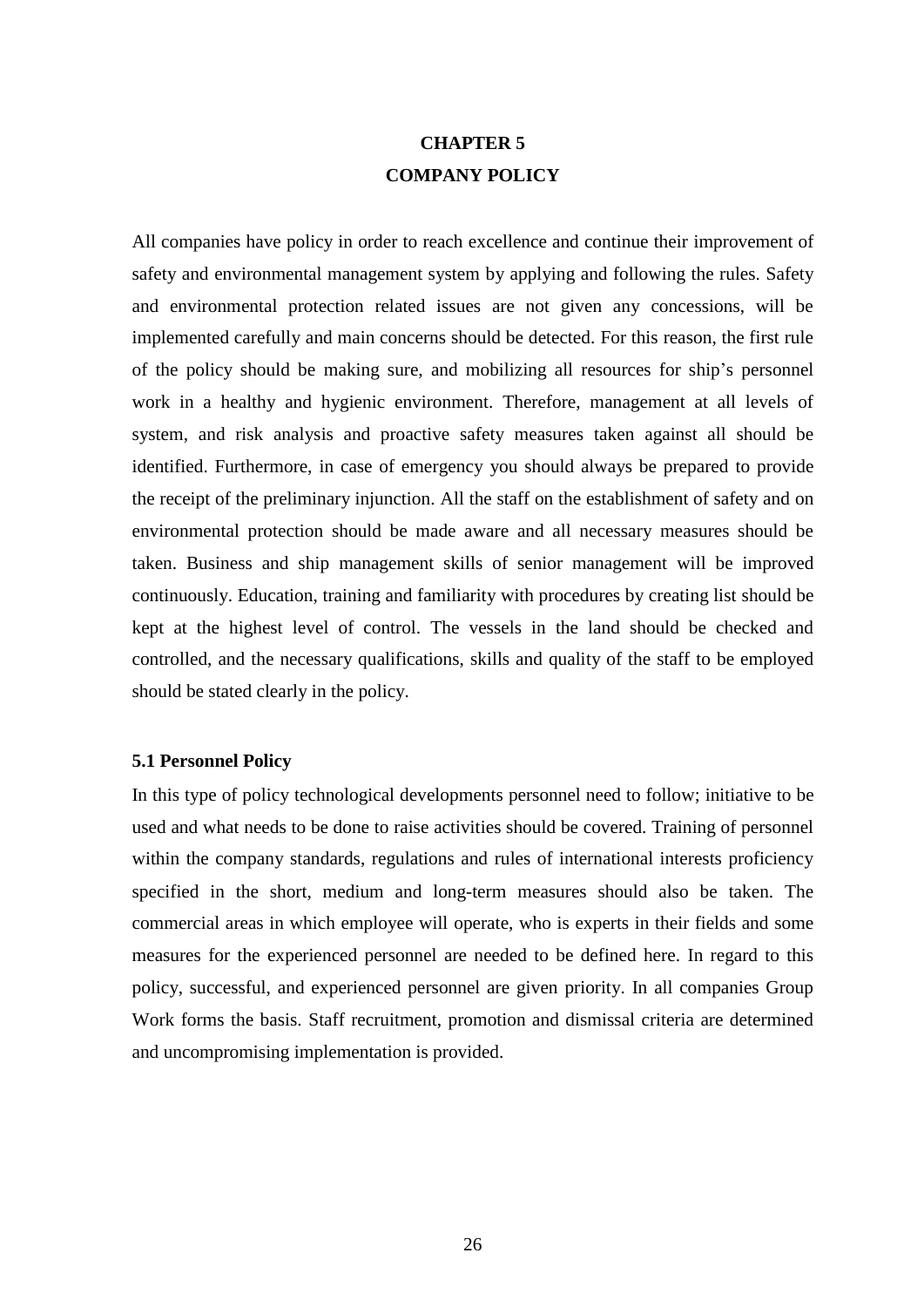### **5.2 Safety Policy**

While people and the crew are on board the first priority is the safety of their life, safety of passengers, and thirdly, the safety of the property, the national and international rules and regulations that are being determined should be followed by all. In all the activities on board safety issues are handled primarily and certainly not compromised. Anything or any action that will reduce the safety of life and are not permitted on the ship. Therefore, to provide full and complete safety on board, all systems and equipment are being checked regularly. Training activities are given priority to issues related to safety. For this reason, all staff is expected to attend to these trainings. Apart from the spaces that are allowed smoking, other areas are strictly forbidden. In addition to these, fire-fighting equipment, portable and fixed fire extinguishing and alarm systems should be kept ready to be used in case of an emergency situation. It is necessary for the ship in the harbor to ensure all the physical safety.

### **5.3 Change of Company Policy**

Anything related to procedures, ship systems/equipment and personnel changes, safety, security and environmental standards will not be compromised, and no action will be taken that would risk these. Therefore, risks that are associated with changes such as; operational risks should be analyzed and kept at a minimum level by providing some measures to prevent any incidents. Changes in accordance with the applicable national and international rules and regulations should be made, and these changes should not be in conflict with applicable company policies and standards. The changes regarding the classification management has been proven. The improvements made about the updating propcess should be followed rigourously. Any negative occurances that will occur in the future as a result of the changes being made should be resolved. Once the training is done the needs that are identified should be met in advance. Department section of the ship, institutions, and organizations can also be affected by the changes. In order to explain the impact of changes in orientation training is needed to be given. Internal/external and internal agencies and organizations at all levels should be open to the demands of future changes as the changes requested in the event results in failure, and an alternative ways of dealing with the existing problems will be tried and found. As a result, the effects of the changes made at the end of the year are analyzed in Management Review report.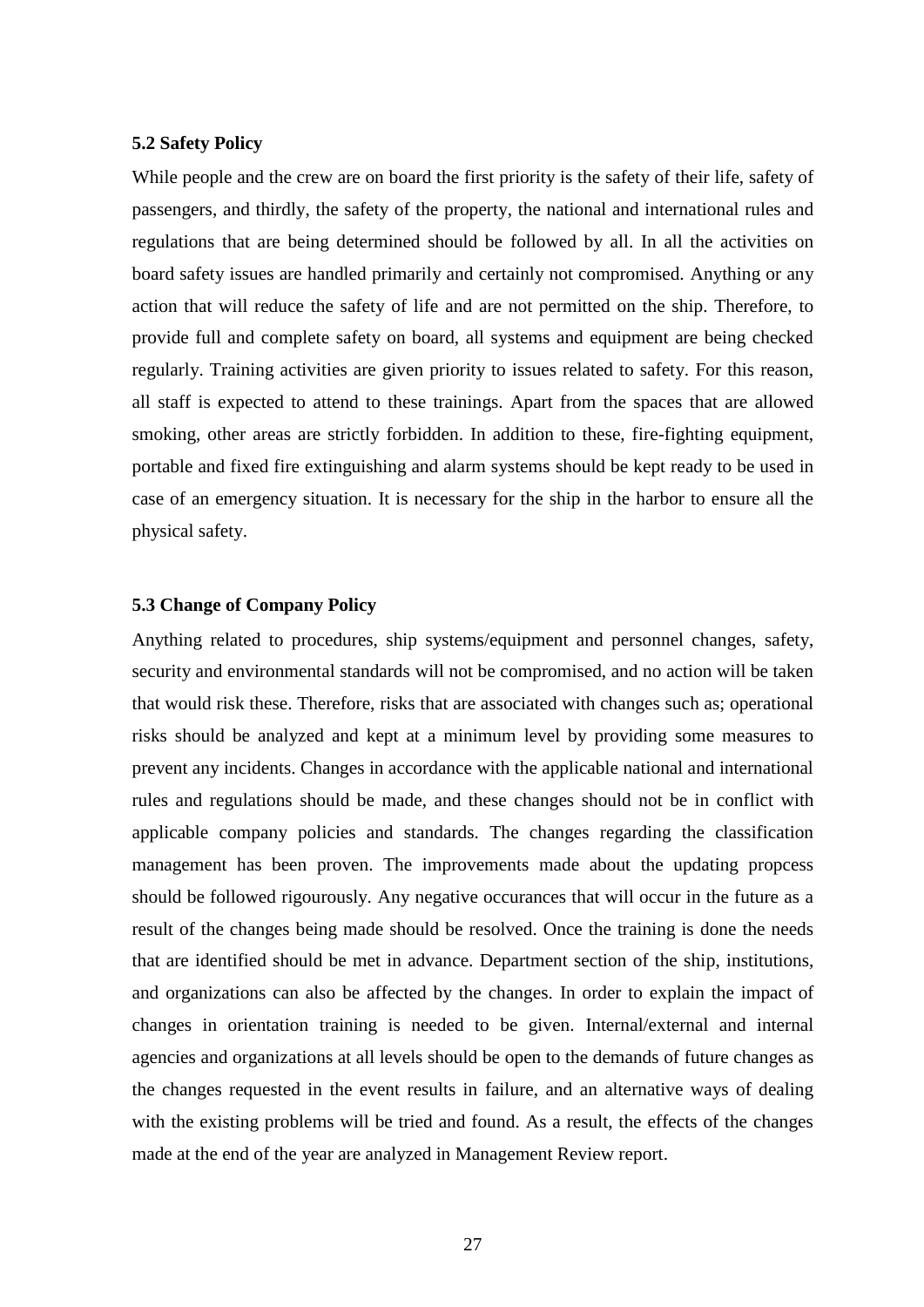#### **5.4 Risk Management Policy**

Risk managment policy concerns with risk analysis and assessment, based on the company and its determinants in the decision-making process. All staff should be aware and be conscious of the business and ship managament policy. Anything that is likely to create risks is identified within the scope of business activities in all ports/terminals. To find out about the available risks, and to do the risk assessment "Enterprise Risk Bank" is being created. Specifically for companies, health, safety, environment, finance "Risk Matrix" is being created, and the degree of risk taking and risk acceptance/status is determined.

#### **5.5 Safety Policy Paper**

It is important for companies to provide a safe, reliable and efficient marine transportation. Bridge Procedure Guide and Bridge Team Management should be implemented by all ships. The entire staff should understand all nautical publications as well as the staff on the navigational watch on the bridge. The company will provide the necessary training for safe navigation of all the equipment and the staff. The company will also set minimum standards for the cruise, by adhering to the national and international sailing rules. Ship captain should be in a good dialogue with the company, by issuing their own instructions and company policies and procedures in accordance with industry standards watchkeeping procedures, and should ensure the continuity. Under the command of the ship range of Watchkeeping Officer is also responsible for the safety of navigation operations. Ship captains attempt to be sure of each port in all respects. Cruise Watchkeeping Officer must be able to use any machinery, rudder and navigation equipment, including signaling equipment effectively.Watchkeeping Officer must indicate that they understand the contents of the plan, and must sign the plan to show that they agree with the terms and conditions on the paper.

#### **5.6 Environmental Protection Policy**

Environmental protection will ensure excellence and continuous improvement of a management system that is being established. To maximize the impact of environmental protection, pollution should be minimized, and all necessary and adequate protective and preventive measures should be taken, and should always be encouraged. All matters related to environment and activities should be handled primarily, and supported. The effective implementation of environmental management systems in order to mobilize all necessary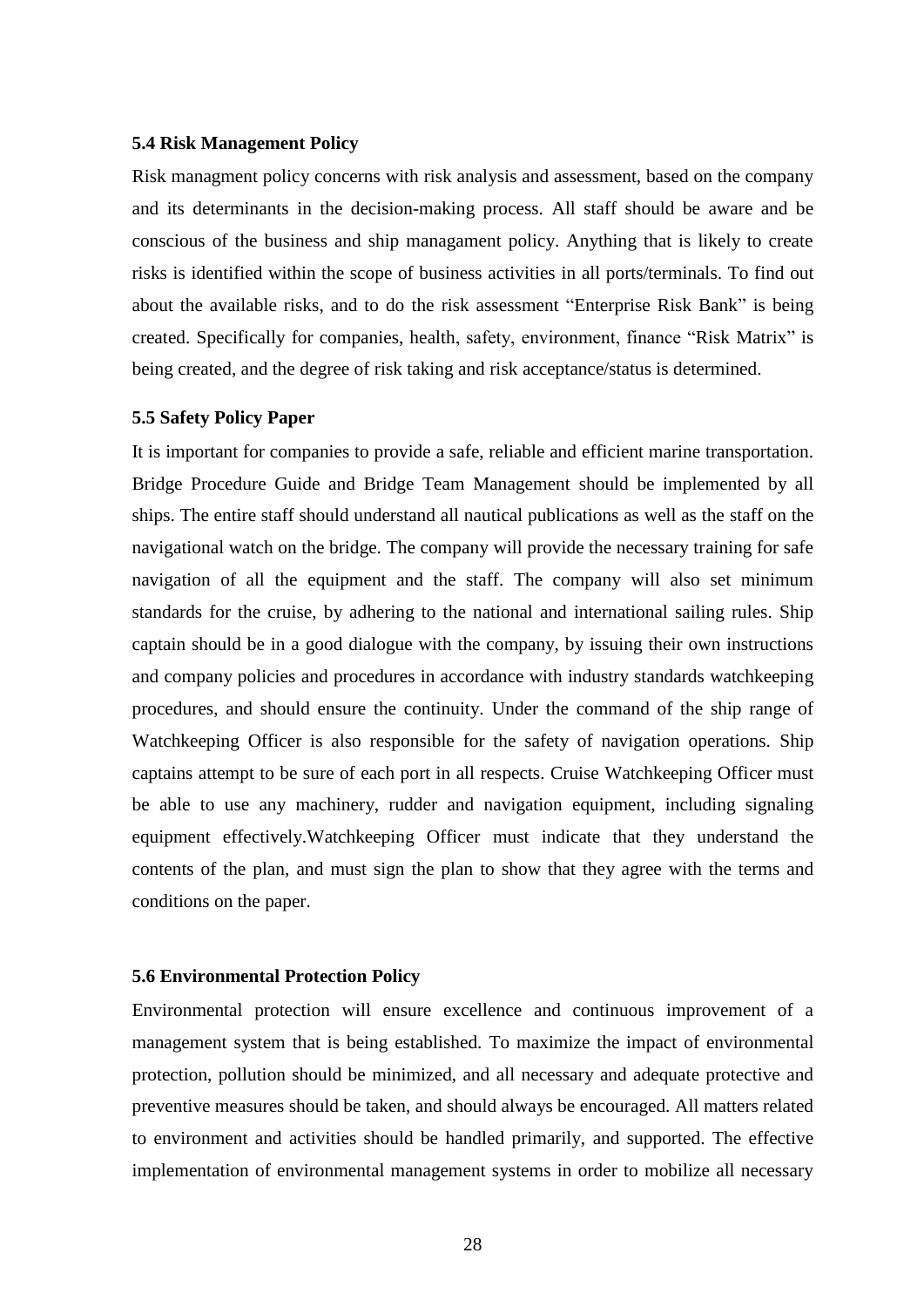resources is land and sea. All staff should always be prepared for an emergency that concerns the environment. To ensure the environmental protection on the land, sea and air, all national and international rules and regulations are complied. All companies try to ensure all environmental protection duties are done and responsibilities are identified in the framework of the applicable procedures and effective implementation is provided by all the employees of the ship. Moreover, environmental protection-related to training standards are kept and maintained at the highest level. Both the company and the need for environmental protection, especially of the ship's personnel covering the knowledge and skills related emergencies, regional and international pedestal to comply with the requirements of the development will be provided as complete and perfect. Systems and equipment related to environmental protection and the condition when the standards are kept and maintained should also be at the highest level. Risk analysis and preventive measures that can be taken against possible risks are under the concern of this policy. Therefore, qualified staffs in the ship and in the office that are aware and capable of providing environmental protection should be employed. The views of the third parties, their opinions, suggestions about the system are taken into an account. For all employees of the company, environmental policy is applied.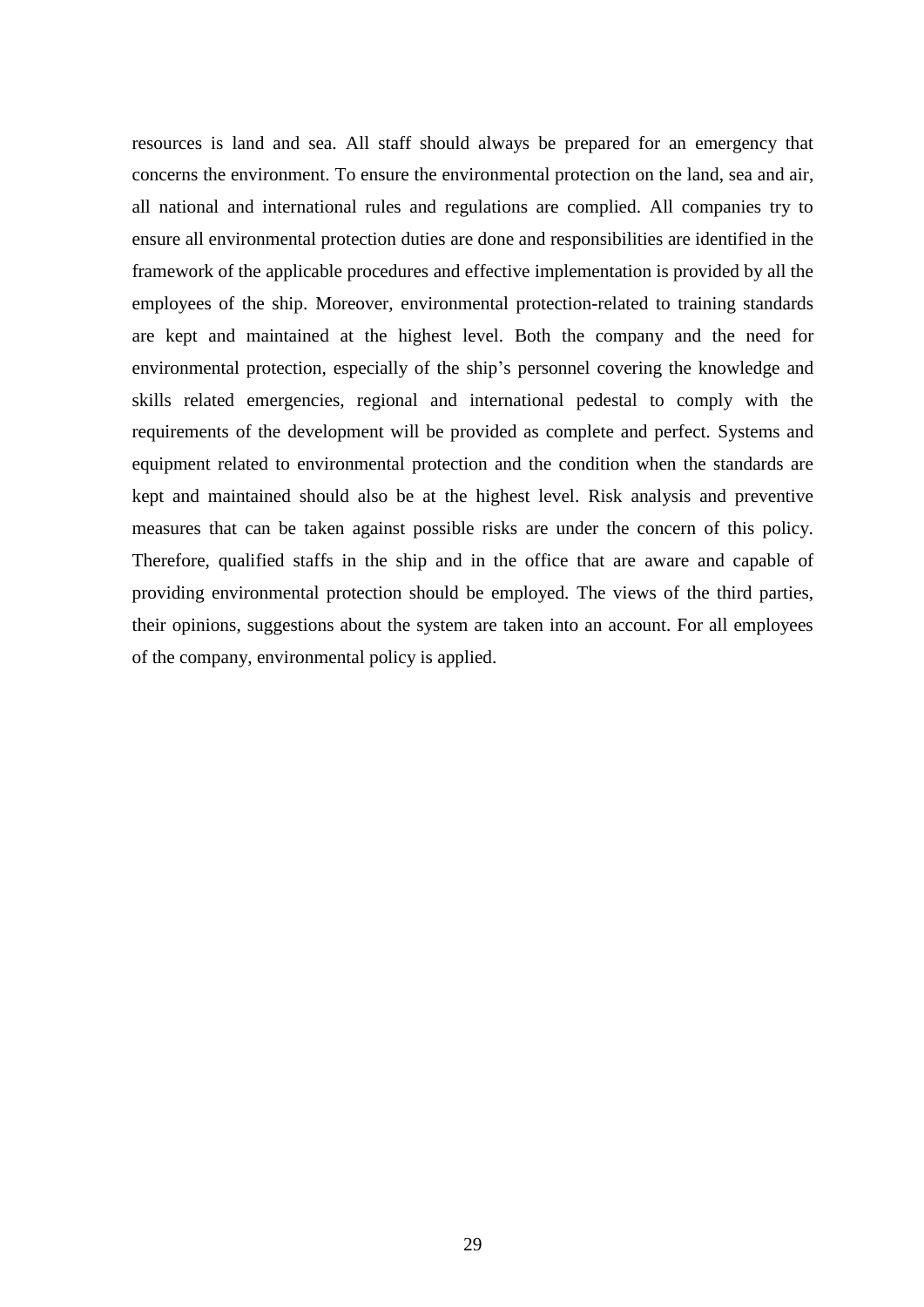## **CHAPTER 6**

#### **MARITIME TRAINING FACTOR IN THE LABOUR MARKET**

Maritime education has undergone major changes in recent years. The biggest improvement in maritime training courses besides courses is the training conducted in vocational subjects, and the opportunities given to the simulation study. These basic courses (ship loading, ship handling, machine maintenance, communication, practical studies on the safety of the ship) are quite useful for seafarers when they are looking for a job and finding a job on board. In Turkey and in Turkish Republic of Northern Cyprus (TRNC) maritime schools and colleges available remain faithful to all these programs, and all these training and programs are being audited once a year by Turkey Maritime Transport and Communications Ministry, and by the Undersecretariat for Maritime Affairs.During these inspections selected lecturers from various faculties and colleges are considering and taking into account standard forms prepared to demonstrate general rules and regulations by Maritime Affairs and International Maritime Organization, set by SOLAS. As a result of these inspections schools became more serious about maritime training.

Another important factor is that students who graduate from school to work in this sector areto have some advantages in terms of career.In this case in terms of being a graduate of Istanbul Technical University which is the oldest university and has the highest maritime experience offers the greatest advantage in the maritime business sector.

Depending on the above description, after serious training students get from maritime school until they graduate, when they participate in the work environment they face with very important issues, and therefore, despite making positive agreements with companies at the beginning of their recruitment due to required procedures they are exposed to huge time and financial loss.

This downswing begins immediately after school, and sometimes overcoming this process can be very long and tiring. The biggest problem here after graduation is when the application is made to the Port authority is the diversity in the authority and the lack of authority. The port authorities of each region apply the rules of maritime affairsin different ways and this situation results in material loss for graduated students. Although students completed their graduation, some of them can experience problems regarding the certificates they have due to different application requirements or changes made in the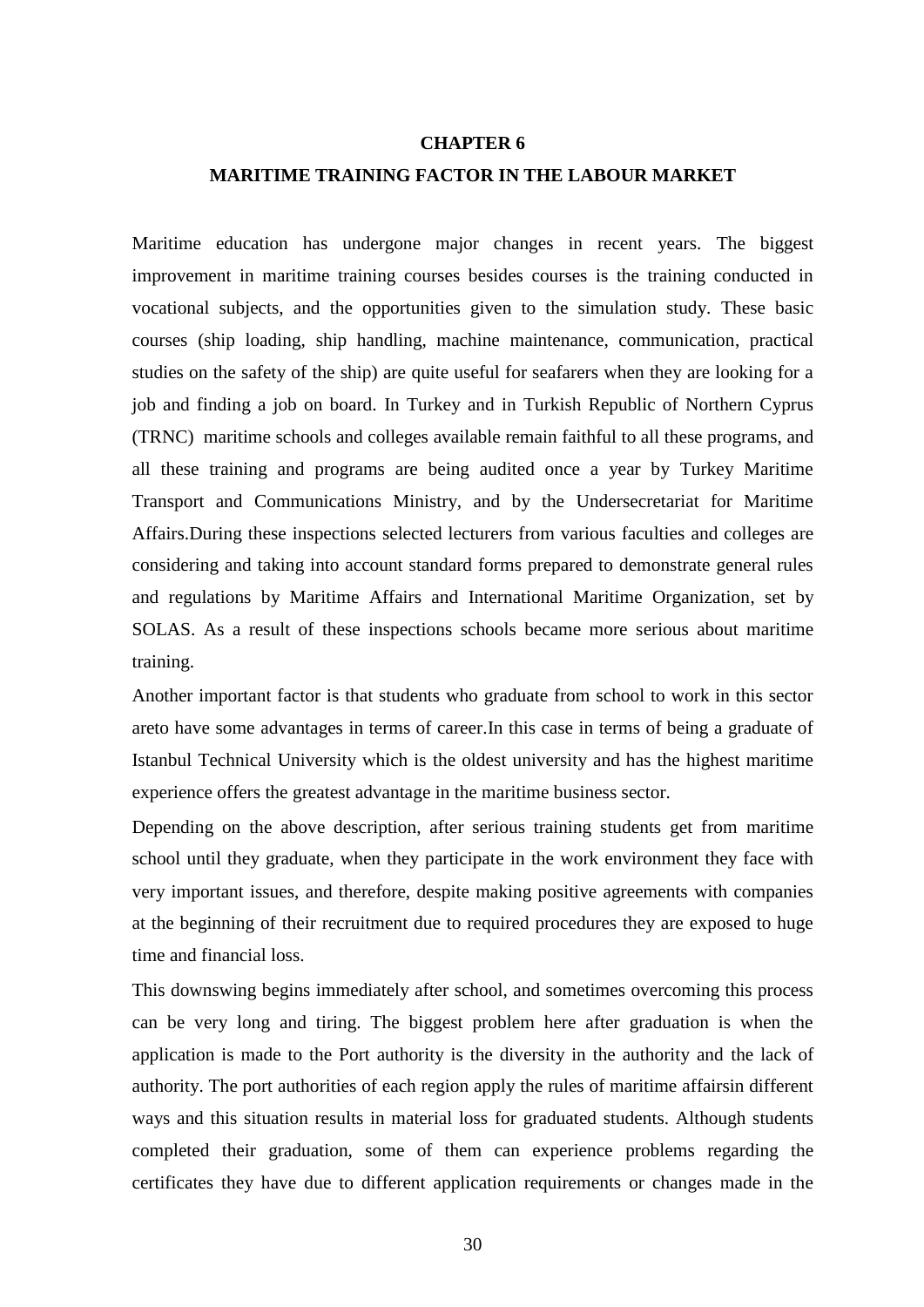earned rights of maritime legislation. In the maritime sector, after work or study in any shipping company similar difficulties and problems are still being experienced in terms of material and time loss.This situation is evolving quite differently. Unlimited Master, Chief Engineer Officer and their subordinate cadres after serving in the maritime industry for a long timeare also experiencing a difficult period in terms of qualification and certification.

As I tried to explain in this study, the structure of the company, the human resources and corporate training, as well as managers have to fulfill this mission in the professional status (the ship's captain, chief engineer), or other personnel who will help those people (officers) and are constantly encouraged to take part in the training courses for the profession, and they also provide related documentation. For example, trainings such as; fire made on board,fire protection, ship taking water, and leaving the ship in an emergency situation, the ship's safety-related training,environmental pollution are constanly inspected by the authorized person of all the companies, by periodic controls of the flag state authorities of class organization or ports of call.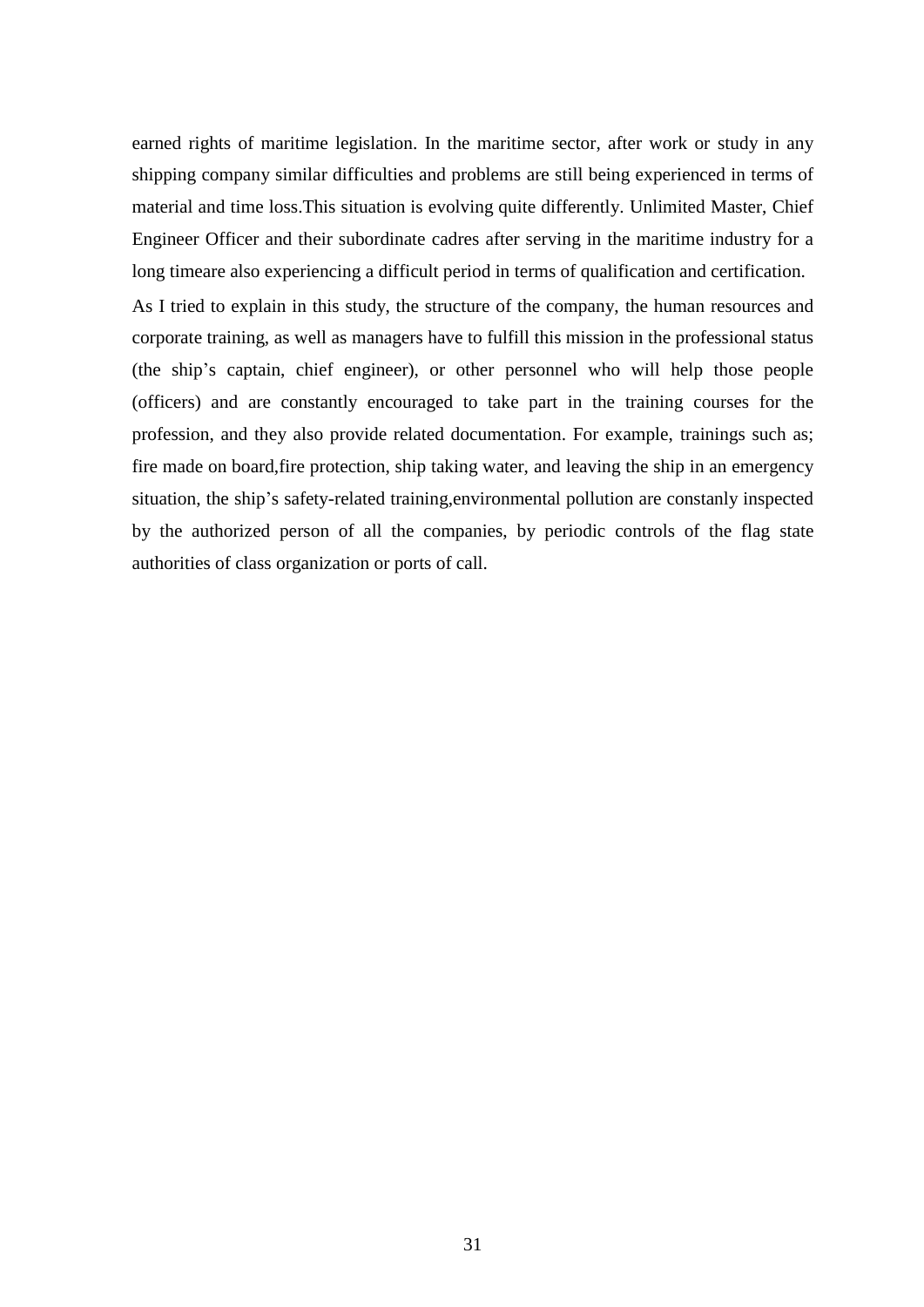#### **CHAPTER 7**

#### **DISCUSSIONS, RECOMMENDATIONS AND CONCLUSIONS**

In this study, the significance of human resources of the corporate structure has tried to be explained. For this reason not just in our country, but in other countries of the World, the importance given to the human resources in shipping companies has been pointed out. Companies operating in the maritime sector in addition to human resources department, the other operating units (engineering, maintenance, material supply, company policy, qualifications of persons engaged in activities carried out operations, and their duties) have been explained. These people should examine clearly, the international maritime organization (IMO) and Safety of Life at Sea (SOLAS) due to the company policy, the activities that will be in operation with the shipwithin the framework of the rules that have been adopted by all states. The General Manager of the company's management with a suitable qualification, and all the work of the ships captain operating as a leader in the ship management are based on these rules. General manager of the company who has important tasks related to work in ship structures, and other personnel's ship work related tasks, and controls have been announced to prove with necessary qualifications and issued certificates to them. Depending on the kind of the ship seafarers have to dedicate their tasks and the appropriate ships chosen for them to be sent, and their supervision in terms of their performance by units (technical, operations, and personnel) is important. Accordingly employment contract made between the company and the staff, and how they comply with these rules and obedience, and a result of the successes and failures of measures and actions in this regard are given in an appropriate manner. The State's maritime sector, with the relevant Ministries and Undersecretary Institutions operating while performing work and how these are used by authorities have been stated. In the maritime training sector how these rules are taught and to what extent instructors adhere to the constantly renewed updated regulations is controlled and supervised at certain times by the Undersecretariat for Maritime Affairs.

All these activities are being performed within shipping companies adhering to maritime law by state authorities, by considering the international rules. However, either when seafarers are making their job applications or while they are looking for a job they face with different problems. The most important of these problems are; due to the amendments made what kind of certificate maritime authorities in theinternational maritime rules will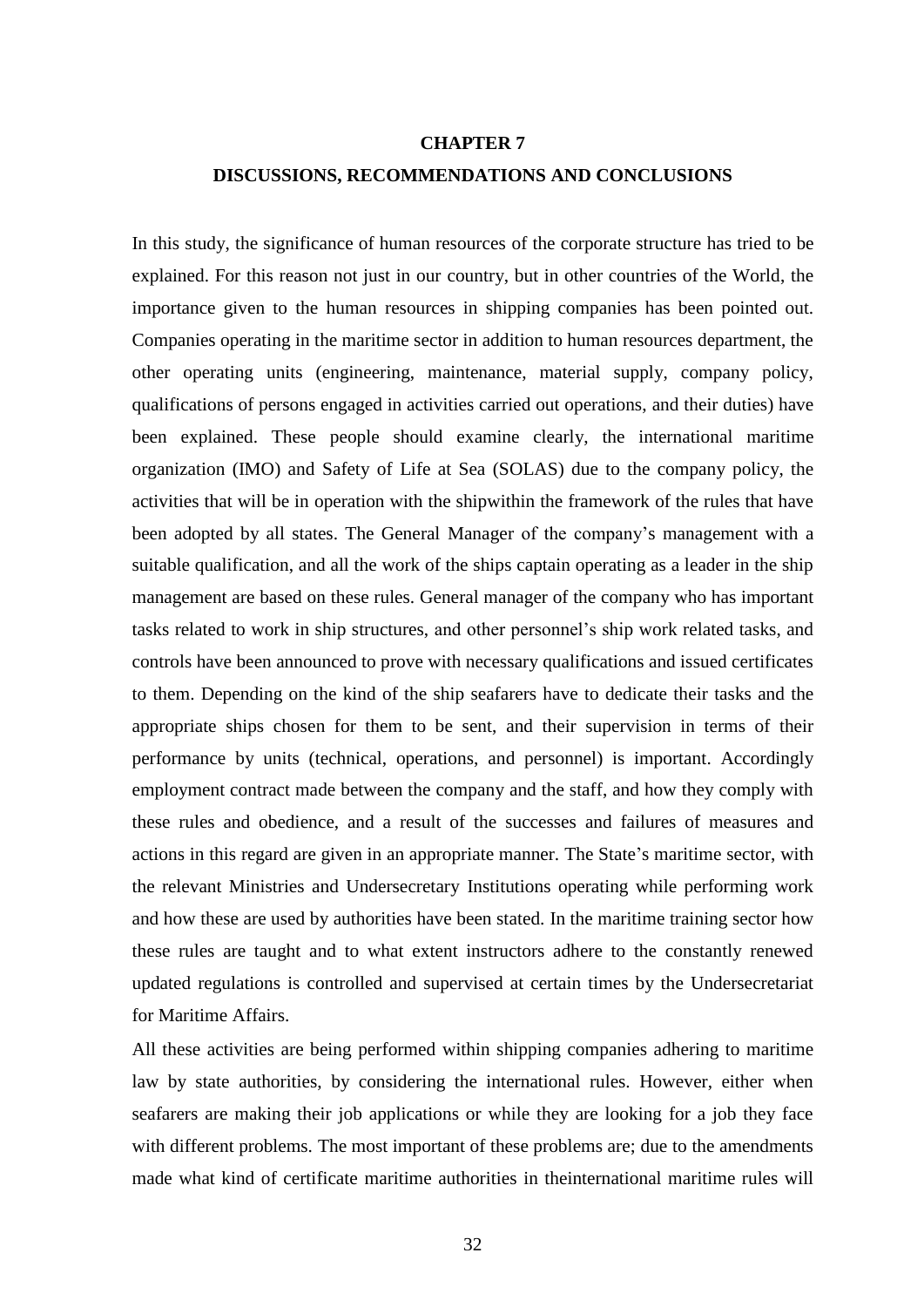give, how long will this period be, and how these rules will apply to the sector. When these are being considered since seafarers are unable to see the future and what kind of problems are waiting for them they experience constant problems. This situation gives rise to different practices in the State's port authority. Therefore, State authority must take strict precautions, and be more stringent about monitoring ports and make their supervisions more regularly on this issue. During these inspections all sea training and safety meetings held, and education given is being controlled. In the wake of such serious studies and education, staff leaving the ship again, certificate reneawal related to their competence (in Turkey) and in other foreign countries with a different method, all staff are obliged to get their certificates renewed.

The Port Authority keeps responsible all staff working on the ship such as; ship captain who is almost an expert, the chief, and other staff who operates in the management positions to either join in extra courses or to take other examinations done under the control and responsibility of Undersecretary, and this causes loss of time and material. Also this results in negative reaction among the seafarers. Unfortunately, despite the discomfort seafarers have, they could not bring this issue to their agenda. Moreover, other asscociations related to maritime (Port Captains' association, Istanbul Tehnical University Graduates Association) initiatives on the issue have not been effective and left inadequate.

In this study, on the company's structure human resources department, personnel, operations, technical, trade department, business development, policy unit play a very important role, and as companies make their profits accordingly to develop themselves and make their profits more, personnel and their rights always remain in the background. While companies implementing new technology for the development of their staff they did not show their personnel to do this by using their own resources. Within their short time allowance they are forced to take this education, renew their certificates, and take the exams offered to them by authorities at certain times in this regard. This also causes loss of both time and material. When interviews are held with companies, and when job opportunities are being searched, these documents are being asked upfront and are being required beside experience. Therefore, especially in education English is given importance including professional English.

Ministry of Transport, Maritime and Communication (Turkey) which depends on the States authority is responsible for supervising presidential ports of each region, and checks their functionality closesly. Staff who maintains the authority in the ship and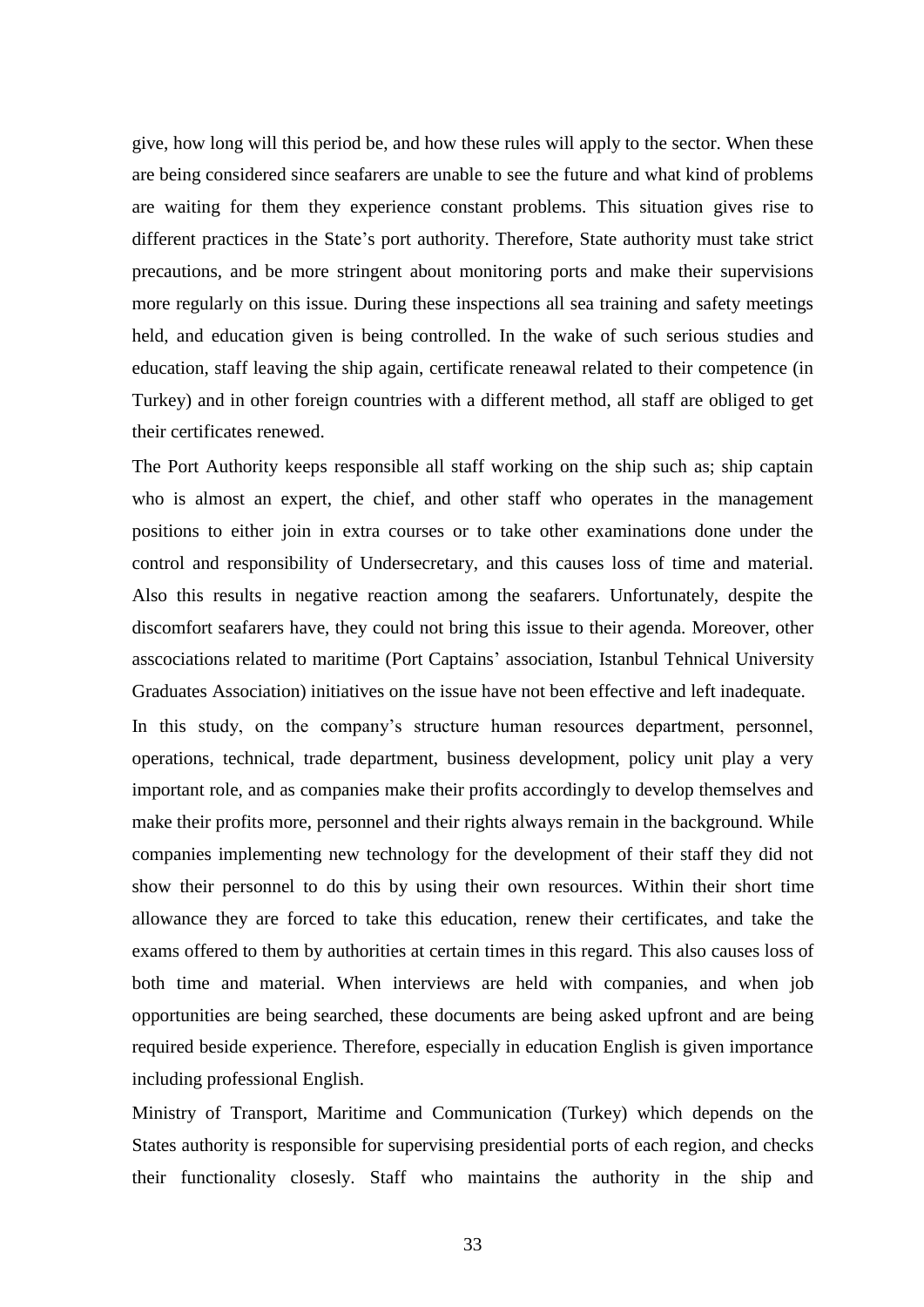administration such as; Unlimited Captains, Chief Engineers with their experience and knowledge on the profession should not be kept responsible for entering into examinations and renewing their certificates since this would be unnecessary time and material loss. They should not be seen at the same level with the seafarers who have graduated recently. Therefore, the State should check the implemented policies of the maritime companies, should continue supervising and monitoring them in the same way, and should also check how these work legally, financially, and in terms of safety.

As a result of the analysis made by the companies within the seafarer selection criteria, "experience" and "knowledge of English" from the criteria were found to be the most desirable. Knowing fluent English is very attractive for the companies who are looking to hire people for their companies, especially, at this age, and a degree of qualification. Graduating from a university is not very important, but with what degree is important. Despite the fact that we are surrounded by the sea, there are lots of things that we are lacking in Turkish Republic of Northern Cyprus (TRNC) as the infracstructure is not fully developed. Also as a result of the political situation the country not being recognized it would be wrong to expect a highly developed shipping industry and a very qualified staff. Unfortunately, this sector at the moment is unable to fulfill the requirements of professional mariners. The government must do something to develop it and bring it to the level of other countries. This can only be possible if we can start using, and applying the techniques, methods, and policies being mentioned in this thesis to our country from well developed countries. While developing this sector we must also apply safety techniques and arrangements to our ports. Although, marine tourism in our country has developed in the recent years, there aren't many job opportunities available for mariners.

There are some big shipping companies available in TRNC such as; Haner Maritime Limited, Euromed Shipping, and Armen Shipping are a few and the most known companies in North Cyprus which carry goods and products from all over the world. In short, North Cyprus has to do a lot in this sector to fulfill all the requirements expected from the seafarers and companies that have been mentioned throughout this thesis, and bring the existing ones to the level of foreign shipping companies.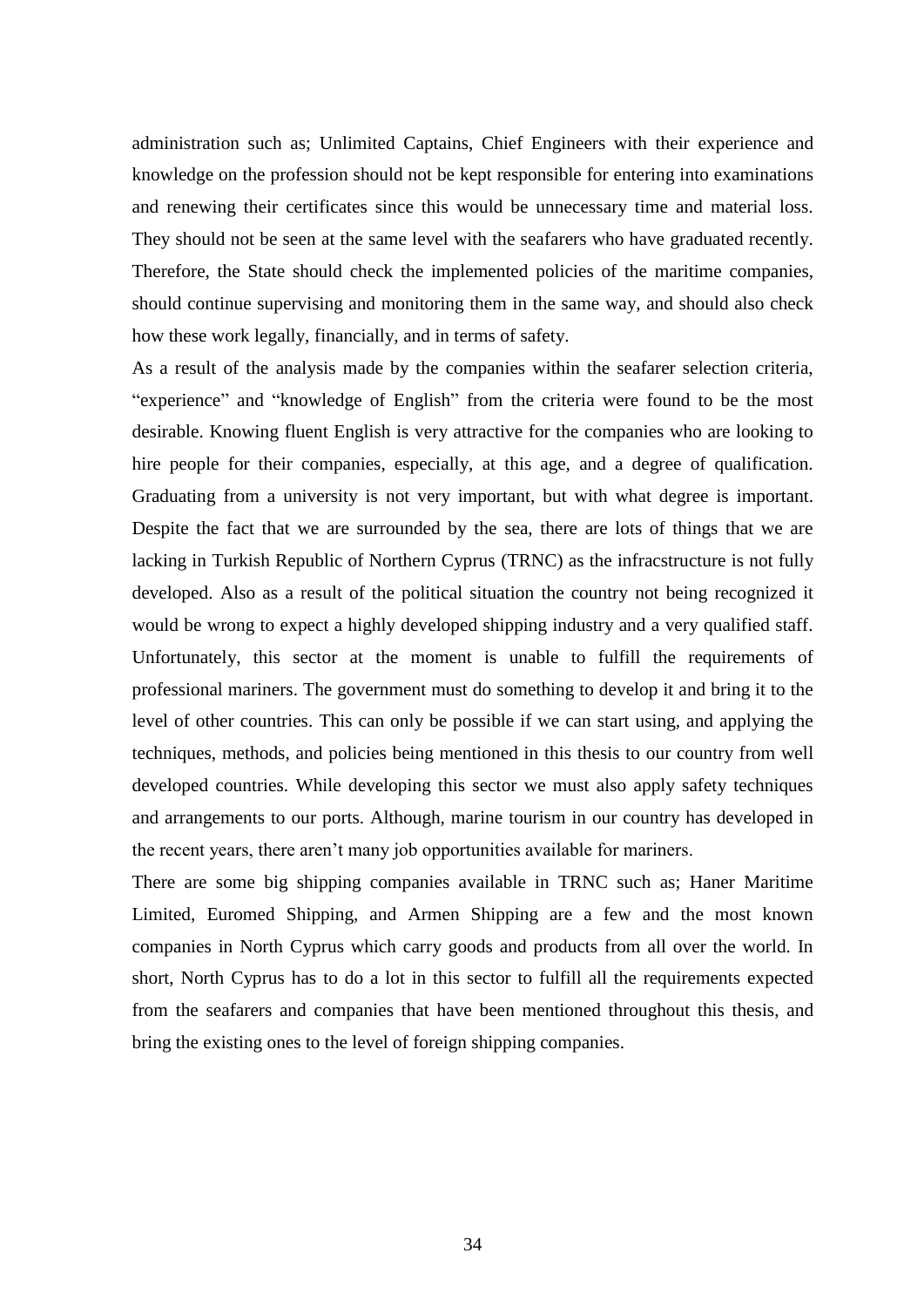#### **REFERENCES**

- Armstrong, M. (2005). Armstrong's Essential Human Resource Management Practice, Retrieved May 8, 2015 from [http://vcm.qums.ac.ir/Portal/File/ShowFileaspx?ID=](http://vcm.qums.ac.ir/Portal/File/ShowFileaspx?ID) 37cab6e4-75d6-4719-9e2bfc1c8e55a6d0.
- Bateson, J.E.G. and Hoffman, K.D. (1999). Managing Services Marketing. USA: The Dryden Press.
- Bernardin, H.J. and Russell, J.E.A. (1993). Human Resource Management: An Experiential Approach. Singapore: McGraw-Hill Inc.
- Berry, L.M. (2004). Employee Selection. Singapore: Thomson Asia Pte. Ltd.
- Bracken, D.W. (2000). Designing and Using Organizational Surveys, Personnel *Psychology*, *53*, 206-209.
- Cascio, W.F. (1998). Managing Human Resources: Productivity, Quality of Work Life, Profits. USA: Irwin McGraw-Hill.
- Clutterbuck, D. (2004). The HR Guide to Organizational Change: Managing Work-Life Balance. Mumbai: Jaico Publishing House.
- Cook, M.F. (1987). New Directions in Human Resources: A Handbook. NJ: Prentice Hall, Englewood Cliffs.
- Cristina, D. and Simona, U. (2012). Seafarers' Employment Procedures in Crewing Companies, *Ovidius University Annals, Economic Sciences Series, XII (2)*.
- Devitt, K., and Holford, S. (2010). Development of resource management and leadership behavioural markers for the merchant navy. *In Proceedings of the Maritime Human Resource Solutions Conference*, Canada: St John's, Newfoundland.
- Drucker, P. (1999). Knowledge-Worker Productivity: The Biggest Challenge, *California Management Review, 41 (2),* 79-94.
- Greenhaus, J.H. (1987). Career Management. New York: Dryden Press. Horibe, F. (1999). Managing Knowledge Workers, Toronto: Wiley.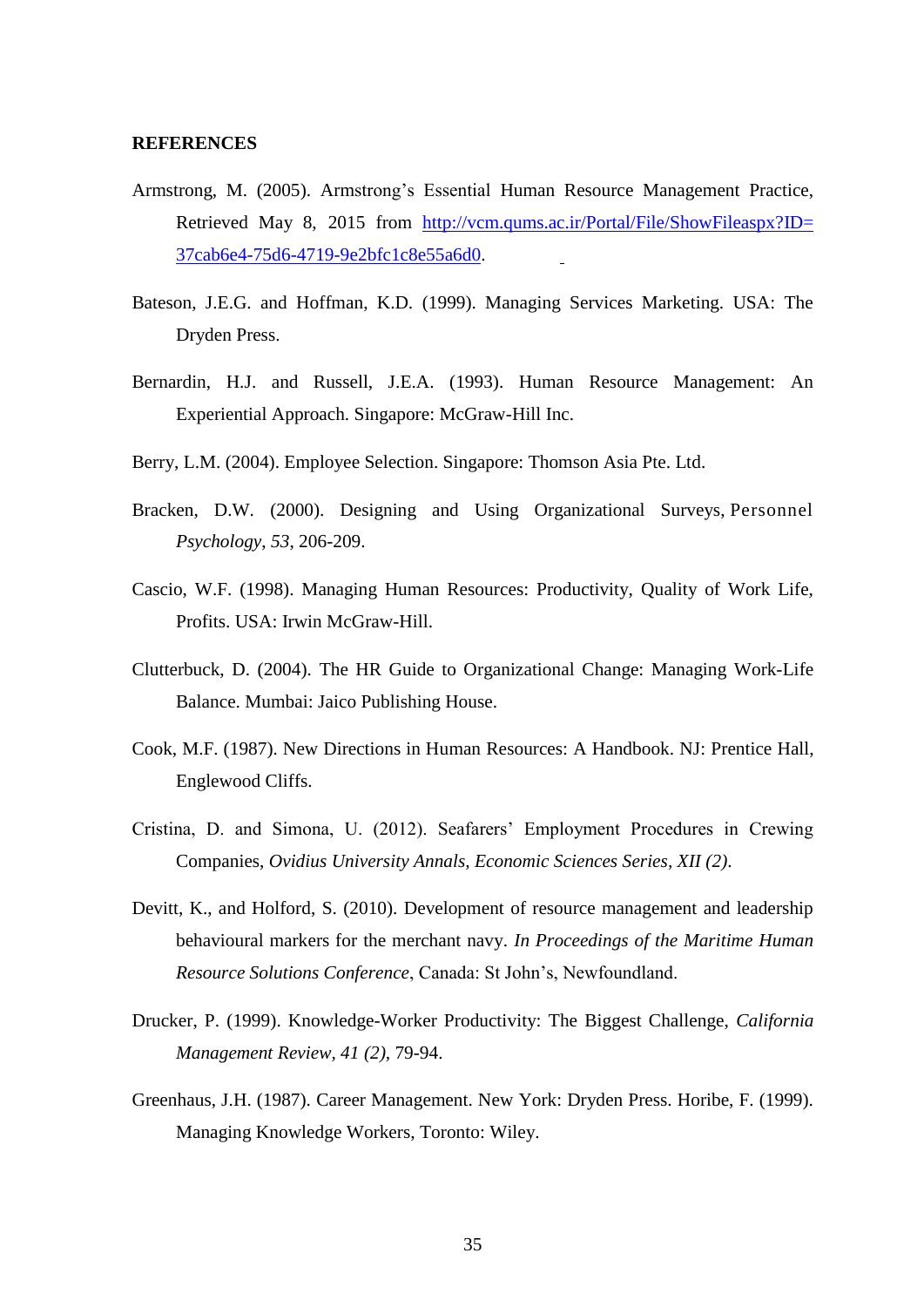- JS Hamilton Management (2015). Seafarer's Application Form. Retrieved May 10, 2015 from [http://www.jshmanco.com/app/download/5793112934/Recruitment%20Proces s.pdf](http://www.jshmanco.com/app/download/5793112934/Recruitment%20Proces%20s.pdf)
- Jyothi, P. and Venkatesh, D.N. (2006). Human Resource Management. New Delhi: Oxford University Press.
- Kandola, R. and Fullerton, J. (1994). Managing the Mosaic: Diversity in Action, IPD, London: Prentice Hall of India Private Limited.
- Kandula, S.R. (2004). Human Resource Management in Practice: With 300 Models, Techniques and Tools. New Delhi: Prentice Hall of India Private Limited.
- Kavanaugh, M.J., Guetal, H.G., and Tannenbaum, S.I. (1990). Human Resource Information Systems, Development and Application, Boston: PWS-Kent.
- Kermally, S. (2006). Gurus on People Management. Delhi: Viva Group India Ltd.
- Kim, W.C. and Mauborgne, R. (1999). Fair Process: Managing in the Knowledge Economy, in Magretta, J. (Ed.), Managing in the New Economy, Boston: Harvard Business School Press.
- Klikauer, T. and Morris, R. (2003). Human Resources in the German Maritime Industries: Back-sourcing and Ship Management. *International Journal of Human Resource Management, 14, 4*, 544–558.
- Kochanski, J.T. and Risher, H. (1999). Paying for Competencies. In Risher H (Ed.) *Aligning Pay and Results,* NY: AMACOM.
- Kundu, C. S., Malhan, D., and Kumar, P. (2007). Human Resources Management Practices in Shipping Companies. Retrieved November 14, 2014 from http://www.delhibusinessreview. org/v\_8n1/v8n1g.pdf
- Kundu, S.C. and Vora, J.A. (2004). Creating a Talented Workforce for Delivering Service Quality. *Human Resource Planning, 27 (2)*, 40-51.
- Laudon, K. and Laudon, J. (1998). Management Information Systems: New Approaches to Organization and Technology, NJ: Prentice-Hall, Upper Saddle River.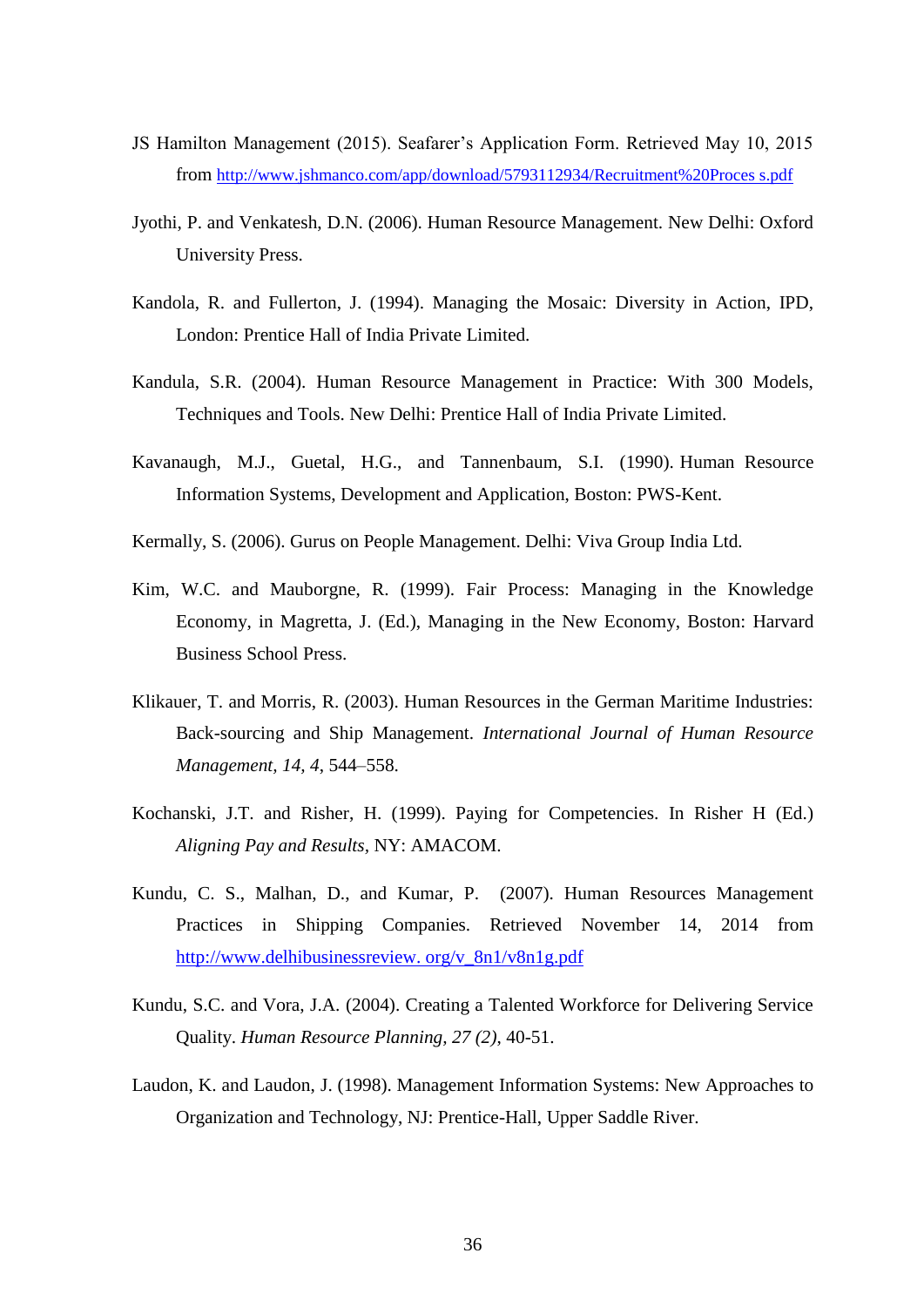- Lawler, E.E (1989). Pay for Performance: A Strategic Analysis, in L.R. Gomez-Mejia (Ed.), Compensation and Benefits, Washington DC: Bureau of National Affairs.
- Leibowitz, Z.B., Farren, C. and Kaye, B.L. (1986). Designing Career Development Systems, San Francisco: Jossey-Bass.
- Levitt, T. (2004). Marketing Myopia. Retrieved November 18, 2014 from <https://hbr.org/2004/07/marketing-myopia>
- Mathis, R.L. and Jackson, J.H. (2004). Human Resource Management. Singapore: Thomson Asia Pte. Ltd.
- McConville, J. (1999). Maritime Manpower. *Maritime Policy and Management, 26, 3*, 207- 208.
- Noe, R.A., Hollenbeck, J.R., Gerhart, B. and Patrick, P.M. (2007). Human Resource Management: Gaining a Competitive Advantage, New Delhi: Tata McGraw-Hill.
- Obando-rojas, B., Gardner, B. and Naim, M. (1999). A System Dynamic Analysis of Officer Manpower in the Merchant Marine, *Maritime Policy and Management, 26(1),* 39-60.
- Panayides, P.M. and Gray, R. (1999). An Empirical Assessment of Relational Competitive Advantage in Professional Ship Management, *Maritime Policy and Management, 26(2)*, 111-125
- Peter, T.J. and Waterman, R.H.J. (1982). In Search of Excellence. New York: Harper and Row.
- Prasad, K. (2005). Strategic Human Resource Management: Text and Cases. New Delhi: Macmillan India Ltd.
- Prashanthi, K. (2013). Human Resource Planning An Analytical Study, *International Journal of Business and Management Invention, 2 (1)*, 63-68.
- Prevent (2008). Working environment manual Seafarers. Retrieved June 8, 2015 from <http://www.sjobefalsforeningen.se/images/pdfer/Workingenvironment2015.pdf>